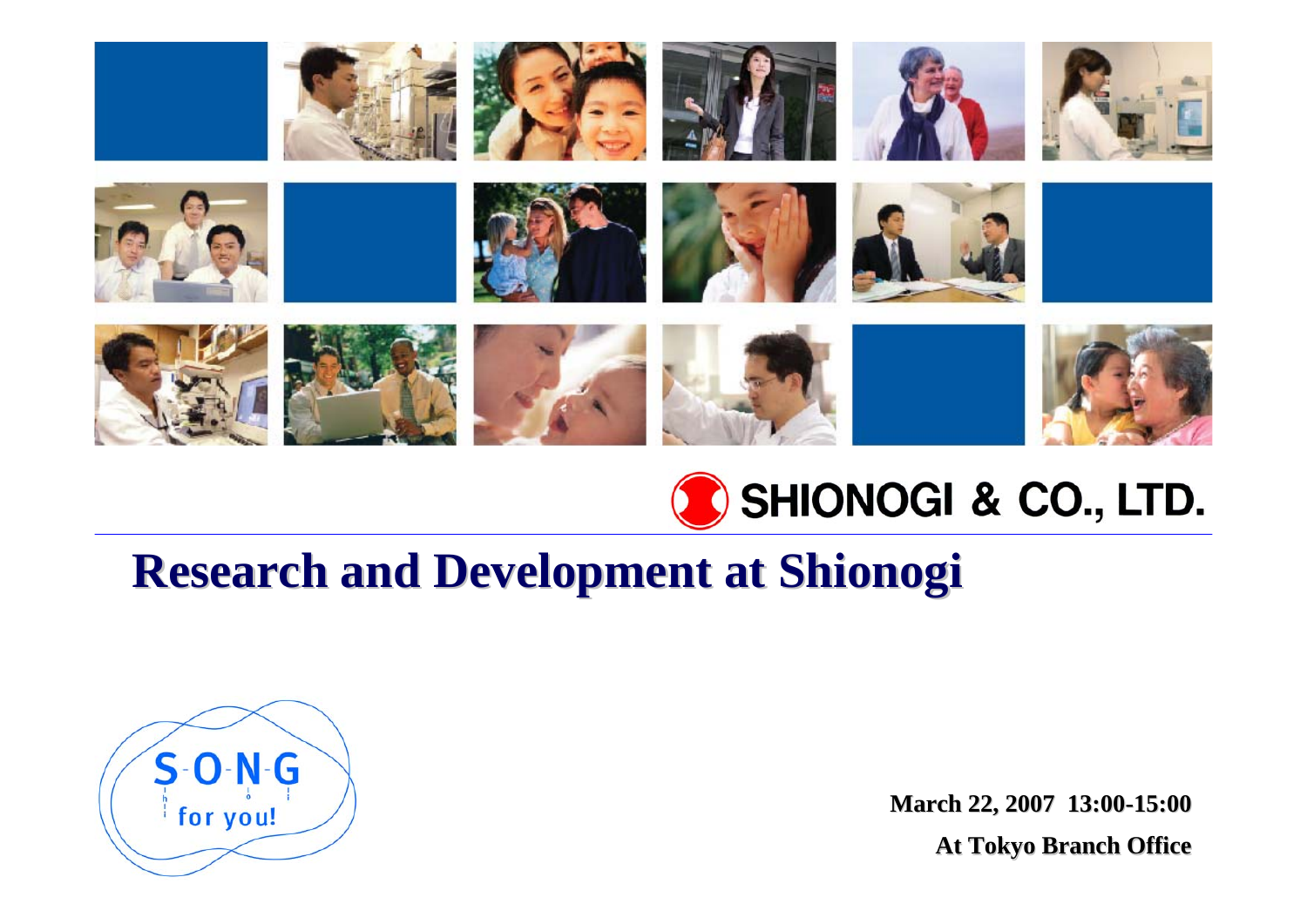

*Speakers Speakers*

| Overview:        | Isao Teshirogi, Ph.D.<br>Director of the Board; Senior Executive Officer<br><b>Executive General Manager</b><br><b>Pharmaceutical Research &amp; Development Division</b> |
|------------------|---------------------------------------------------------------------------------------------------------------------------------------------------------------------------|
| <b>Research:</b> | Hirosato Kondo, Ph.D.<br><b>Corporate Officer</b><br><b>General Manager, Discovery Research Laboratories</b>                                                              |
| Development:     | <b>Takuko Sawada</b><br><b>General Manager</b><br><b>Strategic Development Department</b>                                                                                 |

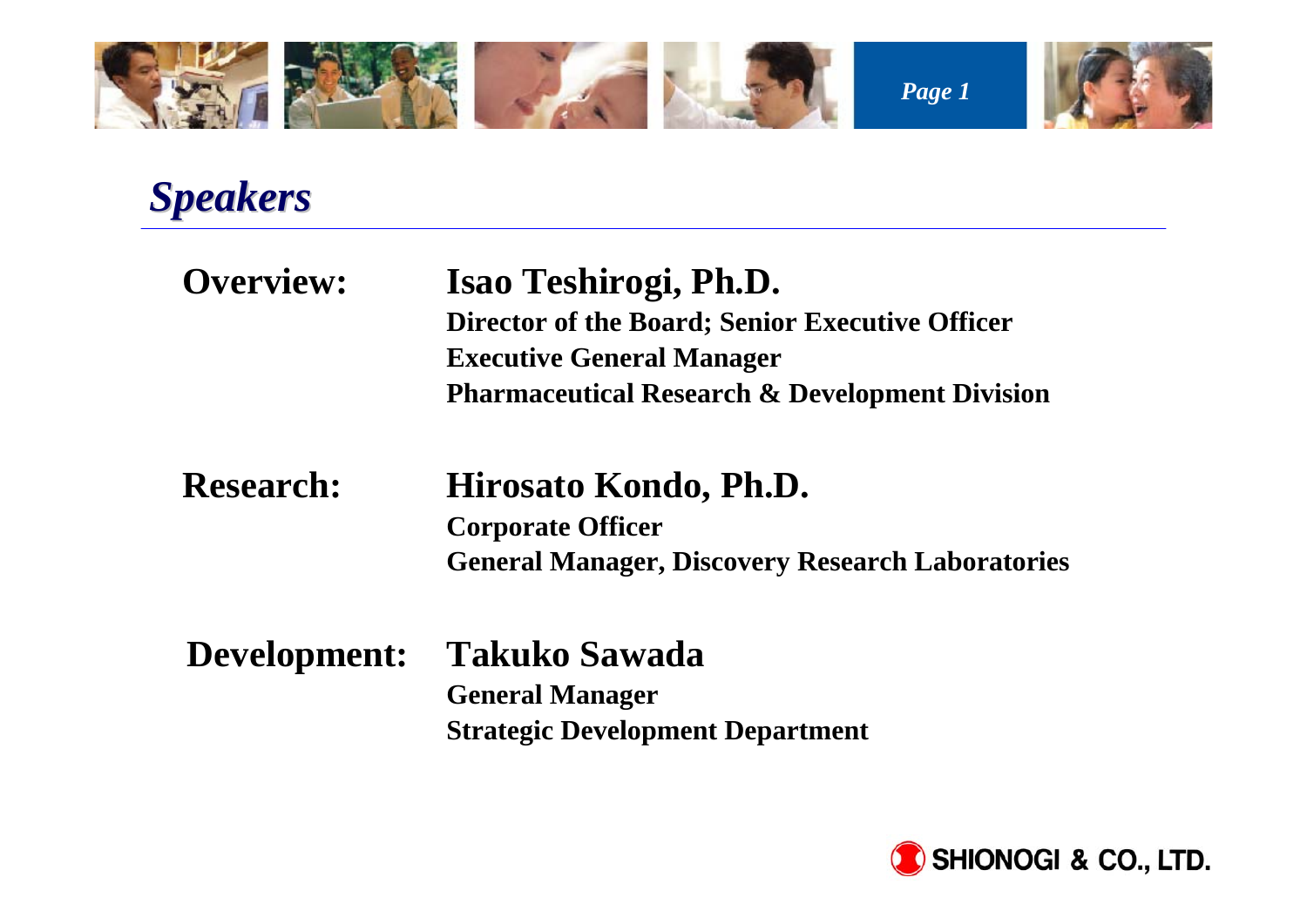

*Realization of the 2<sup>nd</sup> Medium-Term Business Plan and sustainable growth sustainable growth* 

*Achieving growth by continuously launching new products Achieving growth by continuously launching new products*



- **Securing the continuous discovery of drug seeds**
- **Enhancing R&D productivity in stages from Drug Candidate Selection (DCS) to Proof of Concept (POC)**
- **Accelerating clinical development in Japan, the USA and EU**

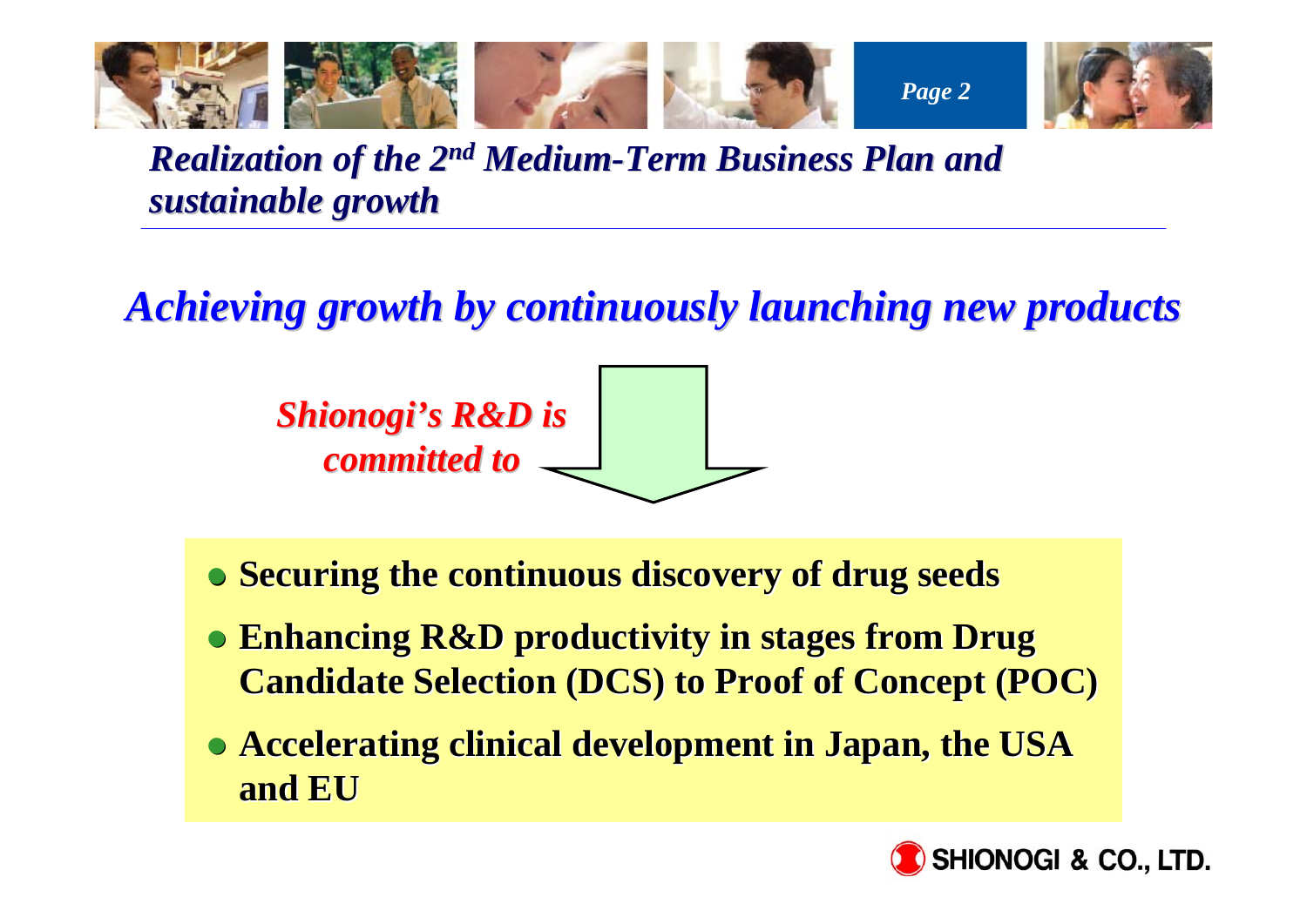

### *Progress toward the goals of the 2<sup>nd</sup> Medium-Term Business Plan (1)*

**• Enrich the product line for infectious diseases and add pain and metabolic syndrome to new target areas and metabolic syndrome to new target areas** 

| <b>Infectious diseases:</b> | <b>Expanded scope to include antiviral agents, etc.</b>            |
|-----------------------------|--------------------------------------------------------------------|
|                             | while concentrating on antibacterial infectious diseases           |
| Pain:                       | Made progress in the development of novel pain treatment           |
|                             | Metabolic syndrome: Developed S-2367 as a global strategic product |
| <b>Frontier areas:</b>      | <b>Progressed steadily in selected R&amp;D programs</b>            |

**• Advance at least 5 new chemicals entities to Phase II or more advanced stages by the end of FY 2009 to introduce blockbuster to succeed Crestor blockbuster to succeed Crestor®**

**S-2367 (Anti-obesity: in Phase II)**

**S-364735 (Anti-HIV: in Phase II)**

**S-777469 (Antipruritic treatment: in Phase I)**

**Promote continuous global development for multiple products**

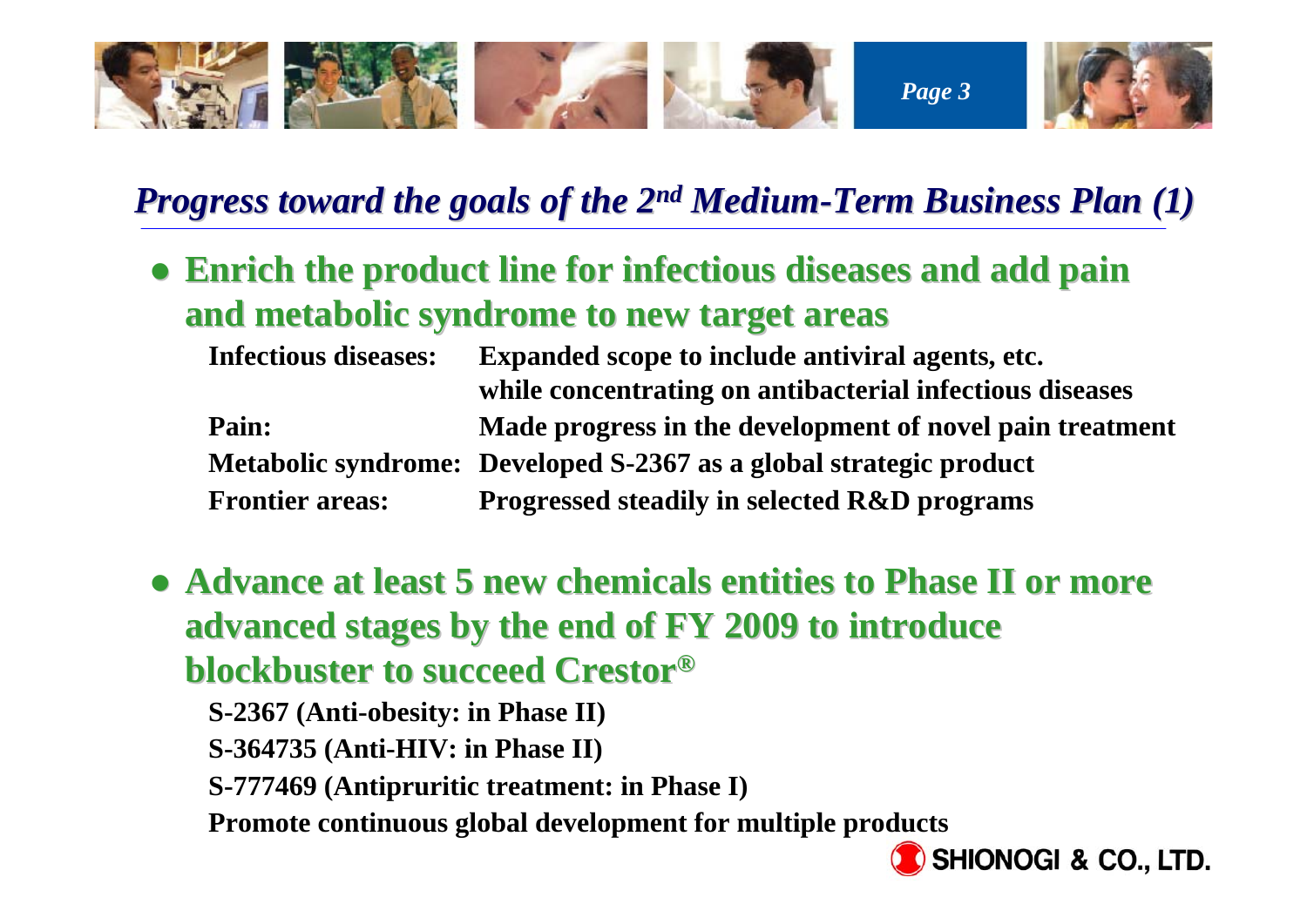

### *Progress toward the goals of the 2<sup>nd</sup> Medium-Term Business Plan (2)*

- **Establish the pipeline stream through active licensing activities Adapalene (Acne vulgaris), Peramivir (Anti-Influenza): In-licensing**
- **Increase R&D efficiency and success probability by forming active alliances with outside resources alliances with outside resources**

**Enriched R&D pipeline (Purdue Pharma L.P. in the USA, Hokkaido University) To be out-licensed a product in an unfocused research area through an optional agreement (S-0373)**

**Out-licensed phospholipase A2 program (Anthera Pharmaceuticals, Inc. in the USA) Joint development agreement with Eli Lilly Japan K.K. (Duloxetine; Diabetic neuropathic pain)**

**• Maximize product potential through life-cycle management from early development development stage**

**Addition of new formulations: OxiNorm, Finibax® kit product, Claritin® dry syrup, Cetrotide® sustained release formulation (NS75B)**

**Expansion of indications: Duloxetine, NS75B**,**Finibax®**

**Clinical trials for evidence: Crestor®, Finibax®, Imunace®**

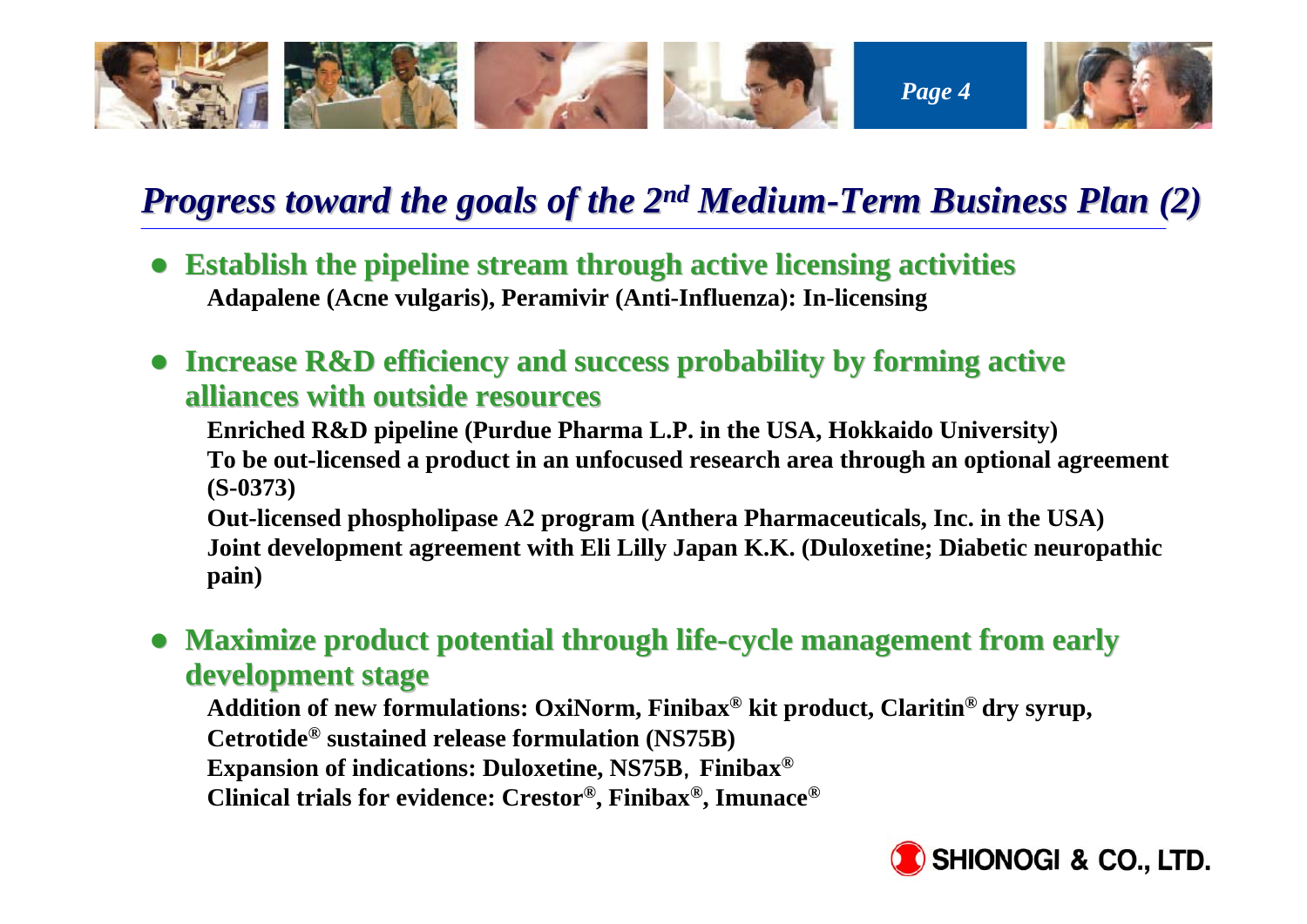

## *Achieving the goals set for FY2006 (1) Achieving the goals set for FY2006 (1)*

### z **Further advancement in R&D activities**

### **Visualized R&D activities Visualized R&D activities**

**Promoted information sharing through open-frame monitoring system for R&D progress Established TA conference to maximize product value through MPDR (Marketing, Production, Development, Research)**

**• Research** 

### **Advance 3 out of 4 compounds from DCS to FTIH Advance 3 out of 4 compounds from DCS to FTIH**

**Advanced S-777469 (Antipruritic treatment) to FTIH Evaluating back-up compounds of broad-spectrum cephem antibiotic, pain treatment and alleviator of opioid-induced adverse effects**

### Advance 4 or more compounds from late discovery stage to DCS

**Advanced 3 out of 4 compounds from DCS to FITH: Prostaglandin D2 antagonist (backup for S-5751), Molecular-targeted anti-cancer drug, Small molecule TPO mimetic**

*FTIH: First trial in human*

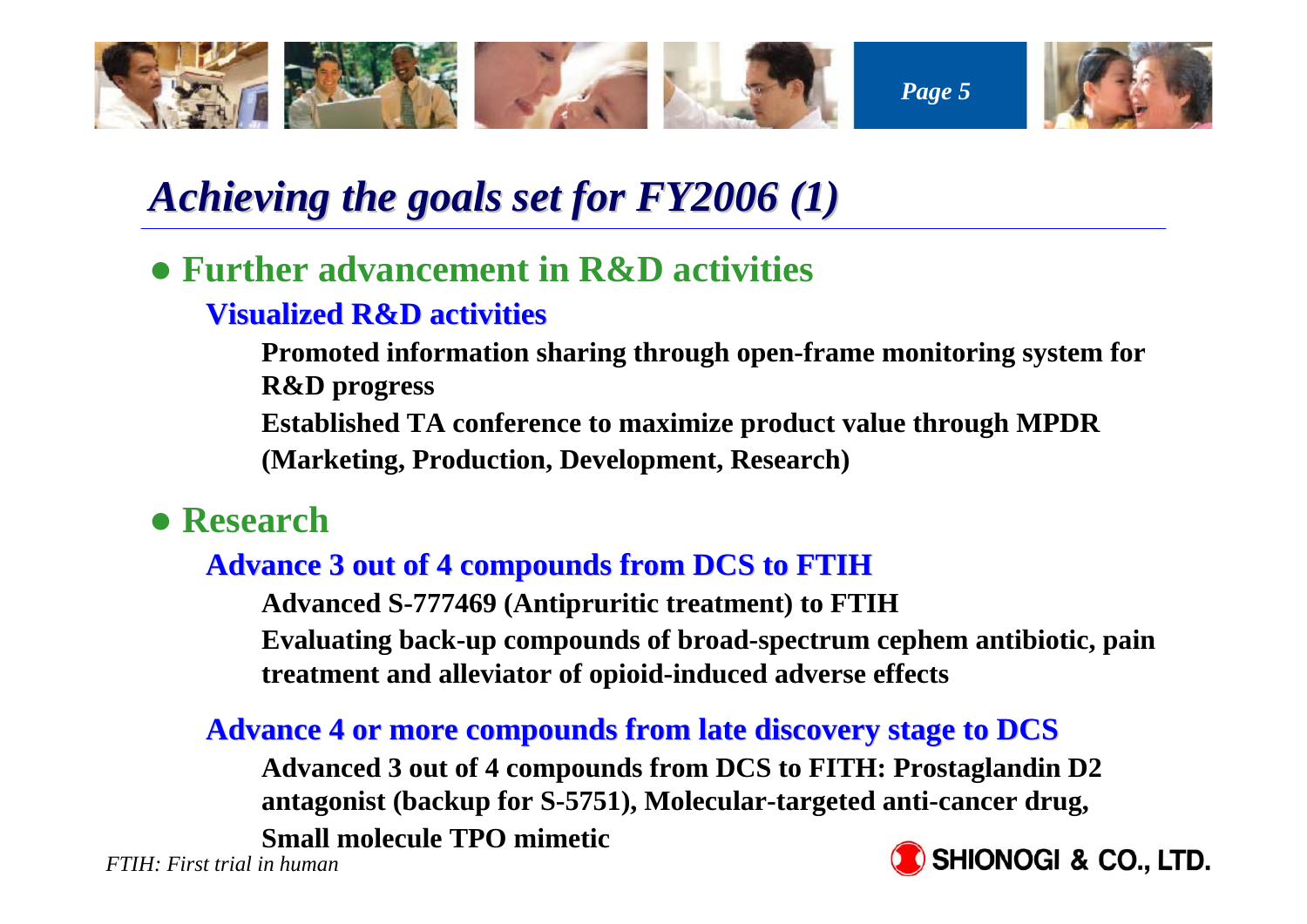

## *Achieving the goals set for FY2006 (2) Achieving the goals set for FY2006 (2)*

### **• Development**

#### **Launch 4 products Launch 4 products**

**Launched: Cetrotide®, OxiNorm, Finibax® kit product To be approved in FY2007: Claritin® dry syrup**

#### **File NDAs for 2 products File NDAs for 2 products**

**Filed: Irbesartan, Pirfenidone**

### **Move Phase II products to the next clinical stage**

**S-2367 (Anti-obesity): Demonstrated POC in the USA; Phase IIb clinical study is in progress**

**S-013420 (Novel macrolide antibiotic): Advanced clinical phase: Phase IIb is in progress Duloxetine (Diabetic peripheral neuropathic pain): Advanced clinical phase; preparing for Phase IIb/III**

**S-5751 (Prostagrandin D2 receptor antagonist): Discontinued development Back-up compound is in progress**

#### **Other products Other products**

**S-364735 (Anti-HIV): Completed phase I; Phase II is in progress NS75B (Benign prostatic hypertrophy): Completed Phase I/II; Phase IIb is in progress**

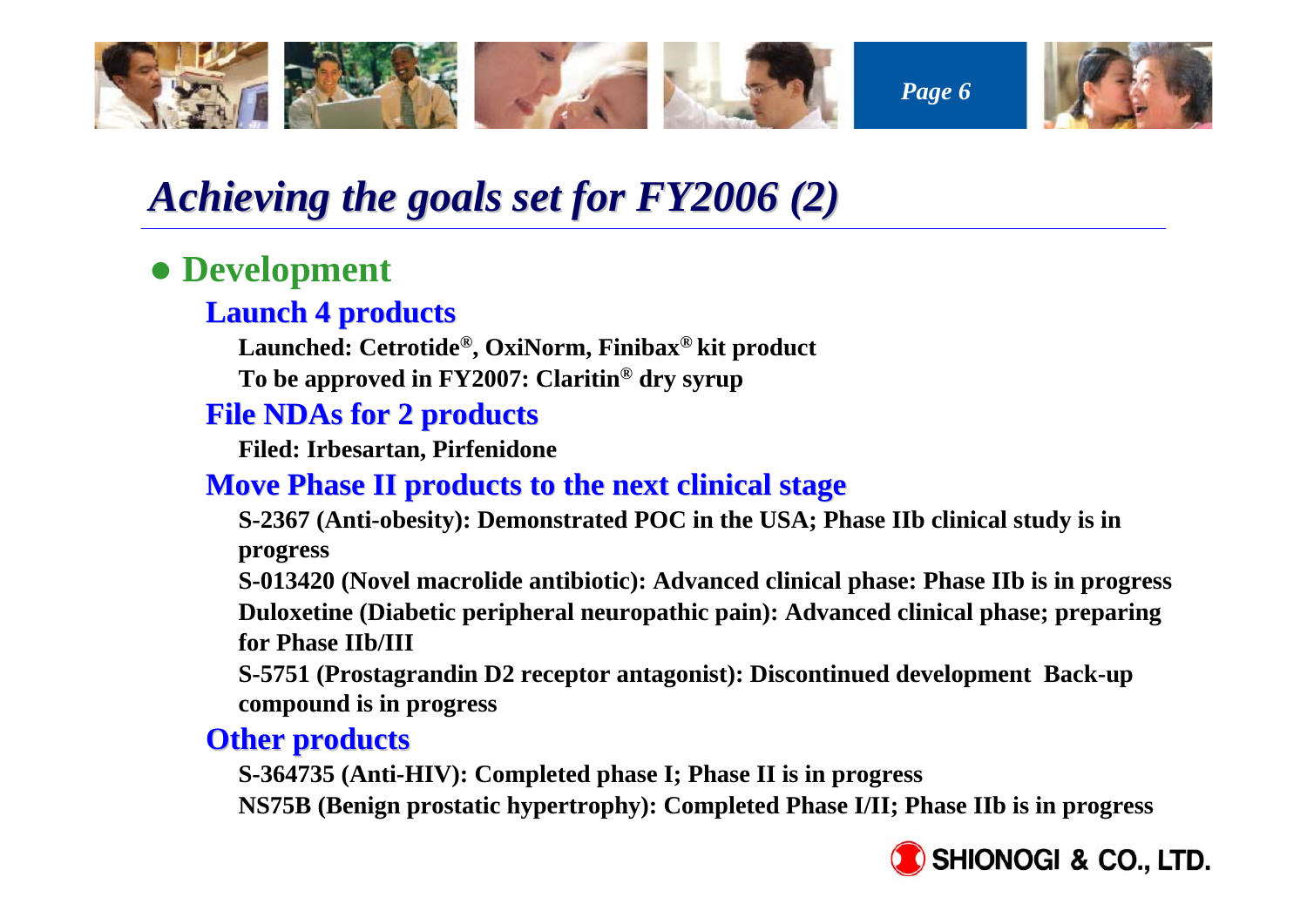

*New challenges based on past achievement New challenges based on past achievement*

- $\bullet$  **Enrich pipeline in the targeted therapeutic areas**
- z **Advance stages from DCS to FTIH in timely and solid manner**
- **Develop human resources for global development**

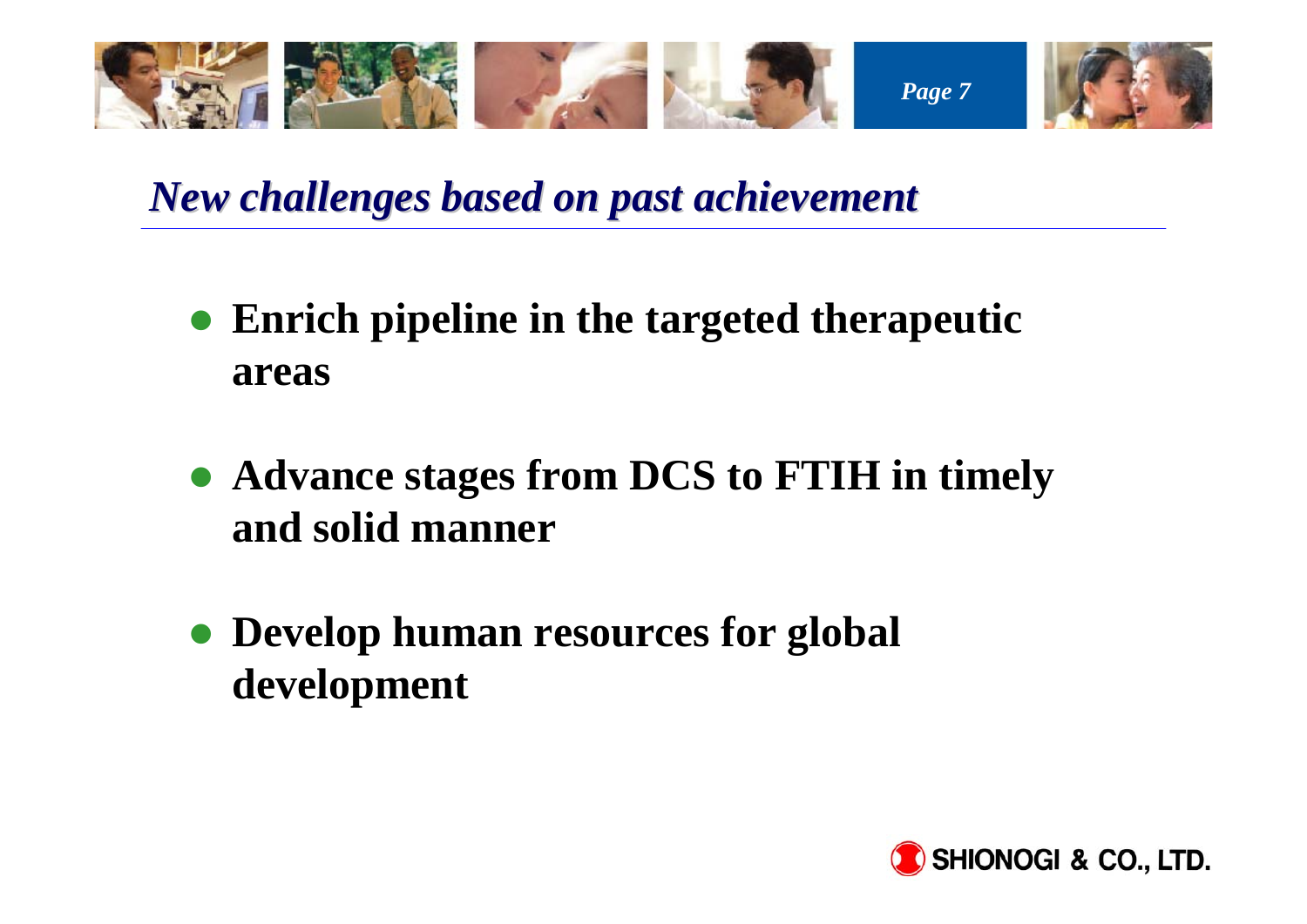

## *Main targets for the period from FY2007 to FY2009 Main targets for the period from FY2007 to FY2009*

- $\bullet$ **Secure continuous source for drug seeds through alliances**
- **Rapidly set up simultaneous development system in Japan, the USA and EU for accelerated new drug development**
- **Concentrate resources on the targeted therapeutic areas and achieve the highest R&D productivity in the pharmaceutical industry while accelerating the speed of development for inhouse drug candidates from DCS to POC**

*Challenge the objectives in a flexible, systematic and efficient manner, develop world-class human resources; and generate high R&D productivity*

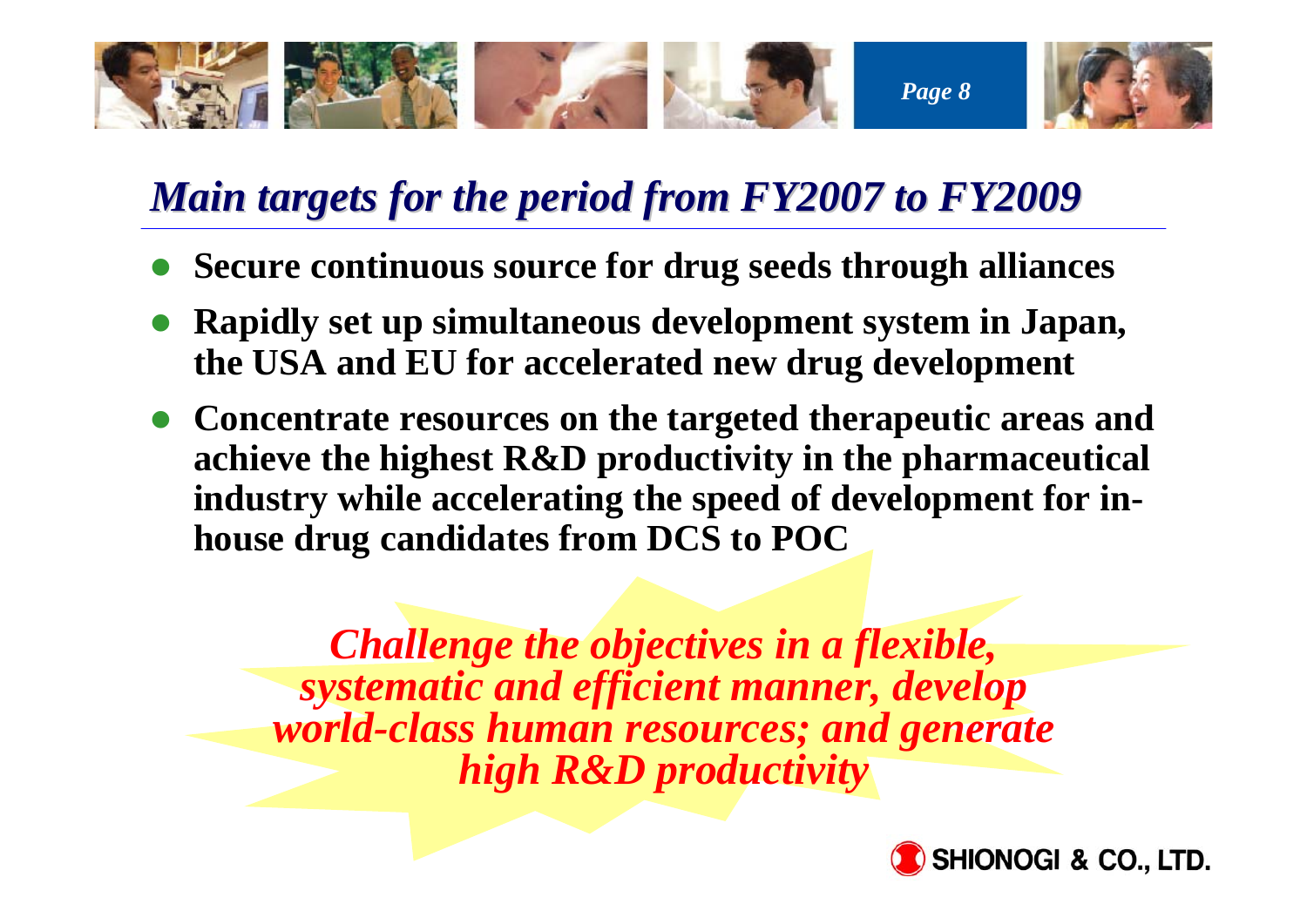

## *R&D Organization (Effective April 1, 2007)*



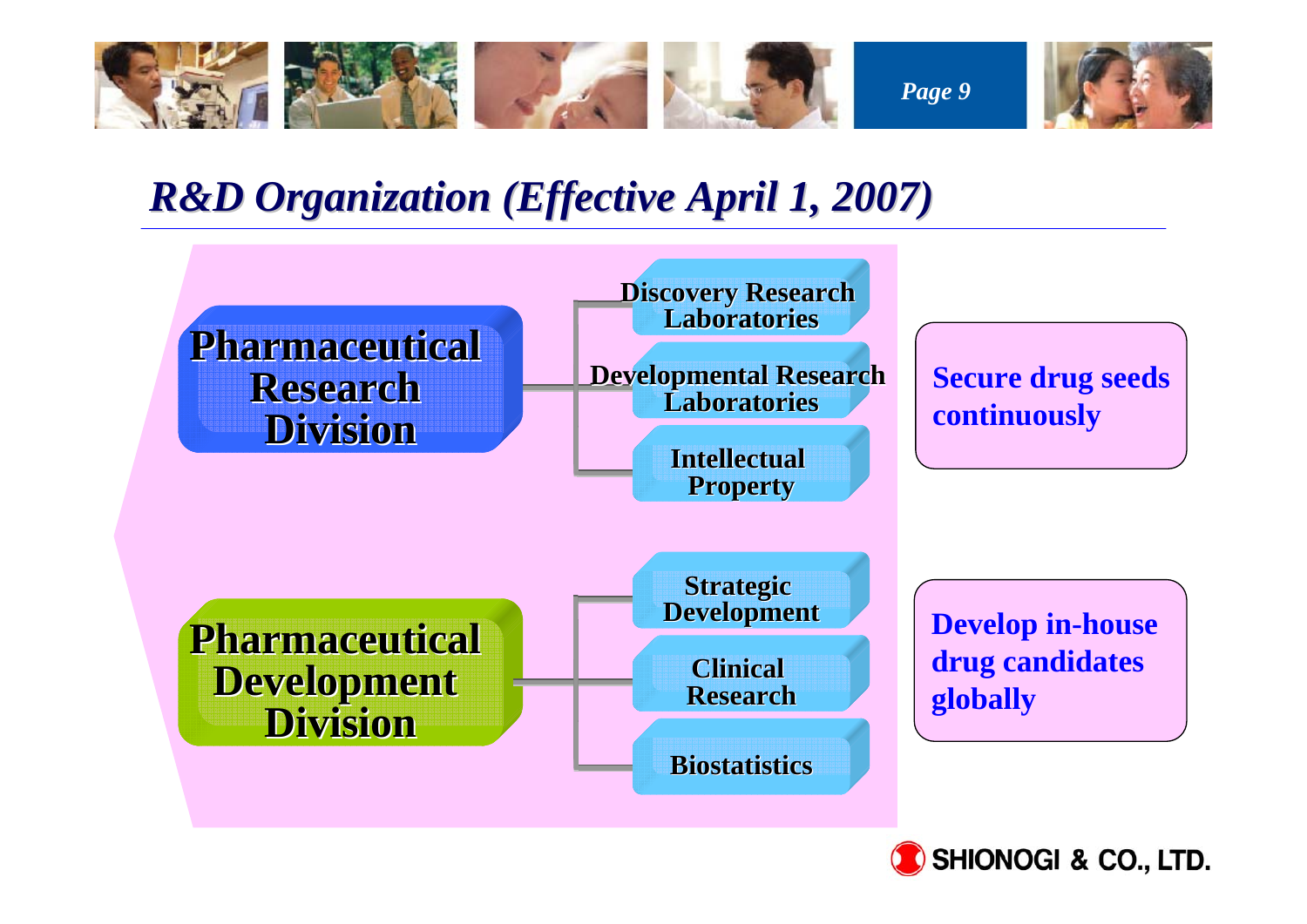

## *Desired R&D image for the end of FY2009 Desired R&D image for the end of FY2009*

### **Aggressive R&D approach with spirit of venture companies**

**mobility, planning & commitment mobility, planning & commitment -**



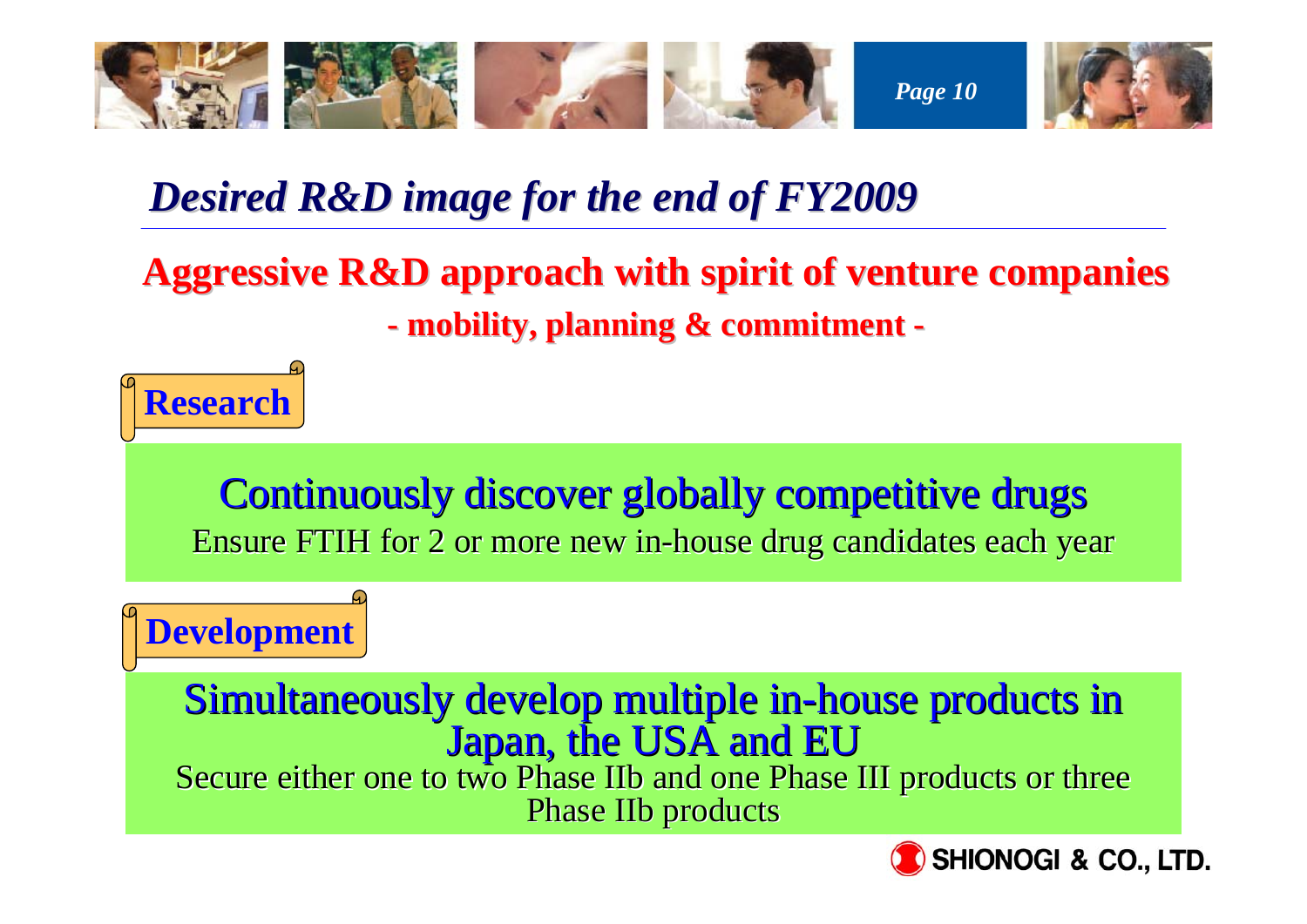

## *Targeted milestones for FY2007 Targeted milestones for FY2007*

### **Research**

- z **Advance 2 compounds currently in DCS to FTIH Advance 2 compounds currently in DCS to FTIH**
- z **Advance 4 or more compounds in late discovery stage to DCS Advance 4 or more compounds in late discovery stage to DCS**
- **Strengthen the discovery research for drug "seeds"** 
	- Hold 'Pharma-Innovation Discovery Competition Shionogi' to collect ideas from the public
	- Build a collaborative research facility in Hokkaido University campus
- **Promote global research alliances on the targeted 3 research areas**

### **Development**

- **Launch Claritin<sup>®</sup> dry syrup**
- z **File an NDA for Duloxetine (Depression) File an NDA for Duloxetine (Depression)**
- **Respond properly to NDA review for Irbesartan and Pirfenidone**
- **Promote global development for compounds in late development stage** 
	- $\bullet$  S-2367  $\rightarrow$  Conduct interim analysis for Phase IIb study
	- **S-777469** → Initiate POC study simultaneously both in Japan and the USA (Pruritus resulting from atopic dermatitis)
	- $S-013420 \rightarrow Make a 'go/no-go' decision to enter Phase III study (Domestic)$

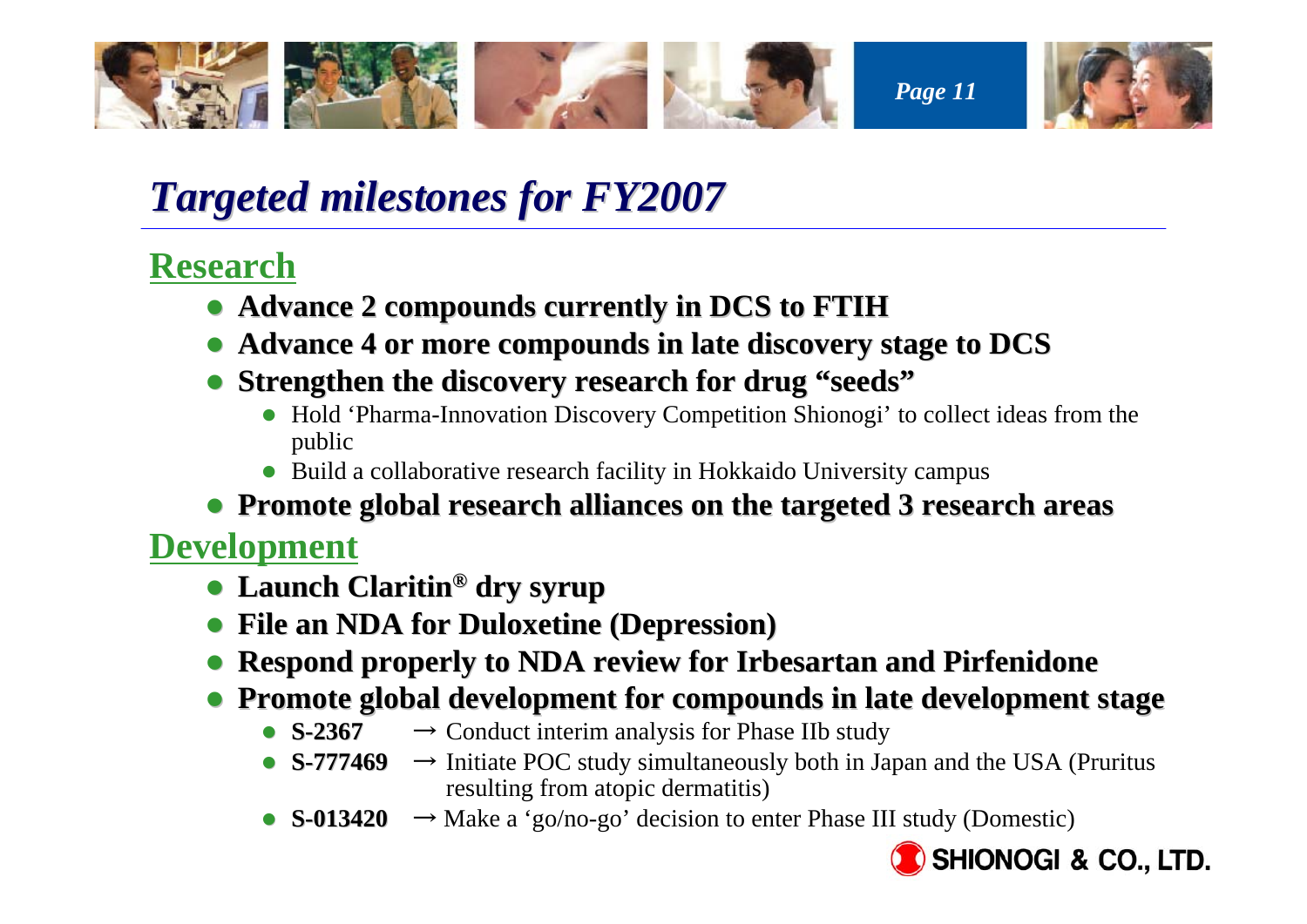

### *Development status and launch schedule for new drugs Development status and launch schedule for new drugs (As of March 2007) As of March 2007)*



*DNP: Diabetic Neuropathic Pain, AD: Atopic Dermatitis*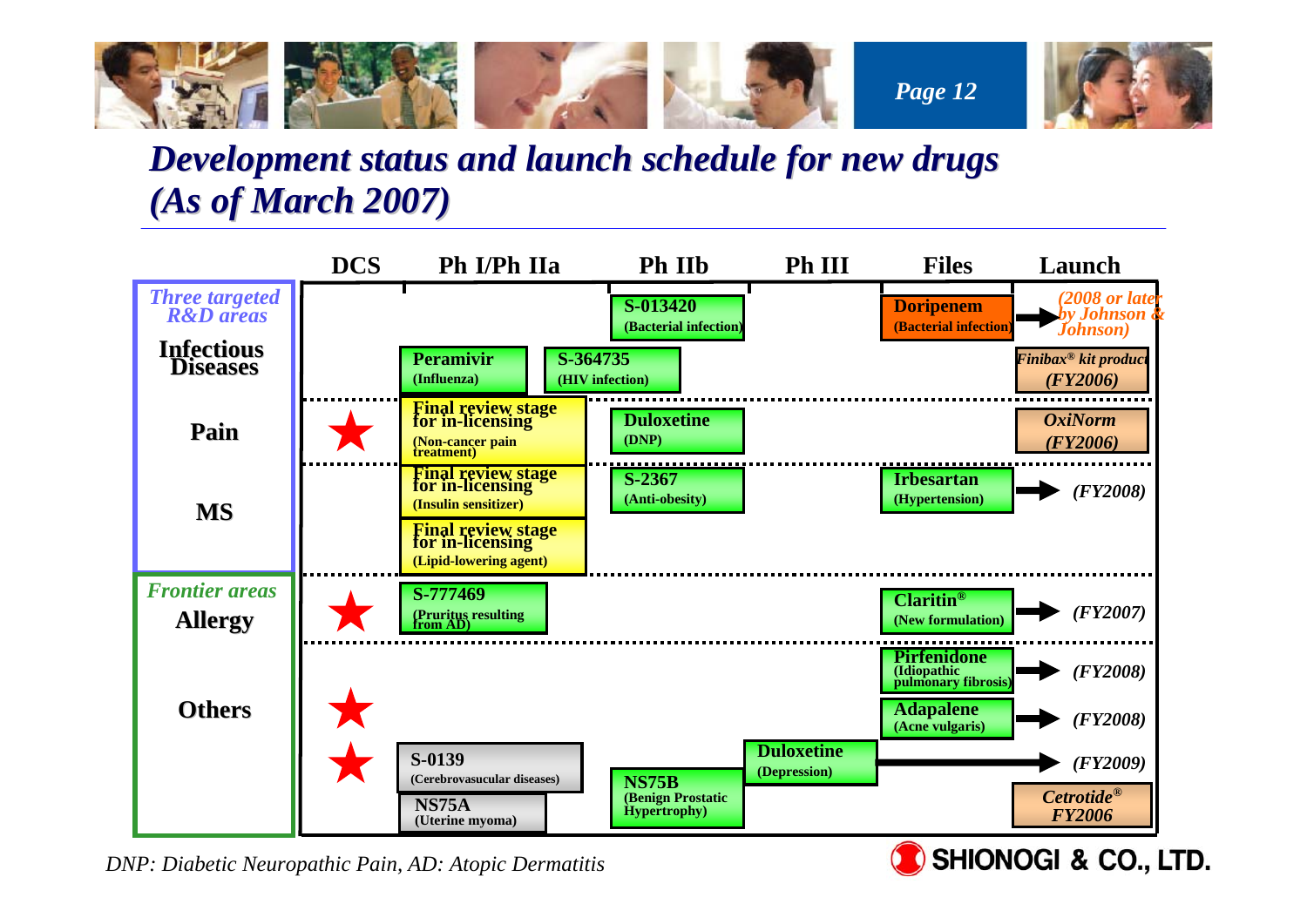

## **Research Division Research Division**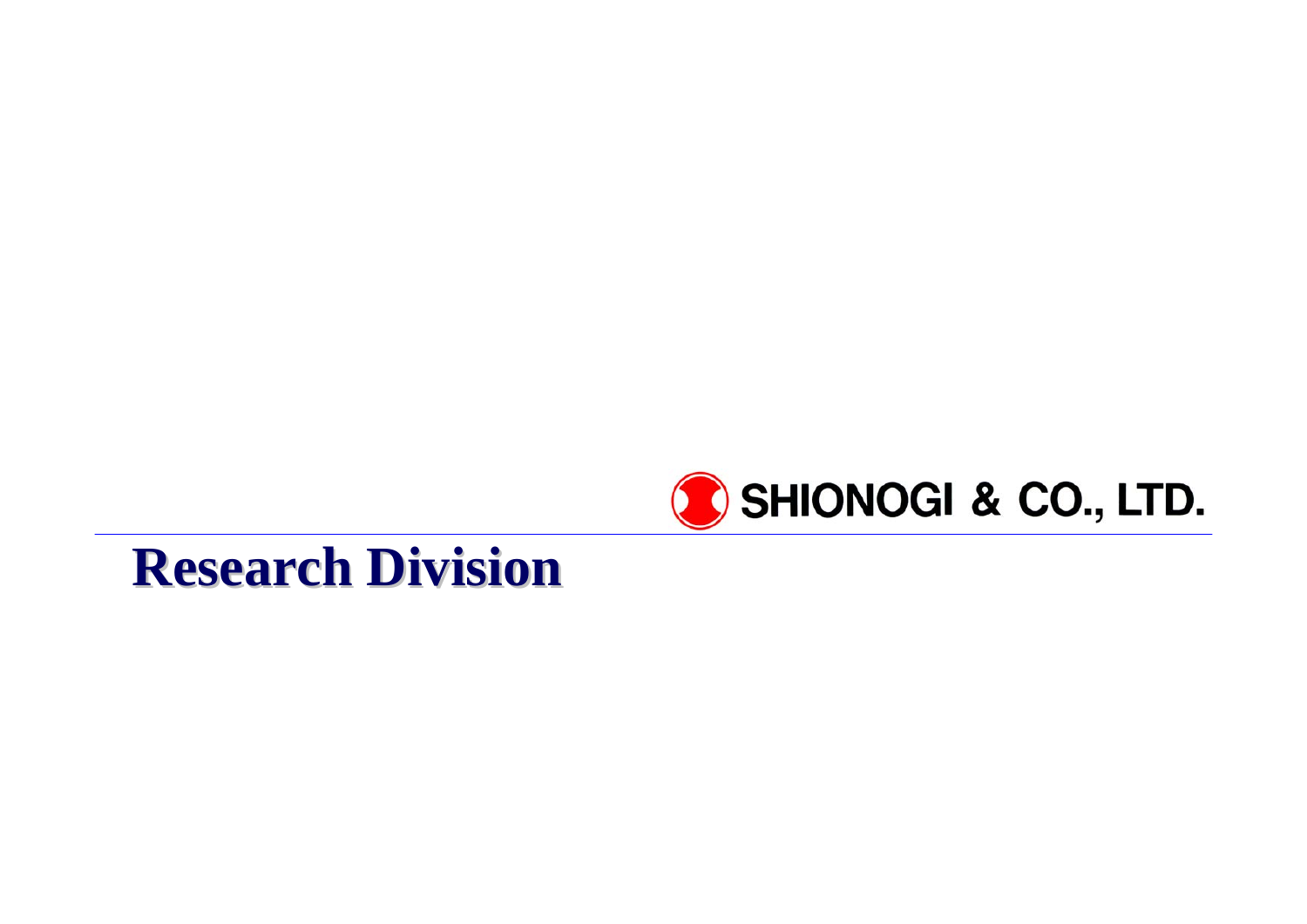

### *Research goals for the 2 Research goals for the 2n<sup>d</sup> Medium-term Business Plan term Business Plan*

## **Three Targeted Areas Three Targeted Areas**



*Frontier Area (Allergy and respiratory diseases, etc.) Frontier Area (Allergy and respiratory diseases, etc.)*

- **1. Enrich product line for infectious diseases and add pain and metabolic syndrome to new target areas to new target areas**
- **2. Move at least 5 new chemical entities to Phase II or more advanced stages by the end of FY2009 end of FY2009**
- **3.** Establish an unbroken pipeline stream through strategic development of licensing activity
- **4. Increase the R&D efficiency and su Increase the R&D efficiency and success rate by forming active a ccess rate by forming active alliances with lliances with outside resourcesoutside resources**
- **5. Maximize product potential through life cycle management from an early development stage**

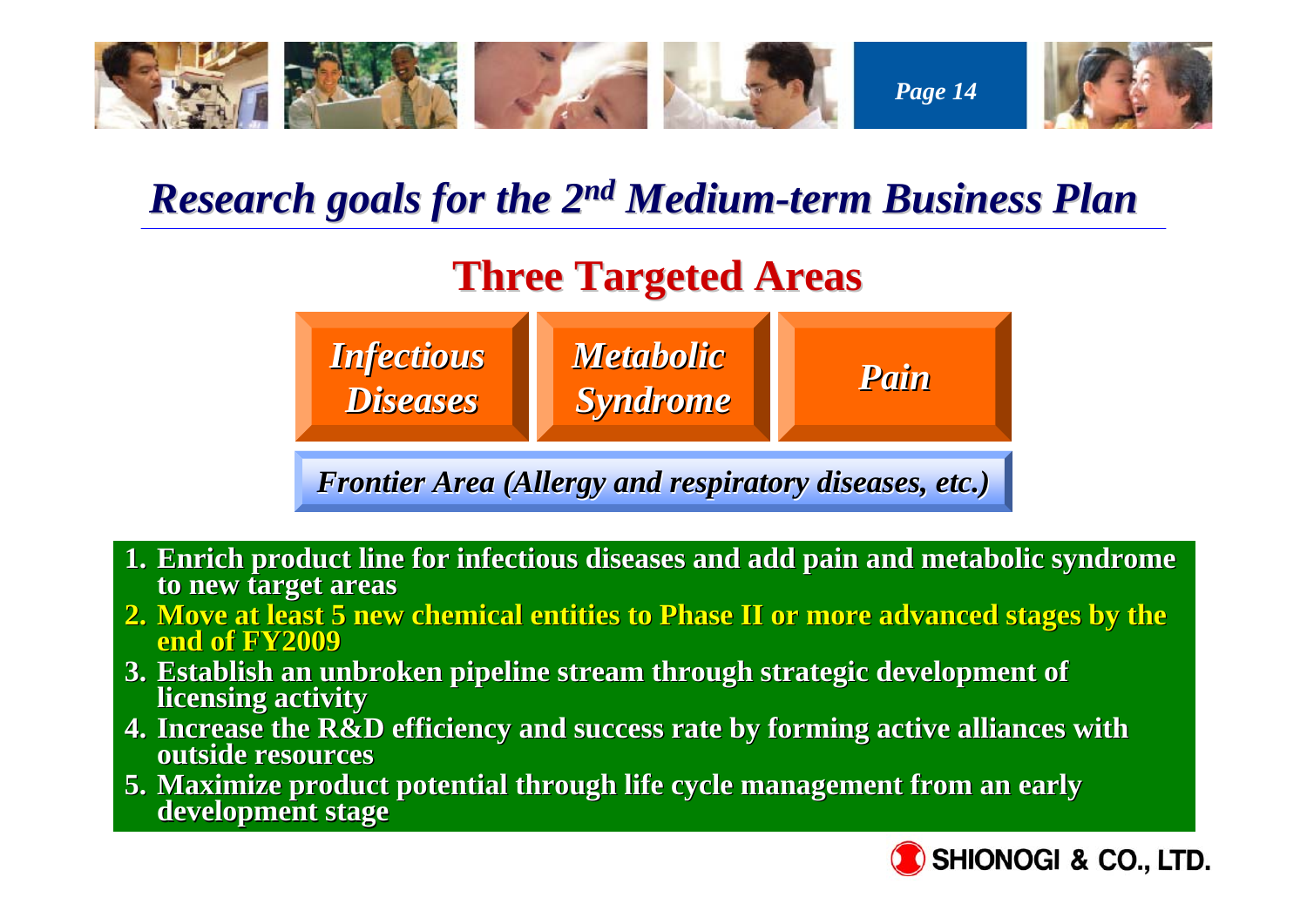

*Desired R&D image for the end of FY2009 Desired R&D image for the end of FY2009*

Continuously discover globally competitive drugs **Ensure FTIH for 2 or more in Ensure FTIH for 2 or more in-house new drug candidates each year house new drug candidates each year**

## **Achieve the highest R&D productivity in the pharmaceutical industry**

- $\rightarrow$  through agile footwork
- **By developing outstanding drug discovery technologies**

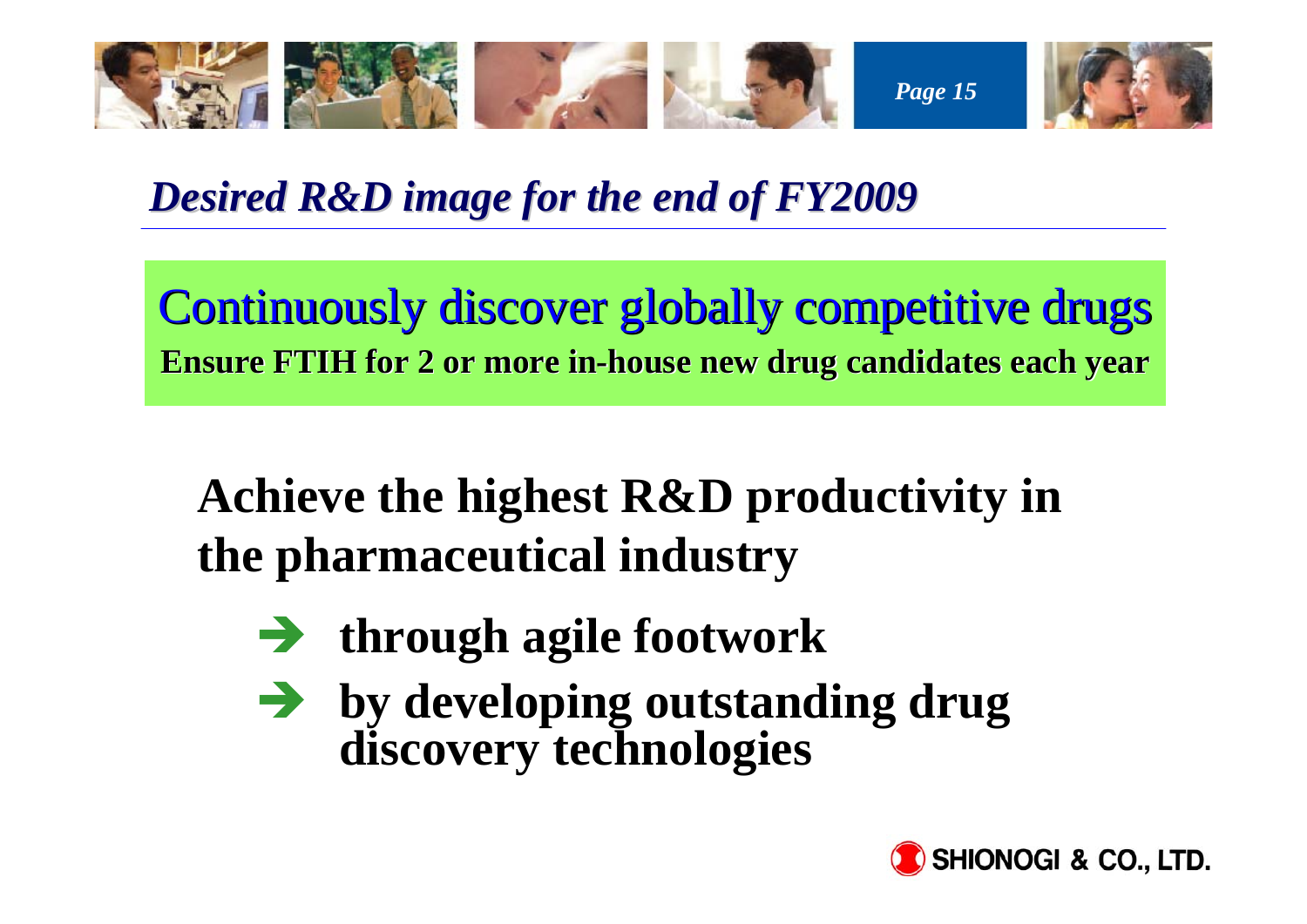

## *To realize the desired R&D image To realize the desired R&D image*



**Keep framework functioning efficiently = Realize high productivity For the efficiency of the framework, organize mechanisms to harmonize each function and promote drug discovery**

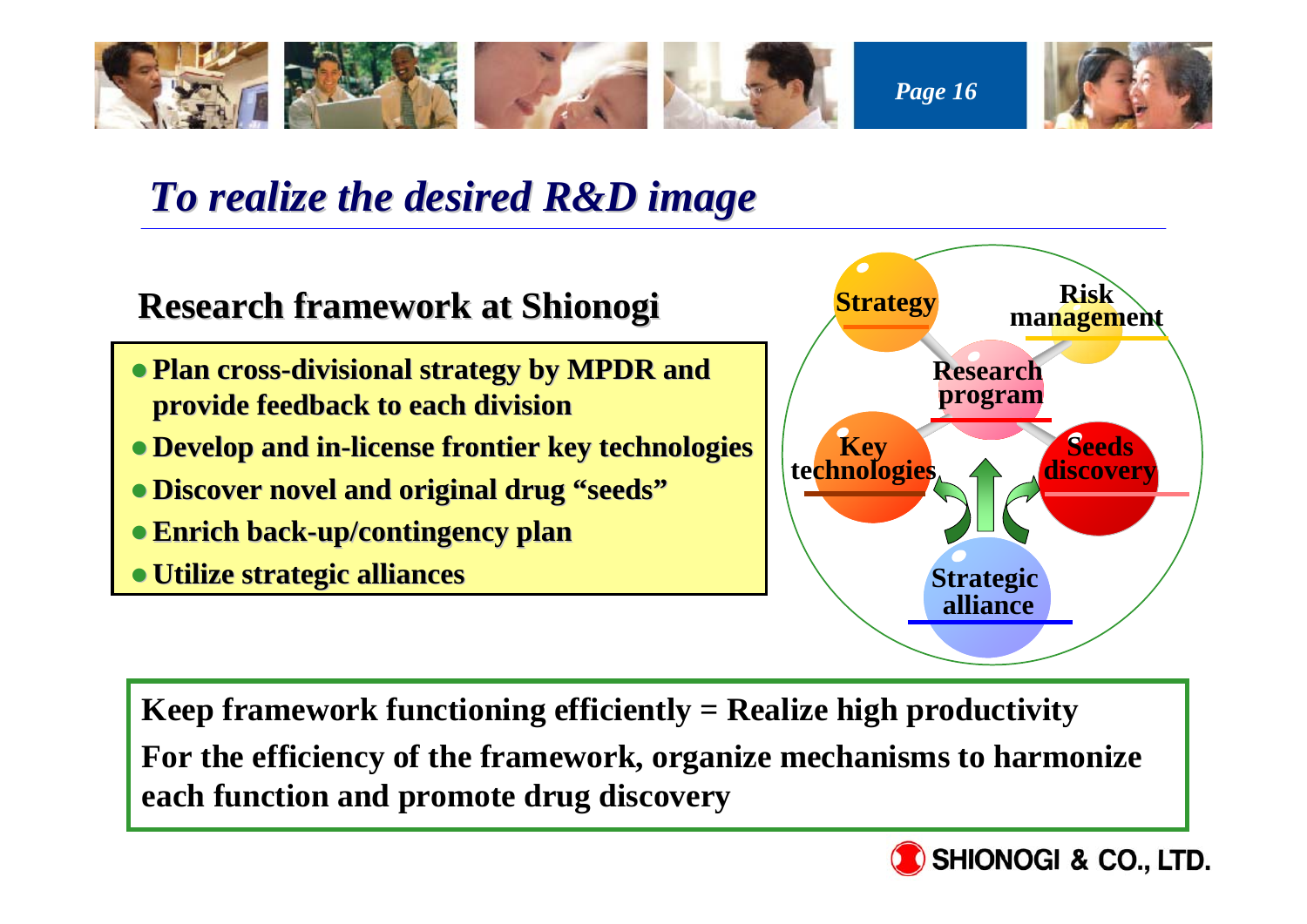

## *Mechanisms to promote drug discovery Mechanisms to promote drug discovery*

- **Portfolio Management of Research Program** 
	- **Promote program selection and focusing to enhance success probability**
	- <sup>z</sup>**Keep a balance BIC with FIC Keep a balance BIC with FIC while producing novel drugs producing novel drugs continuously as well as innovative drugs continuously as well as innovative drugs**

### z **Resource allocation Resource allocation**

- **Optimize resources timely and flexibly including optimization for strategic outsourcing strategic outsourcing**
- z **Develop human resources Develop human resources**
	- <sup>z</sup>**Develop future leaders by promoting young researchers Develop future leaders by promoting young researchers**
	- <sup>z</sup>**Develop world Develop world-class human resources class human resources**

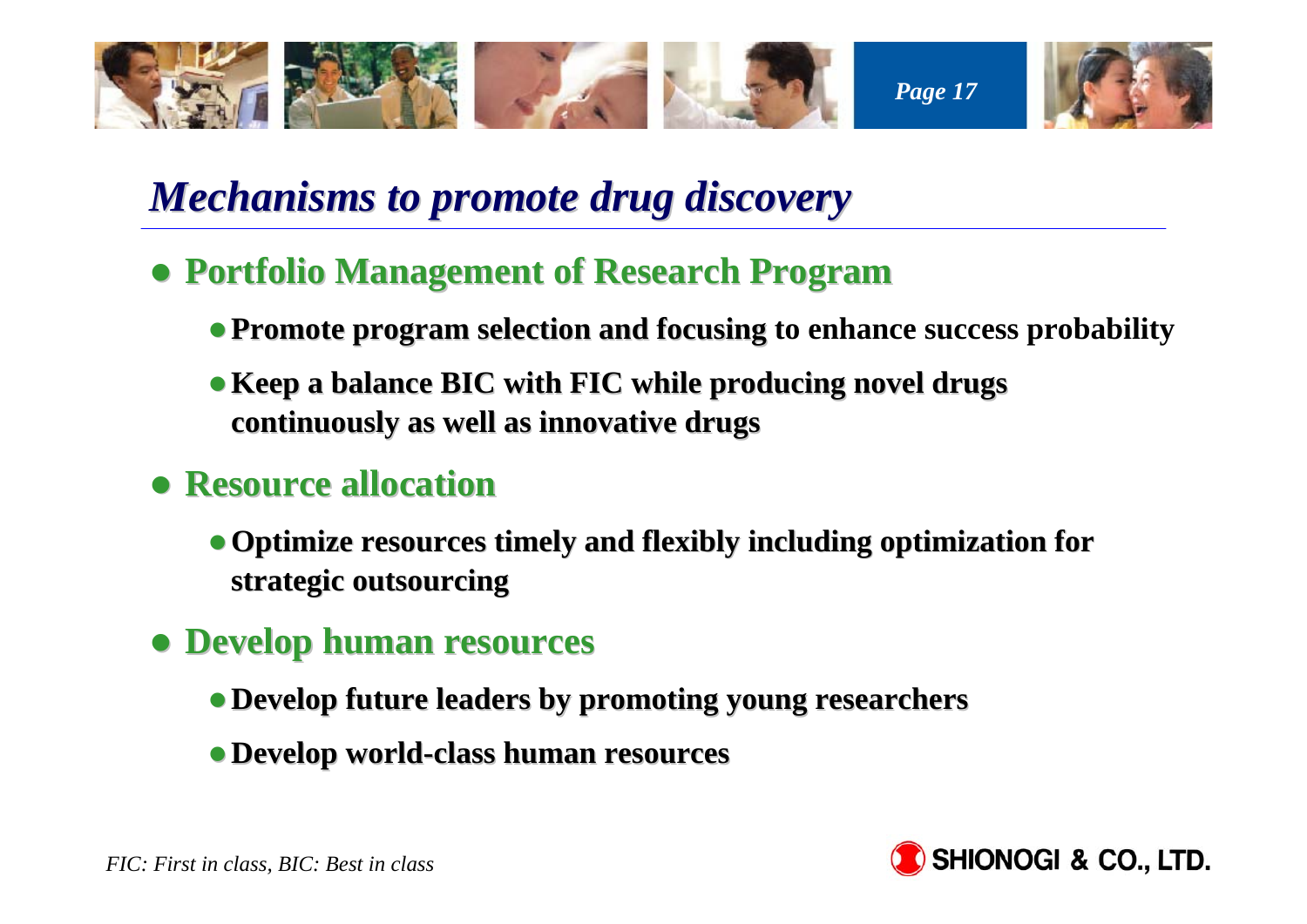

## *Achievement in FY2006 Achievement in FY2006*

- **Advanced 1 out of 4 compounds from DCS to FTIH** 
	- z **Advanced S-777469 (Antipruritic treatment) to FTIH**
	- For the remaining 3 DCS compounds in infection and pain areas, **evaluations of back-up compounds are under way**
- z **Selected 3 new compounds to DCS Selected 3 new compounds to DCS**
	- **Prostaglandin D2 inhibitor (back-up of S-5751)**
	- **Molecular targeted anti-cancer drug**
	- **Small molecule TPO mimetic**
- **Agreed to establish collaborative research institute with Hokkaido University Hokkaido University**

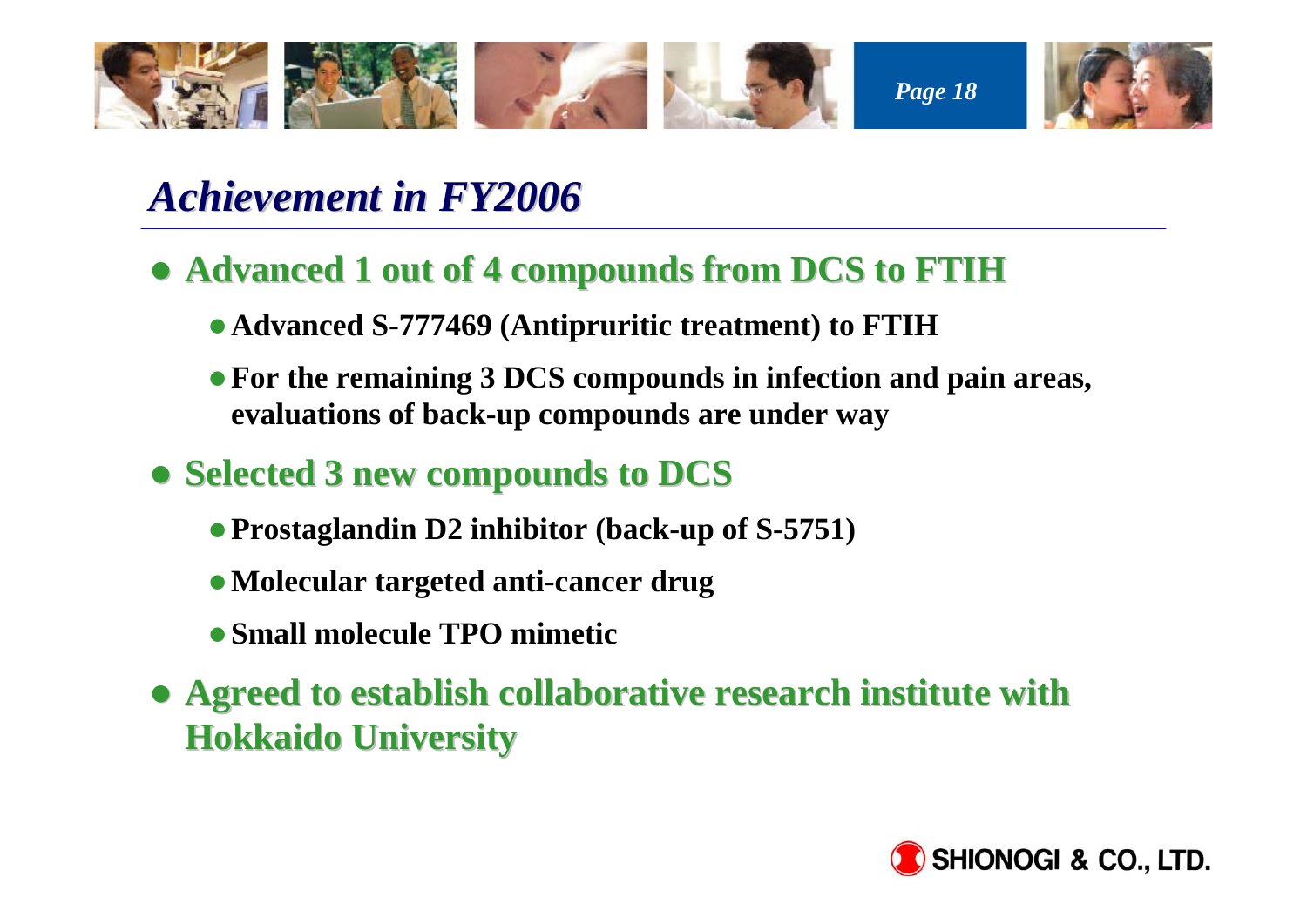

## *Milestone targets and measures for FY2007*

- $\bullet$ **Ensure FTIH for 2 compounds and DCS for 4 compounds** 
	- **Promote further program selection and focusing**
	- Expand capabilities to predict compound risk accurately at **earlier stage**
- $\bullet$ **Strengthen the discovery research for drug "seeds"** 
	- z **Hold 'Pharma-Innovation Discovery Competition Shionogi' to collect ideas from the public**
	- **Build a collaborative research facility in Hokkaido University campus**
- $\bullet$ **Promote global research alliances on the targeted 3 research areas research areas**

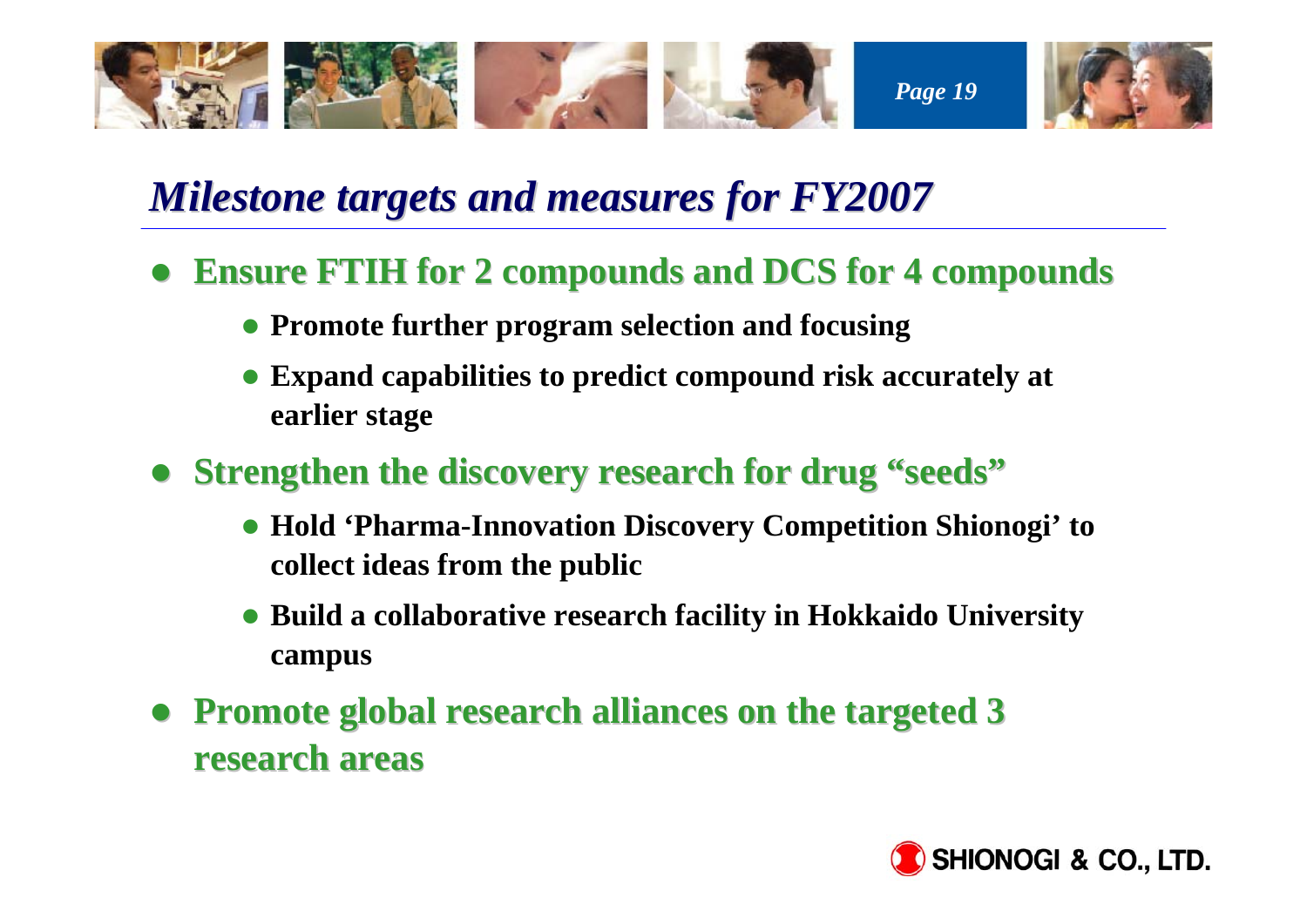

# *Topics in Research Division Topics in Research Division during FY2006 during FY2006*

- $\bullet$ **Profile of drug candidates**
- $\bullet$ **Other topics**

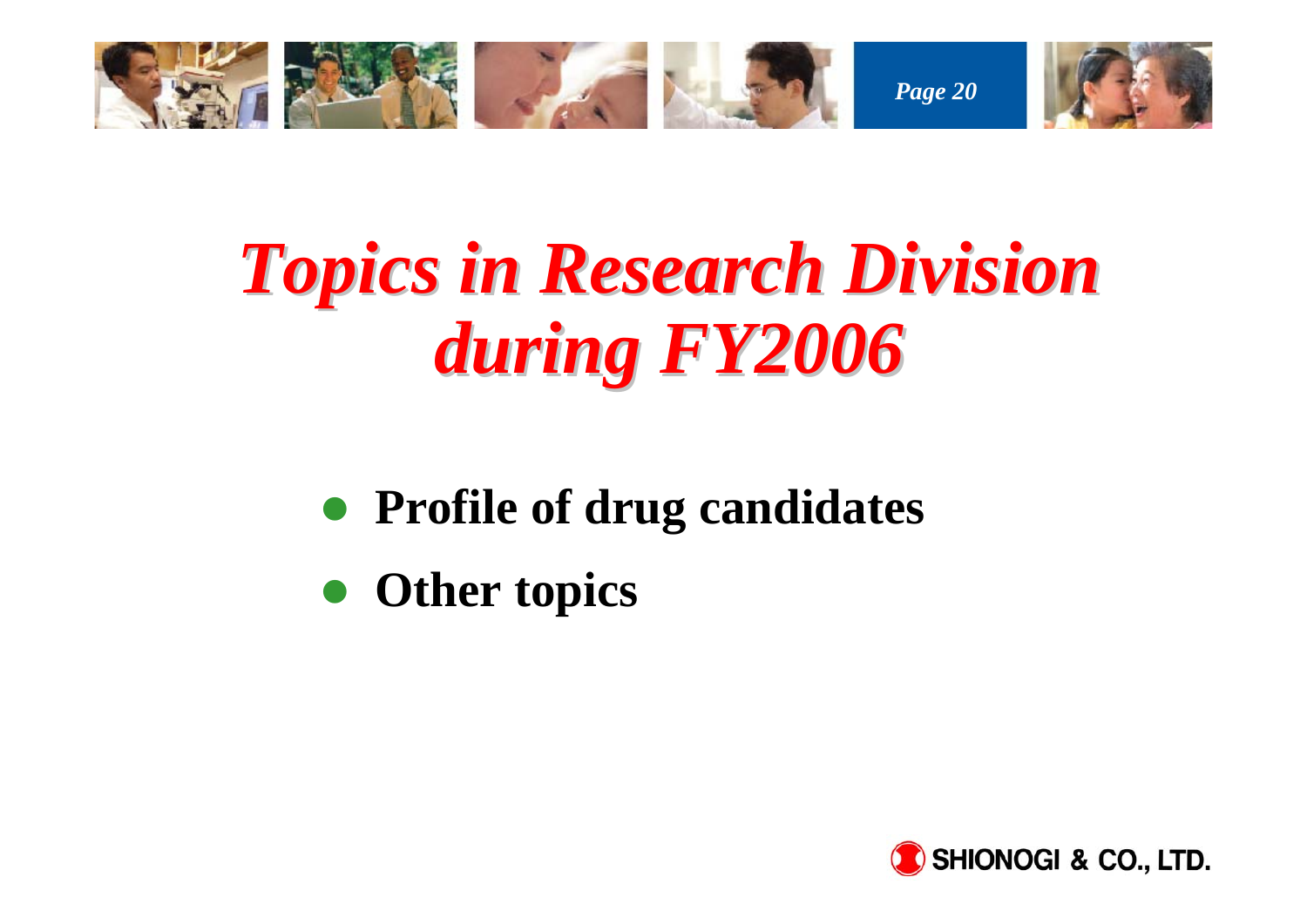

### *Infectious Diseases area: New generation of HIV integrase inhibitors next to S-364735*

*Efficacy against highly resistant viruses for the preceding competitor competitor*



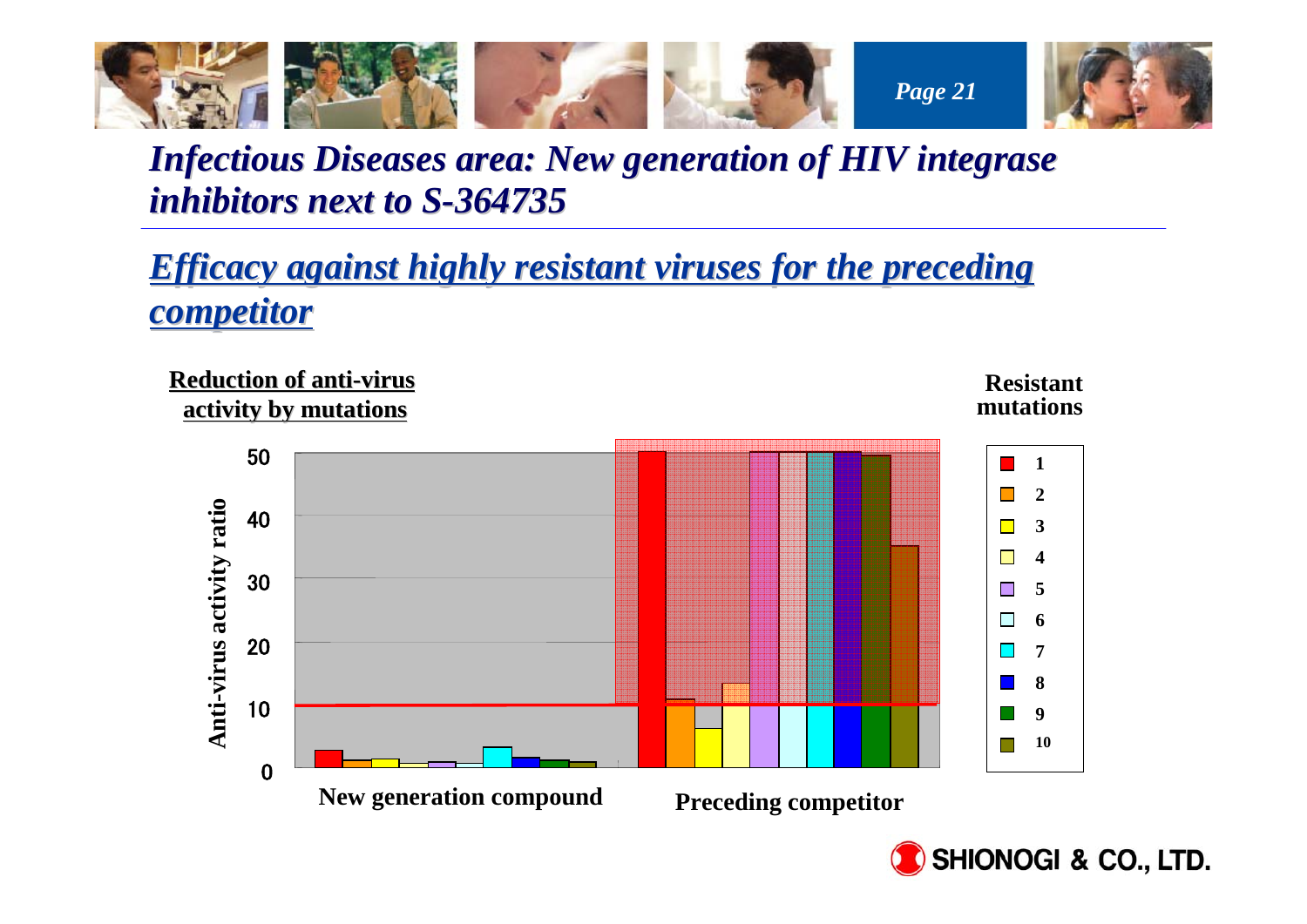

*Infectious Diseases area: Strengthen drug discovery research for Infectious Diseases area: Strengthen drug discovery research for influenza virus influenza virus*

*Focus on anti Focus on anti-influenza and anti influenza and anti-HIV research HIV research as two main pillars as two main pillars*

- z **In-licensing of Peramivir licensing of Peramivir**
	- **Neuraminidase inhibitor**
	- **Shows strong efficacy against pathogenic H5N1 virus (including avian flu) as well as seasonal influenza virus (both type A and type B)**
	- **Applicable not only against community acquired influenza infection but also against serious influenza infection requiring hospitalization**
- **Initiated drug discovery research for new generation compound compound**

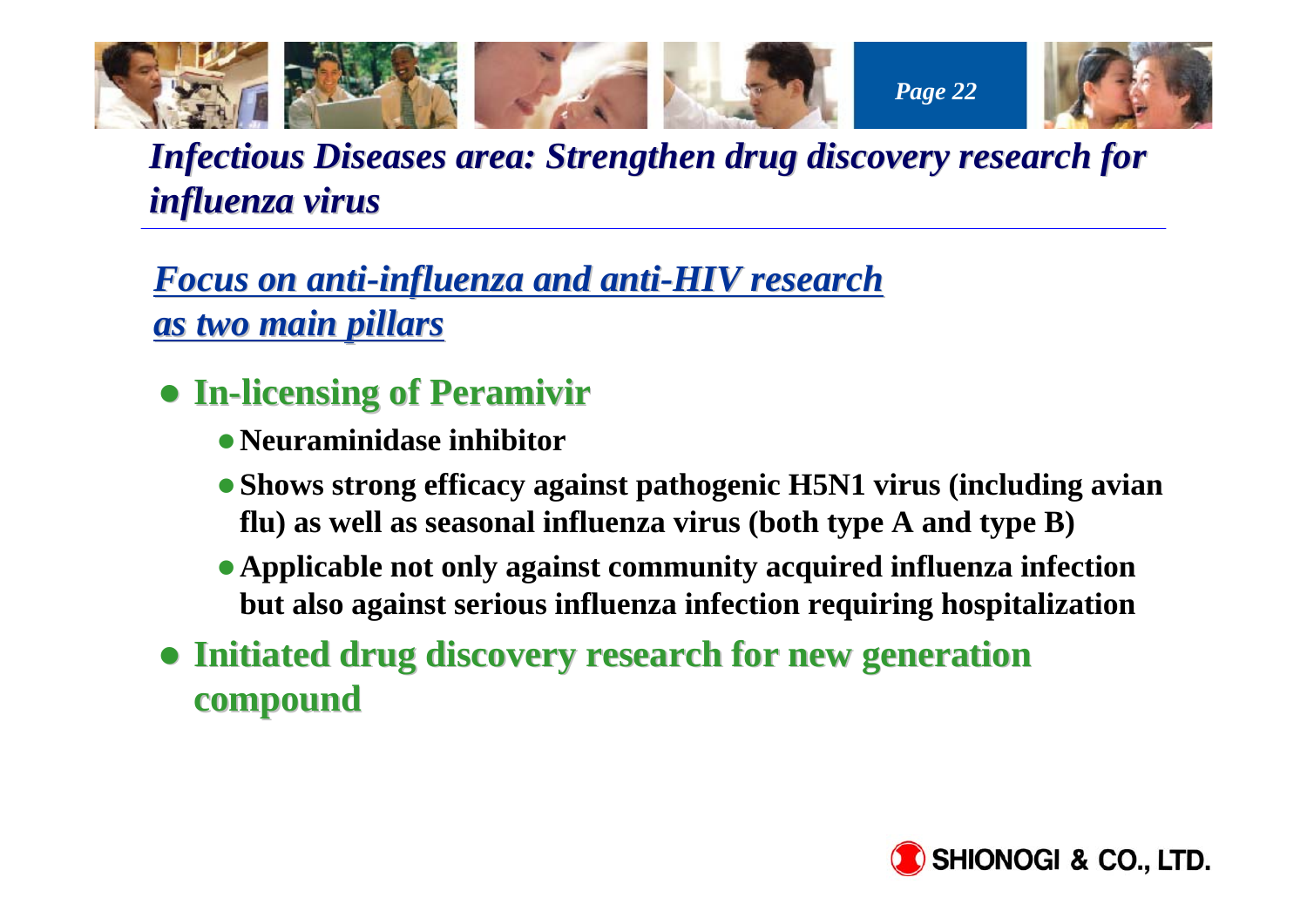

### *Pain area: Novel anti-neuropathic pain compound with alleviated side effect profile side effect profile*

*Analgesic effect and motor dysfunc Analgesic effect and motor dysfunction in neuropathic pain model tion in neuropathic pain model*

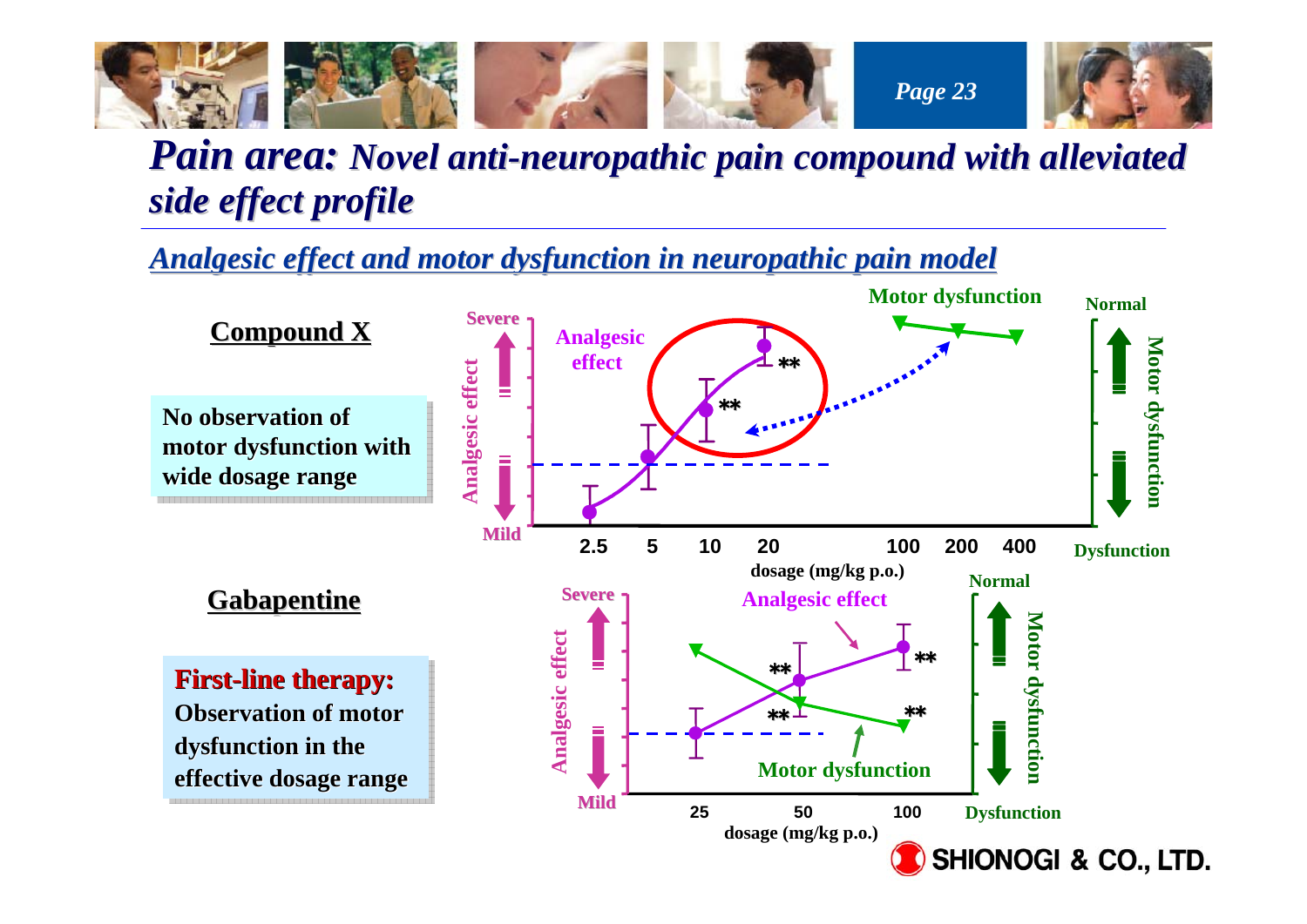

## *Pain area: Alleviator of opioid Pain area: Alleviator of opioid-induced adverse effects induced adverse effects*



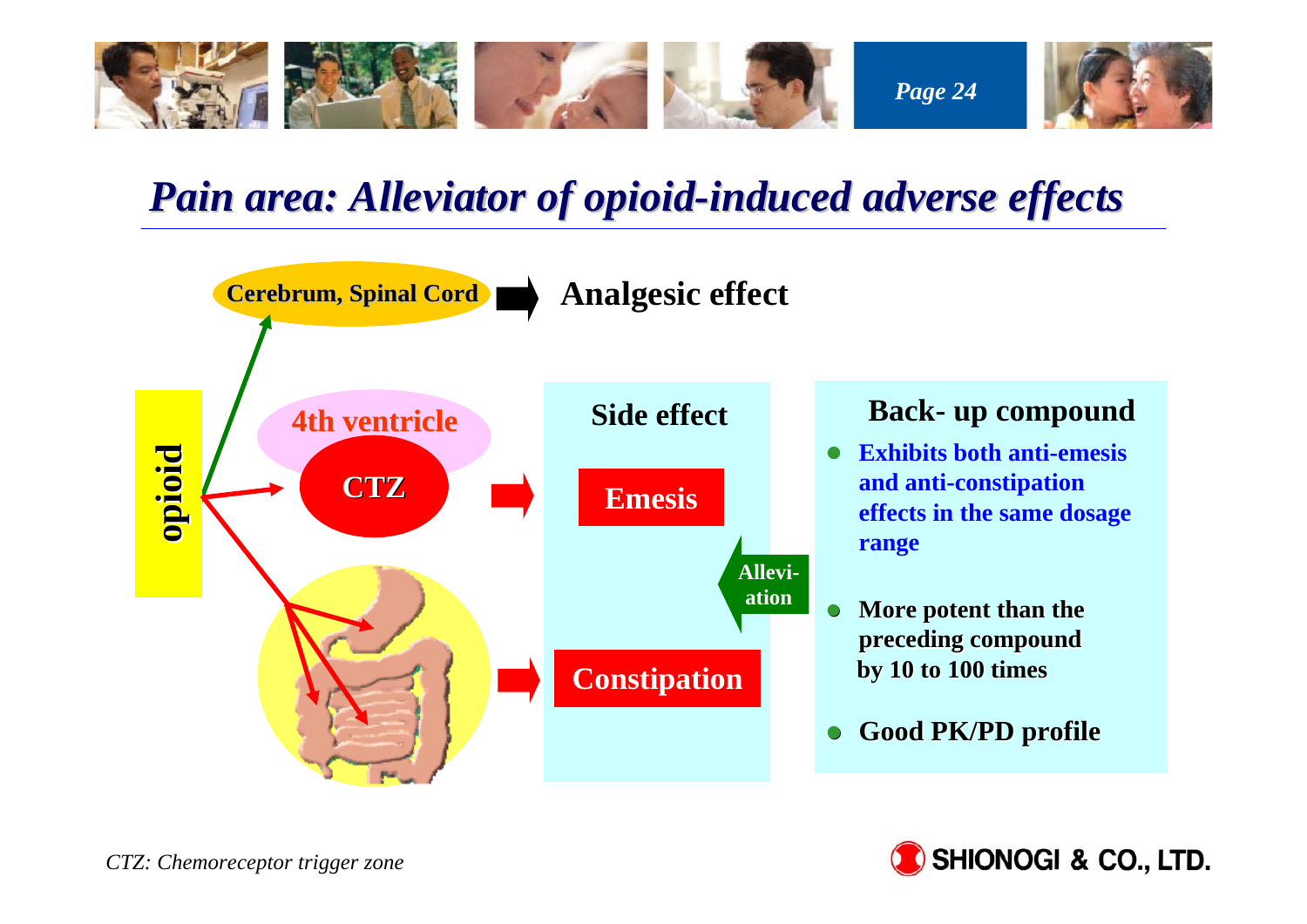

## *MS area: Post Crestor MS area: Post Crestor® Strategy Strategy*

### *Pipeline for prevention/treatment of cardiovascular events*



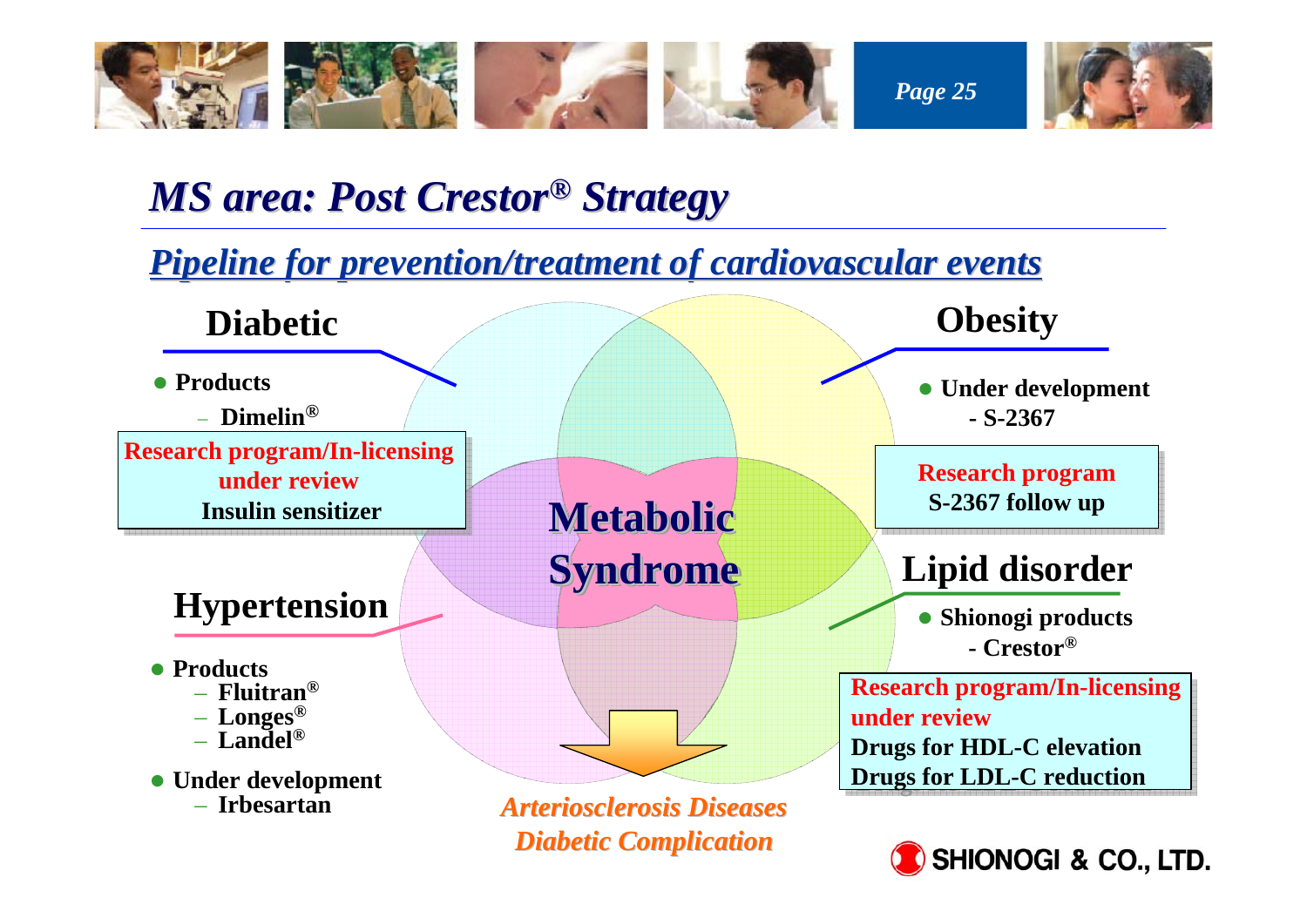

### *MS area: Drug discovery for novel anti area: Drug discovery for novel anti-diabetic diabetic compound with weight compound with weight-reducing potency reducing potency*

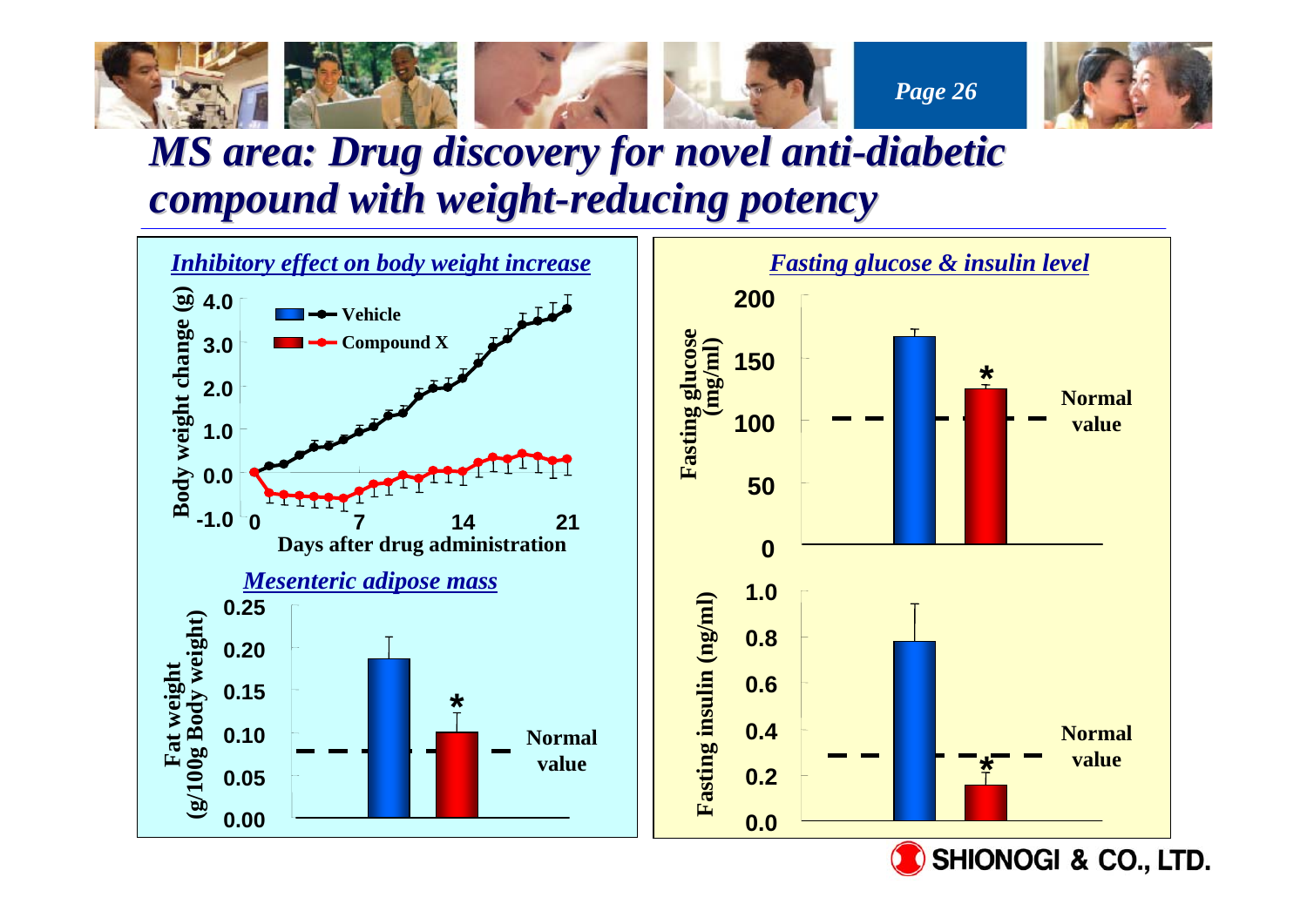

## *Frontier area: Pharmacological effects of S-777469 (1)*

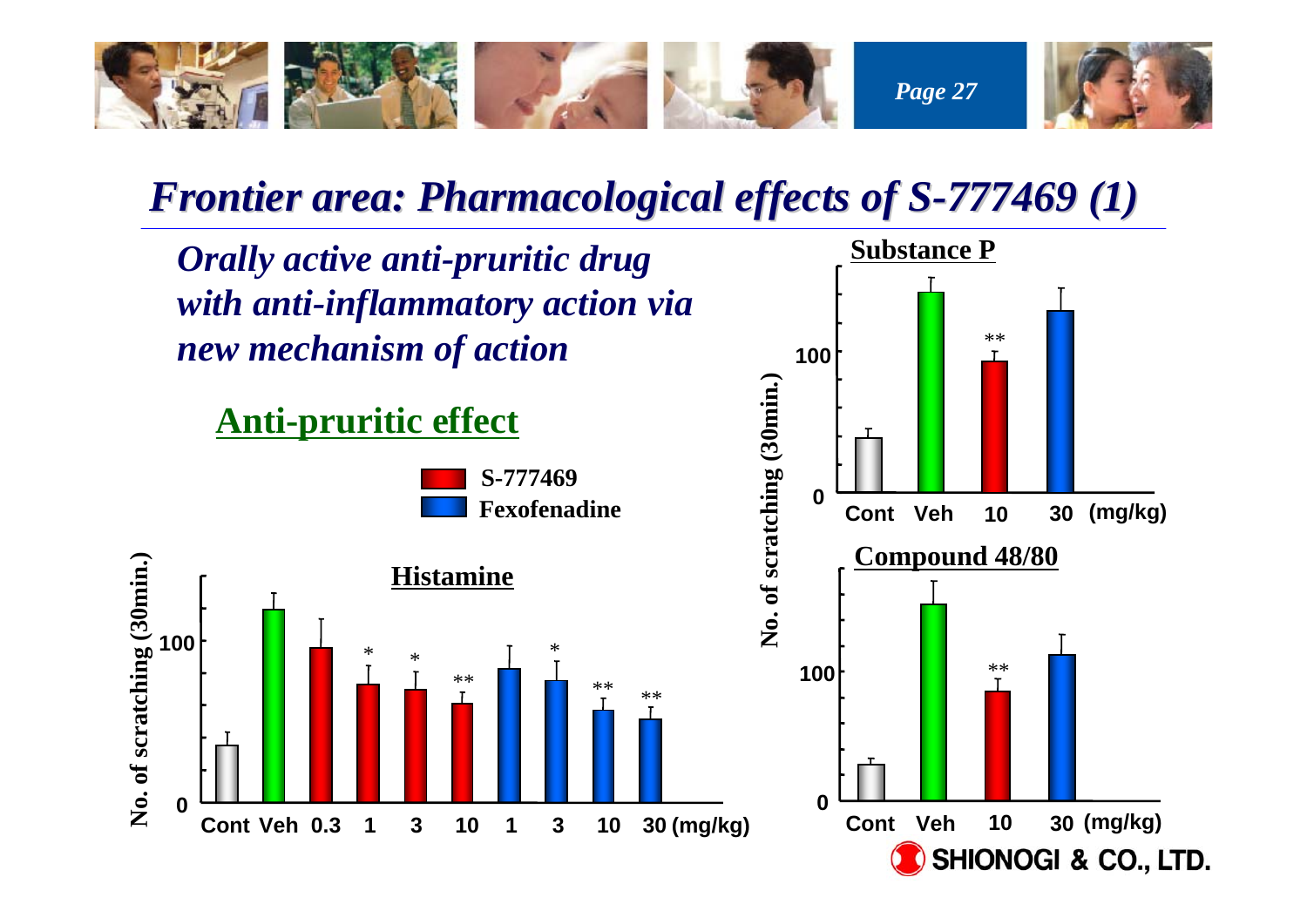

## *Frontier area: Pharmacological effects of S-777469 (2)*



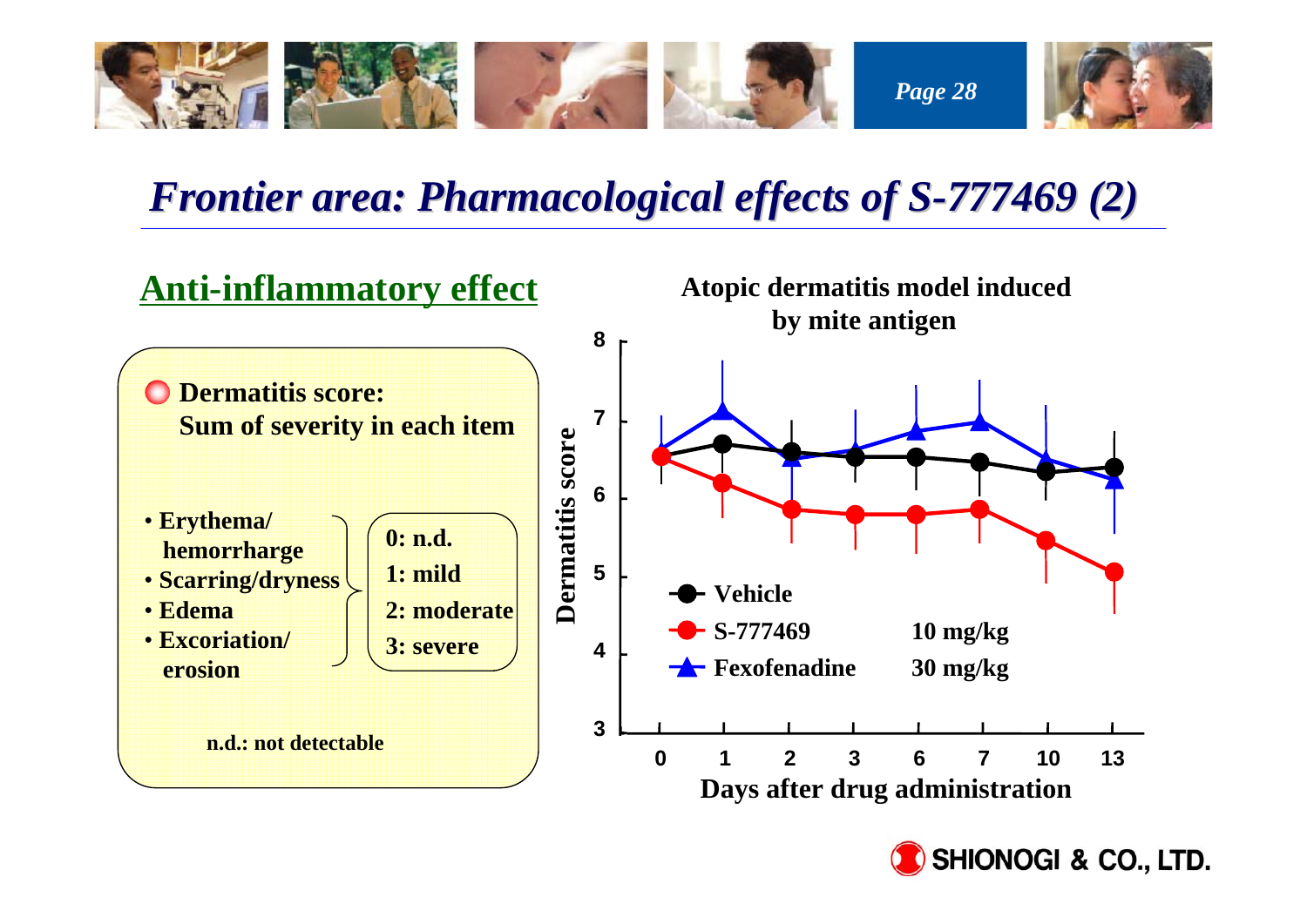

### *Frontier area: Molecular Frontier area: Molecular-targeted anti targeted anti-cancer drug cancer drug*

*Life prolongation effect in human tumor Life prolongation effect in human tumor-bearing mouse bearing mouse*



- •**Human cancer cells were implanted in the immunodeficient mouse**
- **Drugs were orally administrated once daily ( 35 days ~ )**

**DCS potently prolonged survival time at the lower dose compared with reference compound**



*\* P<0.05 vs reference compound, Logrank test*

**Reference compound**<br> **87** 14

**DCS (40 mg/kg) 115\* 52**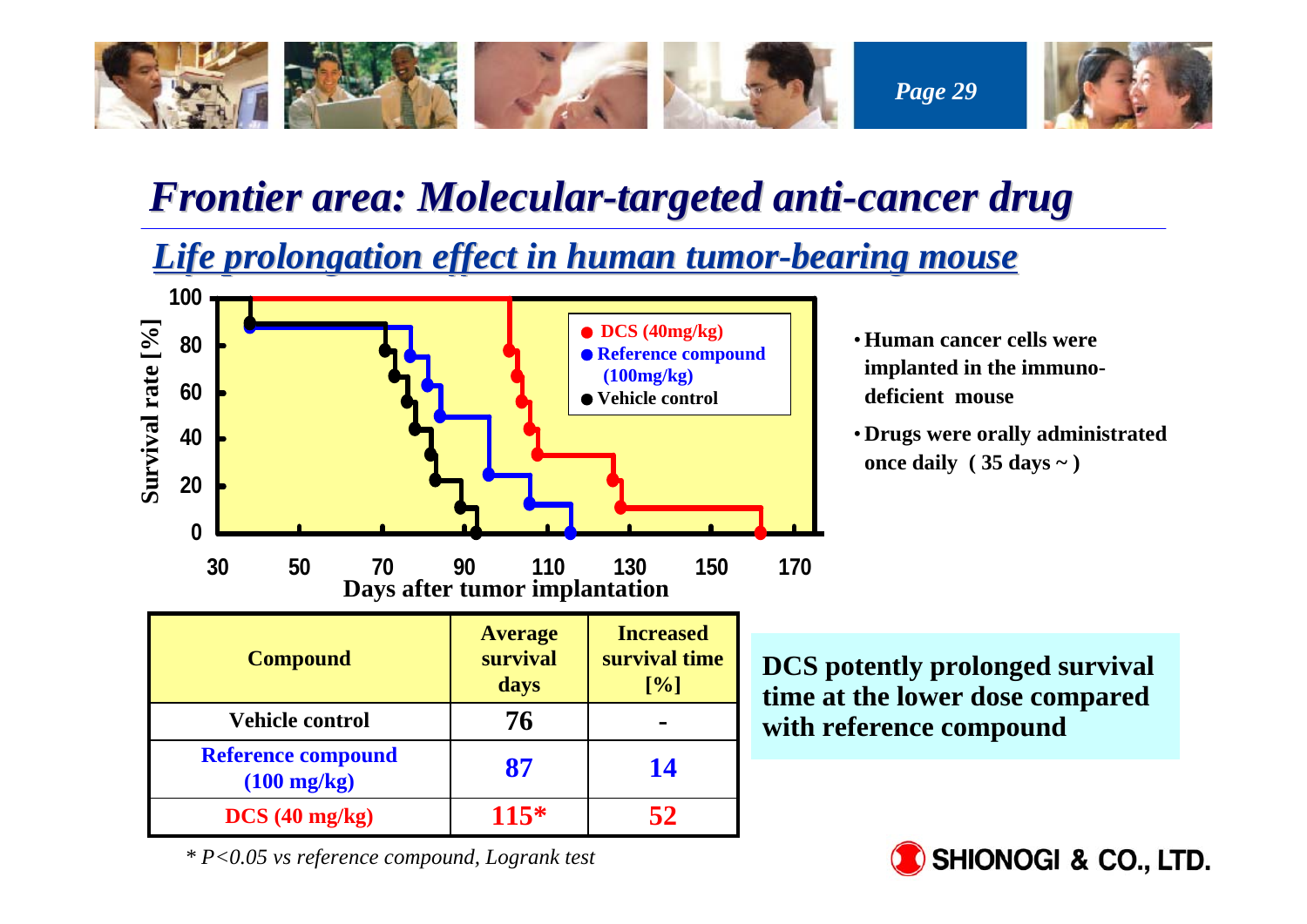

### *Frontier Area: Small molecule TPO mimetic Frontier Area: Small molecule TPO mimetic*

**CFU-MK assay using human bone marrow-derived CD 34 positive cell derived CD 34 positive cell** **Effective at 0.3mg/kg and more in** *in-vivo* **animal model animal model**

**After culture for 12 days in the presence of drugs, megakayrocyte was stained with CD41 antibody**

**DCS compound induced differentiation/proliferat ion of hematoietic stem cell into megakaryocyte similar to hTPO** 

**hTPO**



**DCS compound**





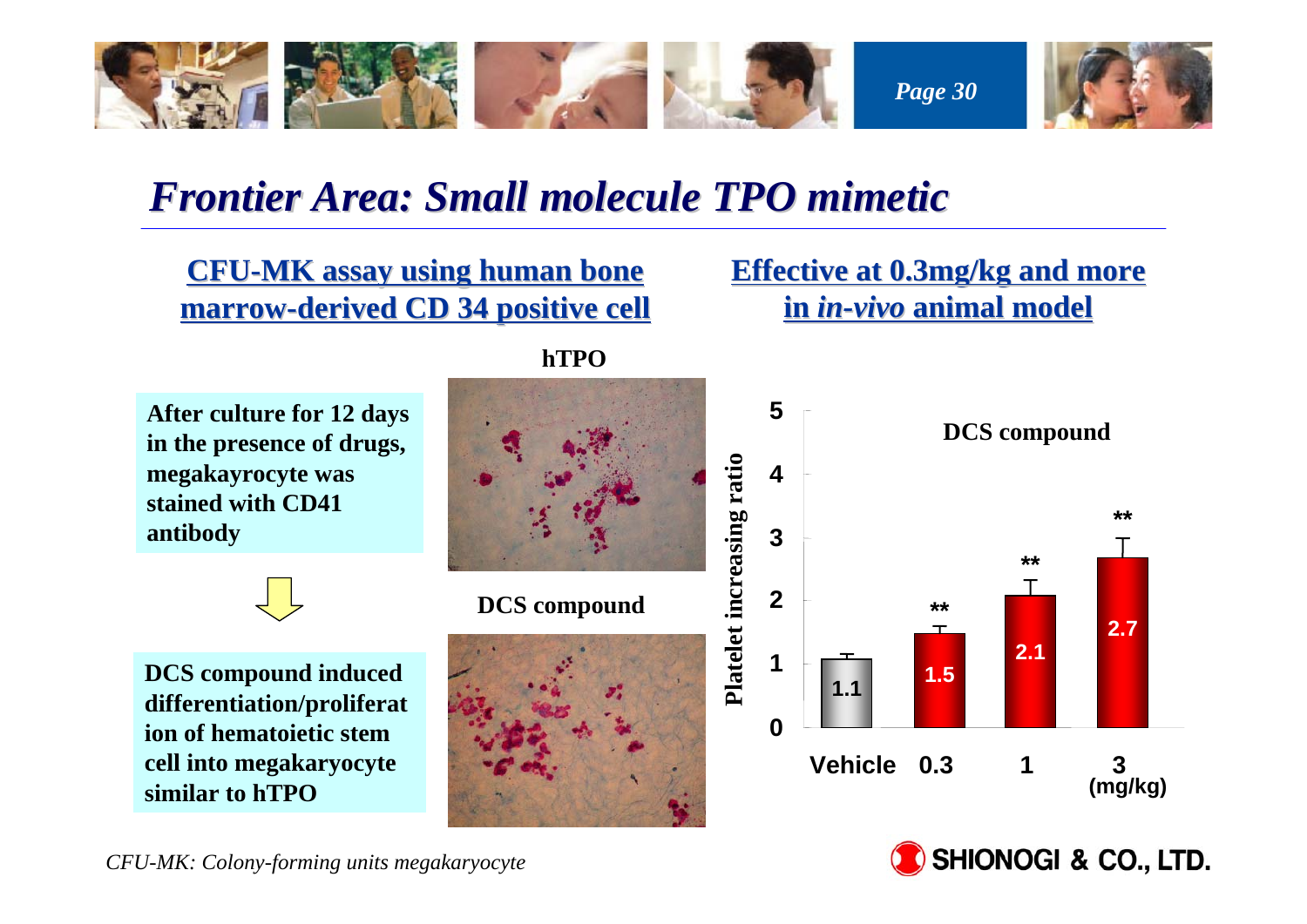

## **Establish "Shionogi Innovation Center for Drug Discovery"**

- The first research institute of a private company built in the *Japanese national university campus Japanese national university campus*
- <u>Accelerate drug discovery through the extensive alliance with</u> *Hokkaido University Hokkaido University*
- <sup>z</sup>**Research plan Research plan**
	- **Drug discovery research for biomedicine based on glycoengineering**
	- **Discovery research for novel drug "seeds"**
	- **Development of key technologies**
- z**Action Plan Action Plan**
	- z **FY2007**
		- **Construction of facility**
		- **Start collaboration**
	- z **FY2008**
		- **Start full-scale research**



Rendering of Research Facility

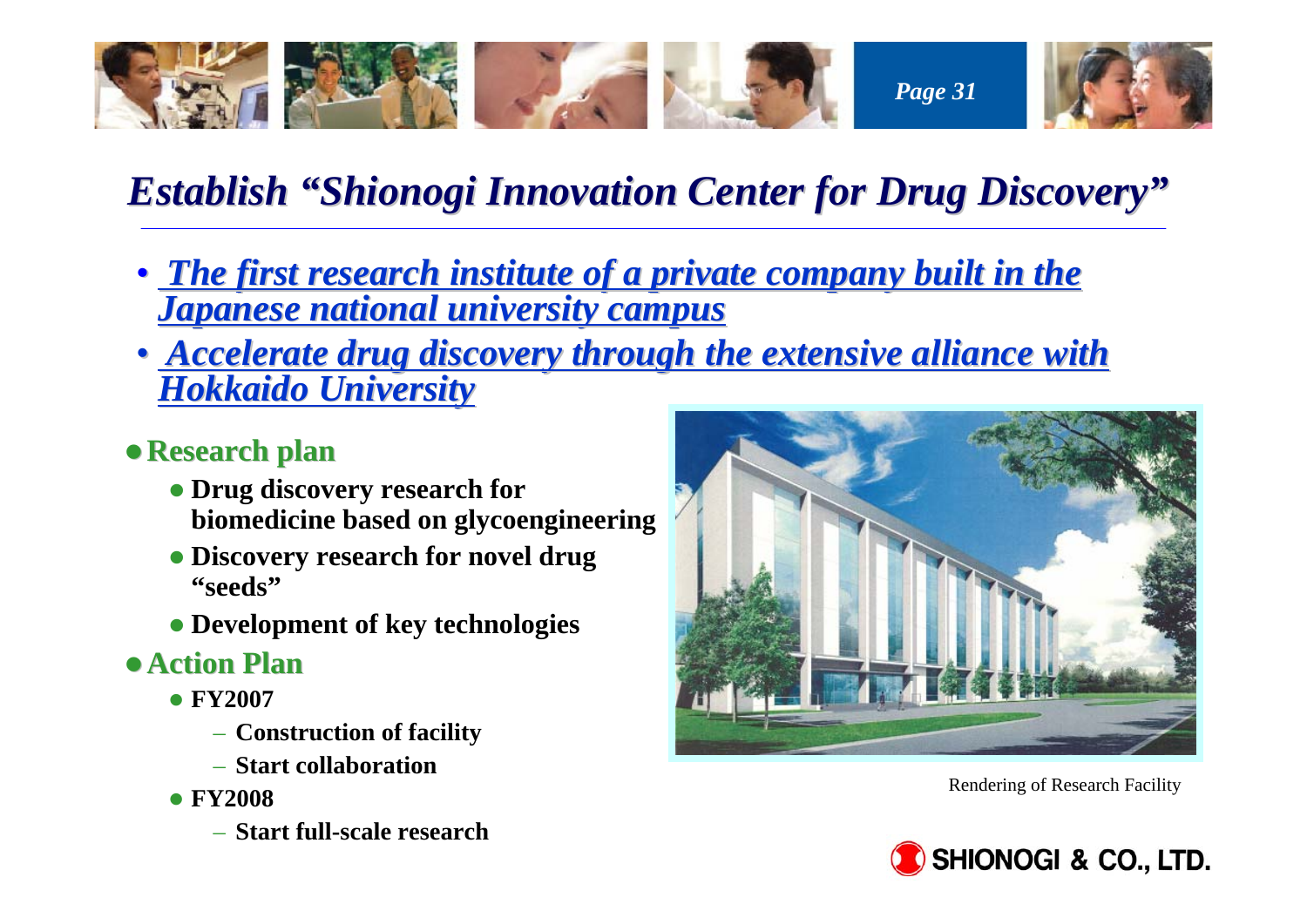

*Milestones of Research Division for FY2007 Milestones of Research Division for FY2007*

- **Ensure FTIH for 2 compounds and DCS for 4 compounds for 4 compounds**
- **Strengthen the discovery research for drug "seeds"**
- z **Promote globally collaborative research Promote globally collaborative research on the targeted 3 research areas on the targeted 3 research areas**

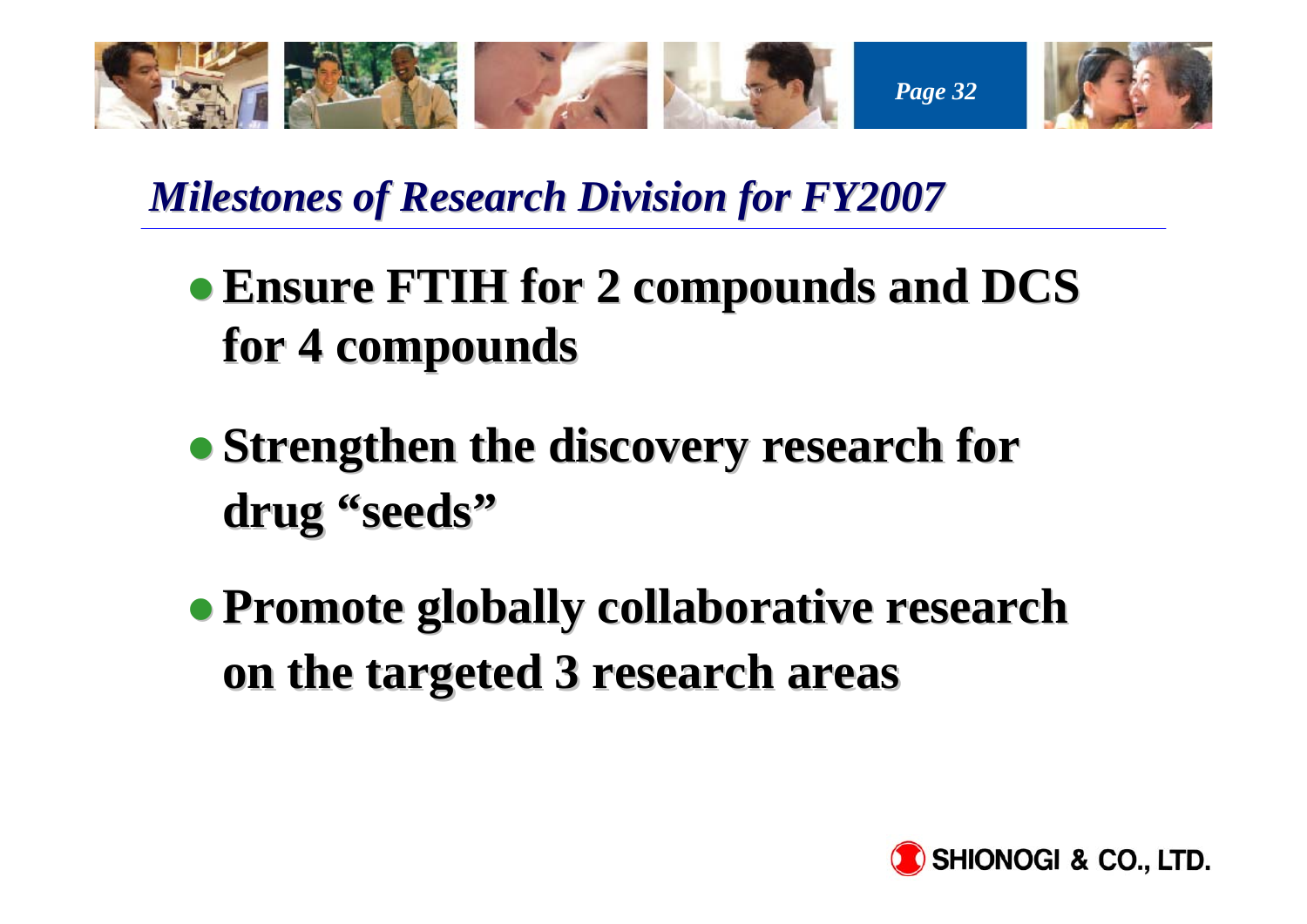

## **Development Division Development Division**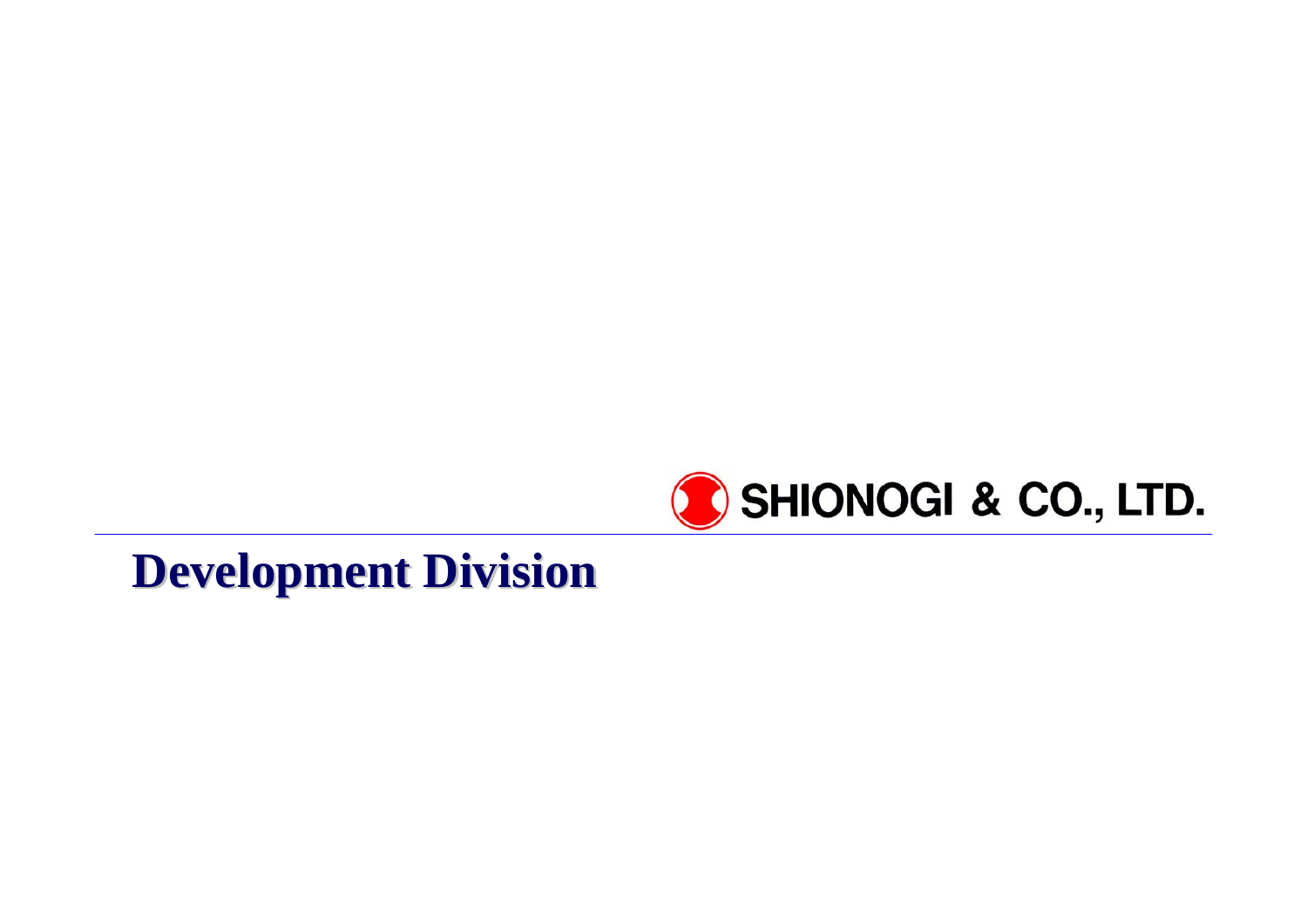

## *Clinical Development Clinical Development*

 $\bullet$ *Realization of the 2 Realization of the 2n<sup>d</sup> medium-term business plan term business plan*

- *Targeted Development Division goals for the 2nd medium-term business plan*
- *Desired image at the end of FY2009*
- *Achievement of FY2006 goals*
- *Main targets for the period from FY2007 to FY2009*
- *Targeted milestones and measures for FY2007*

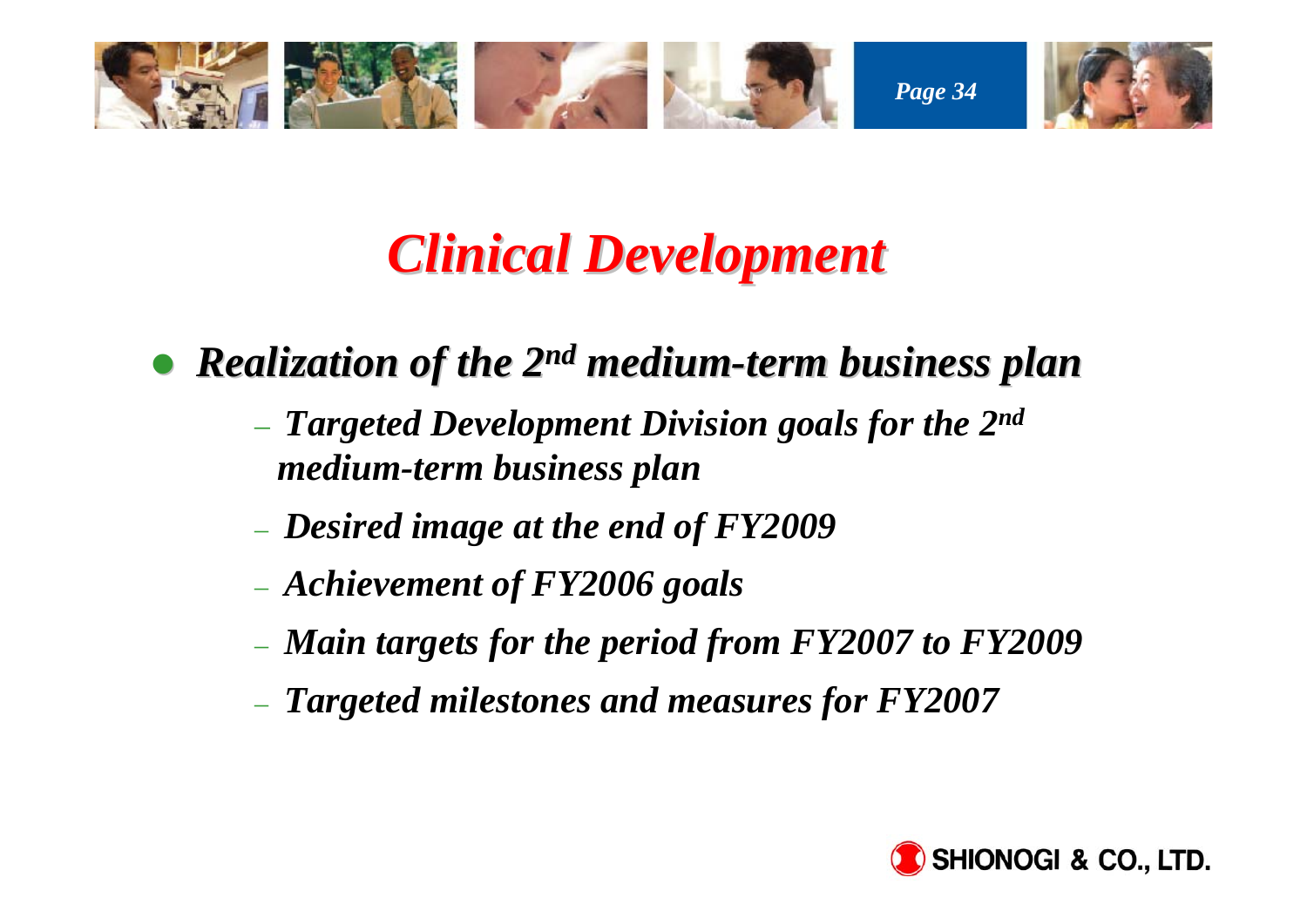

### *Targeted Development Division goals for the 2 Targeted Development Division goals for the 2n<sup>d</sup> Medium-term Business Plan term Business Plan*

## **Three Targeted Areas Three Targeted Areas**



*Frontier Area (Allergy and respiratory diseases, etc.) Frontier Area (Allergy and respiratory diseases, etc.)*

- **1. Enrich product line for infectious diseases and add pain and metabolic syndrome to new target areas to new target areas**
- **2. Move at least 5 new chemical entities to Phase II or more advanced stages by the end of FY2009 end of FY2009**
- **3. Establish an unbroken pipeline stream through strategic development of licensing activity**
- **4. Increase the R&D efficiency and su Increase the R&D efficiency and success rate by forming active a ccess rate by forming active alliances with lliances with outside resourcesoutside resources**
- **5. Maximize product potential through life cycle management from an early development stage**

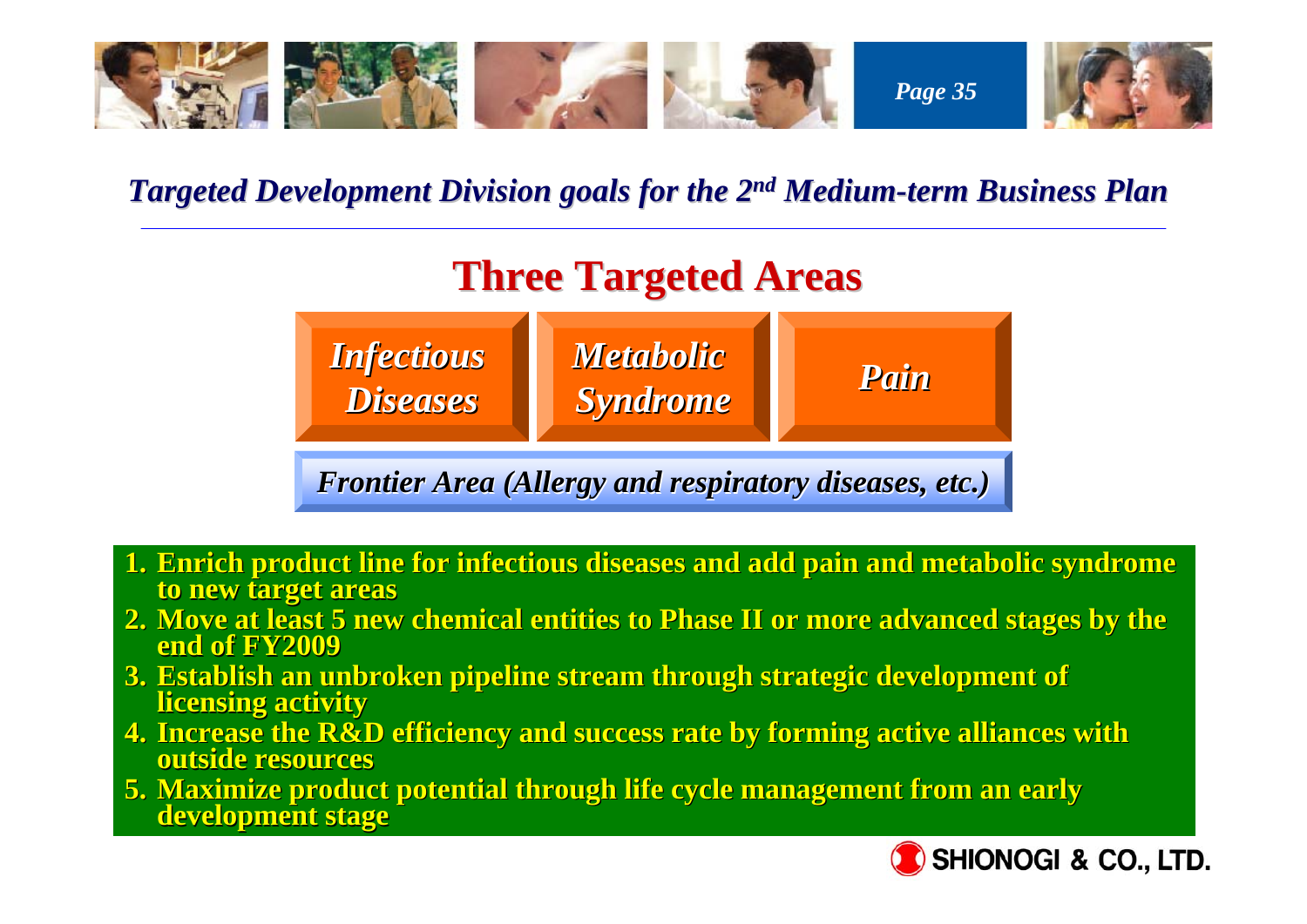

### *Desired Desired image for the end of FY2009 image for the end of FY2009*

## Simultaneously develop multiple in-house products in Japan, the USA and EU products in Japan, the USA and EU

Secure either one to two Phase IIb and one Phase III products or three Phase IIb products

- **In a position to establish the development base and start operation in EU in addition to the USA**
- **In a position to enable to file NDAs both in the USA and EU by ourselves or through alliances with business partner**

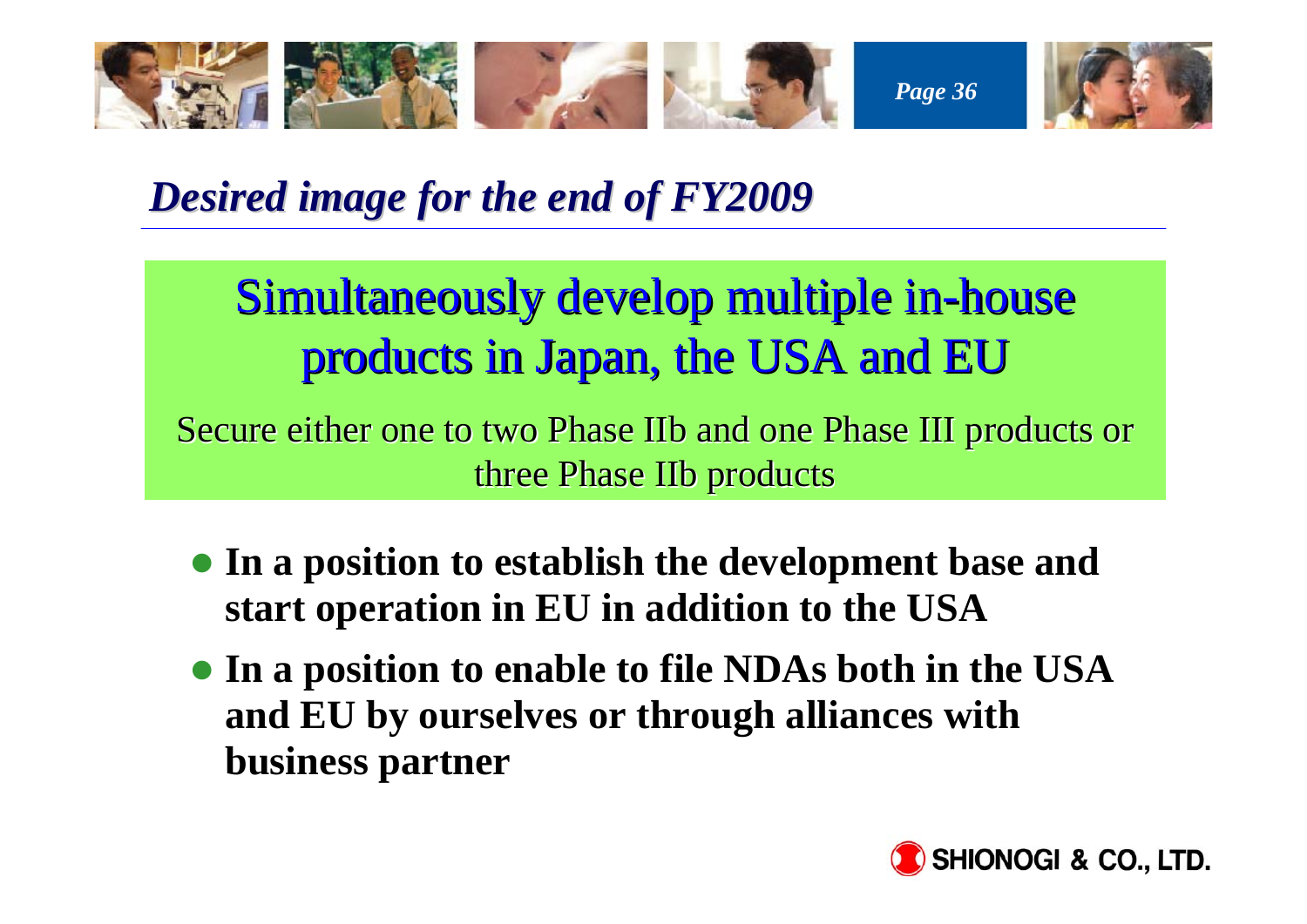

## *Achievement of FY2006 goals (1) Achievement of FY2006 goals (1)*

## **Achievement: Achievement:**

- **1. Launched 3 products which were under NDA review (Cetrotide®, Finibax® kit product, OxiNorm)**
- **2. Filed NDAs for Irbesartan and Pirfenidone**
- **3. Made a 'go/no-go' decision for 4 products in Phase II (S-013420, Duloxetine; Diabetic peripheral neuropathic pain, peripheral S-2367, S-5751)**

*Claritin Claritin***®** *dry syrup: pending the progress of NDA review by authority dry syrup: pending the progress of NDA review by authority*

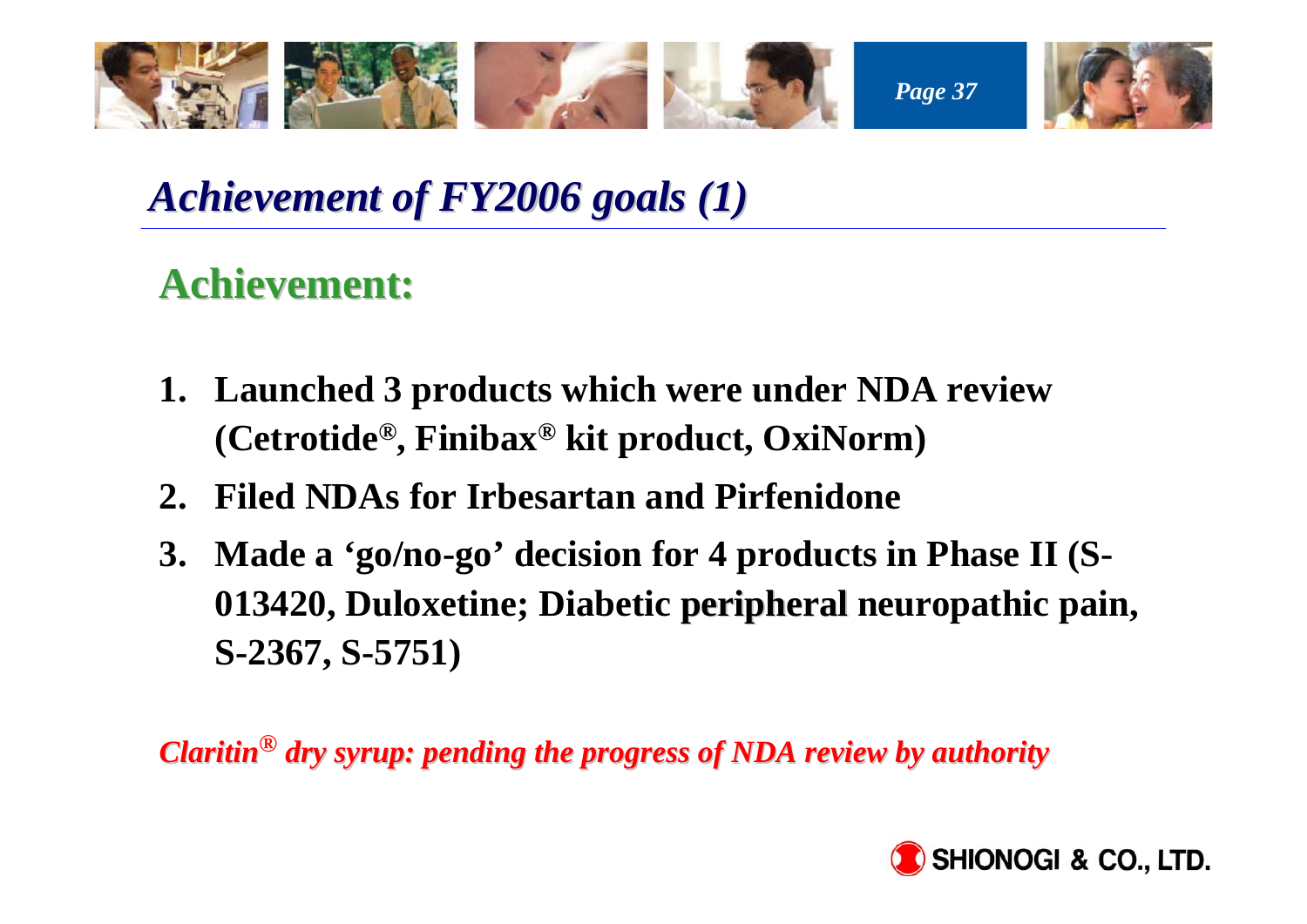

### *Achievement of FY2006 goals (2) Achievement of FY2006 goals (2)*

*Since April 2006*

- z **Finibax® kit product NDA filed** <sup>→</sup> **Launched**
- O **OxiNorm NDA filed** <sup>→</sup> **Launched**
- O **Cetrotide® NDA filed** <sup>→</sup> **Launched** <sup>→</sup> **Post-marketing clinical study is in progress**
- O **Irbesartan Phase III** <sup>→</sup> **NDA filed**
- O **Pirfenidone Phase III**  $\rightarrow$  **NDA filed**
- Duloxetine **Duloxetine Phase IIa** <sup>→</sup> **In preparation for Phase IIb/III**

**(Diabetic peripheral neuropathic pain)**

- $\bullet$  S-013420 **S-013420 Phase IIa** <sup>→</sup> **Phase IIb**
- $\bullet$  S-2367 **S-2367 Phase IIa** <sup>→</sup> **Phase IIb**
- $\bullet$  NS75B **NS75B Phase I/II** <sup>→</sup> **Phase IIb**
- z **S-364735 \* Phase I** <sup>→</sup>**Phase I**  $\rightarrow$  **Phase II**
- O **S-777469 Pre-clinical** <sup>→</sup> **Phase I**

*Advanced almost all the products to next phases*



*\* Shionogi*‐*GSK (JV) Product*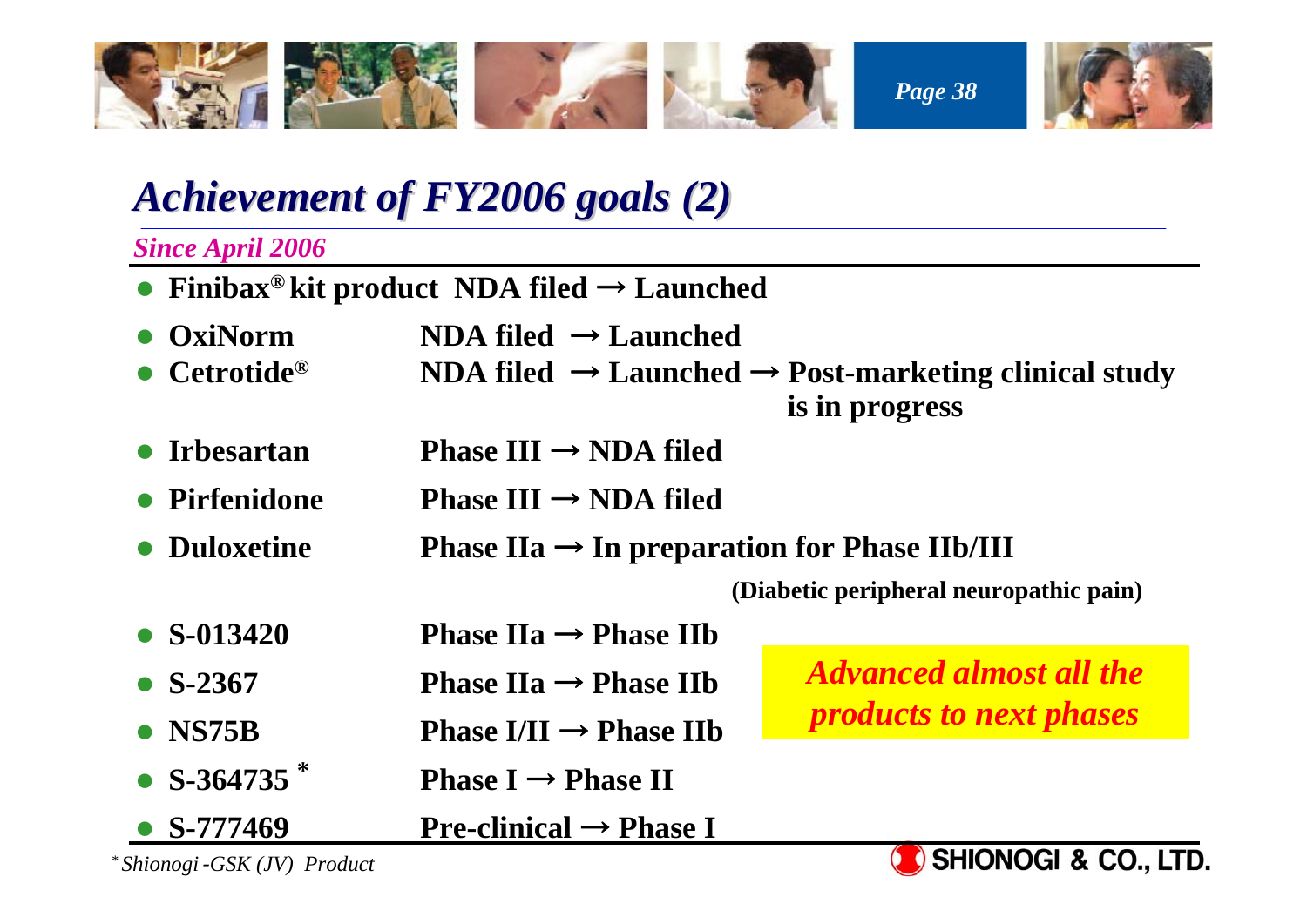

### *Achievement of FY2006 goals (3) Achievement of FY2006 goals (3)*

**• Promoted further selection on development compounds and positively out-licensed compounds in unfocused areas** 

**S-5920 (Acute chest syndrome in sickle cell disease)**

**S-3013 (Arteriosclerosis)**

**S-0373 (Spinocerebellar ataxia, Parkinson's disease)**

**S-0139 (Cerebrovascular diseases)**

#### z **In-licensed targeted area products licensed targeted area products**

**Peramivir (Influenza) LDL-C reducerInsulin sensitizer treatmentNon-cancer pain treatment**

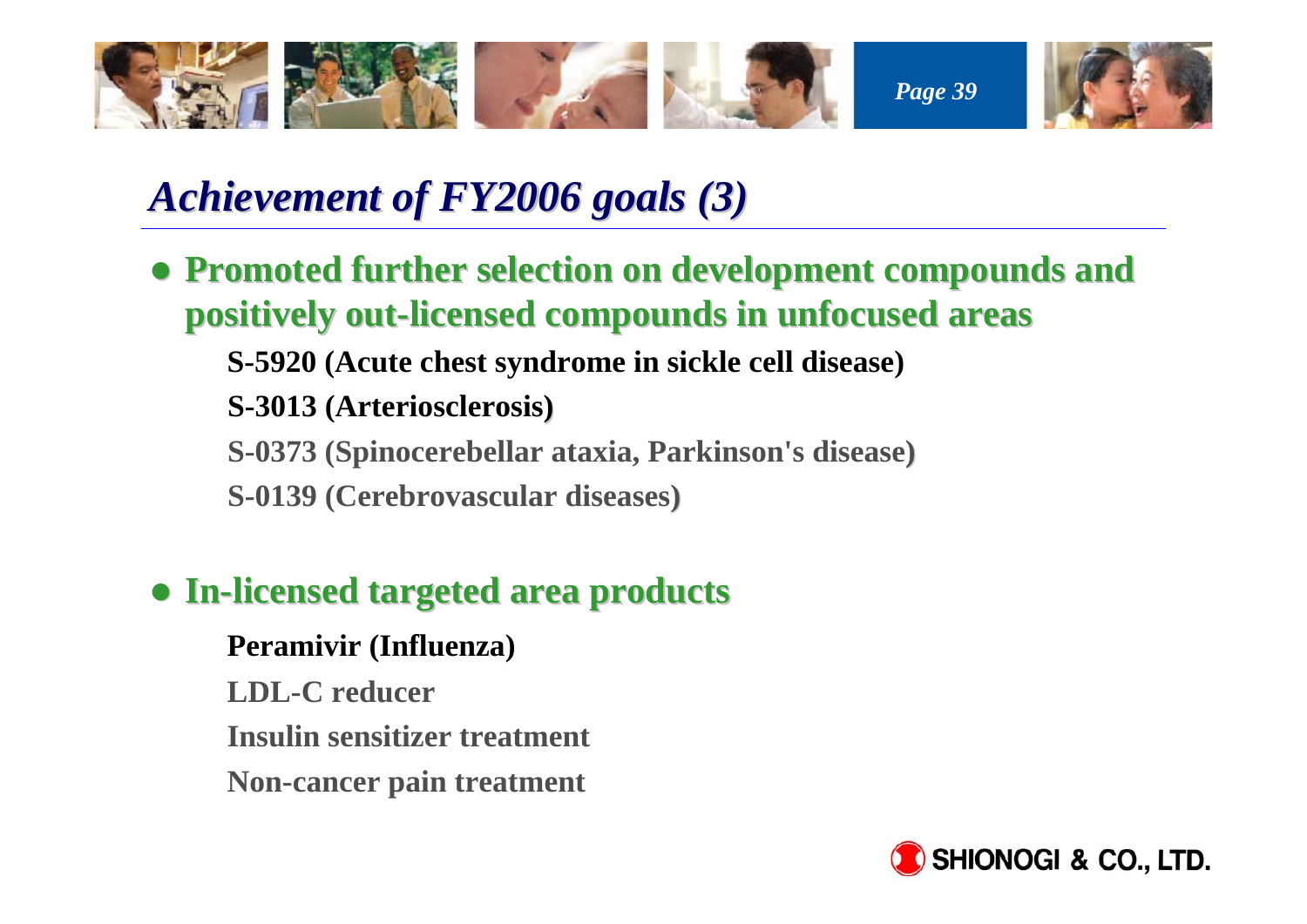

## *Achievement Achievement of FY2006 goals (4) of FY2006 goals (4)*

**• Development of new formulations for approved products Finibax® kit product, OxiNorm, Claritin® dry syrup, Cetrotide® sustained release formulation (NS75B)**

#### **• Post-Marketing clinical studies: → Studies are in progress**

**Crestor® - Prevention of plaque extension in coronary arteries (IVUS study) Finibax® - Establish 3 times/day administration based on PK/PD theory Imunace® - Pharmacogenomics test with renal cell carcinoma**

#### z **Additional indications: Additional indications:**

**Duloxetine - Diabetic neuropathic pain (In preparation for Phase III) NS75B (Cetrorelix pamoate) - Benign Prostatic Hypertrophy (Phase IIb is** 

**in progress)**

**Finibax® - Pediatric use (Planning Protocol)**

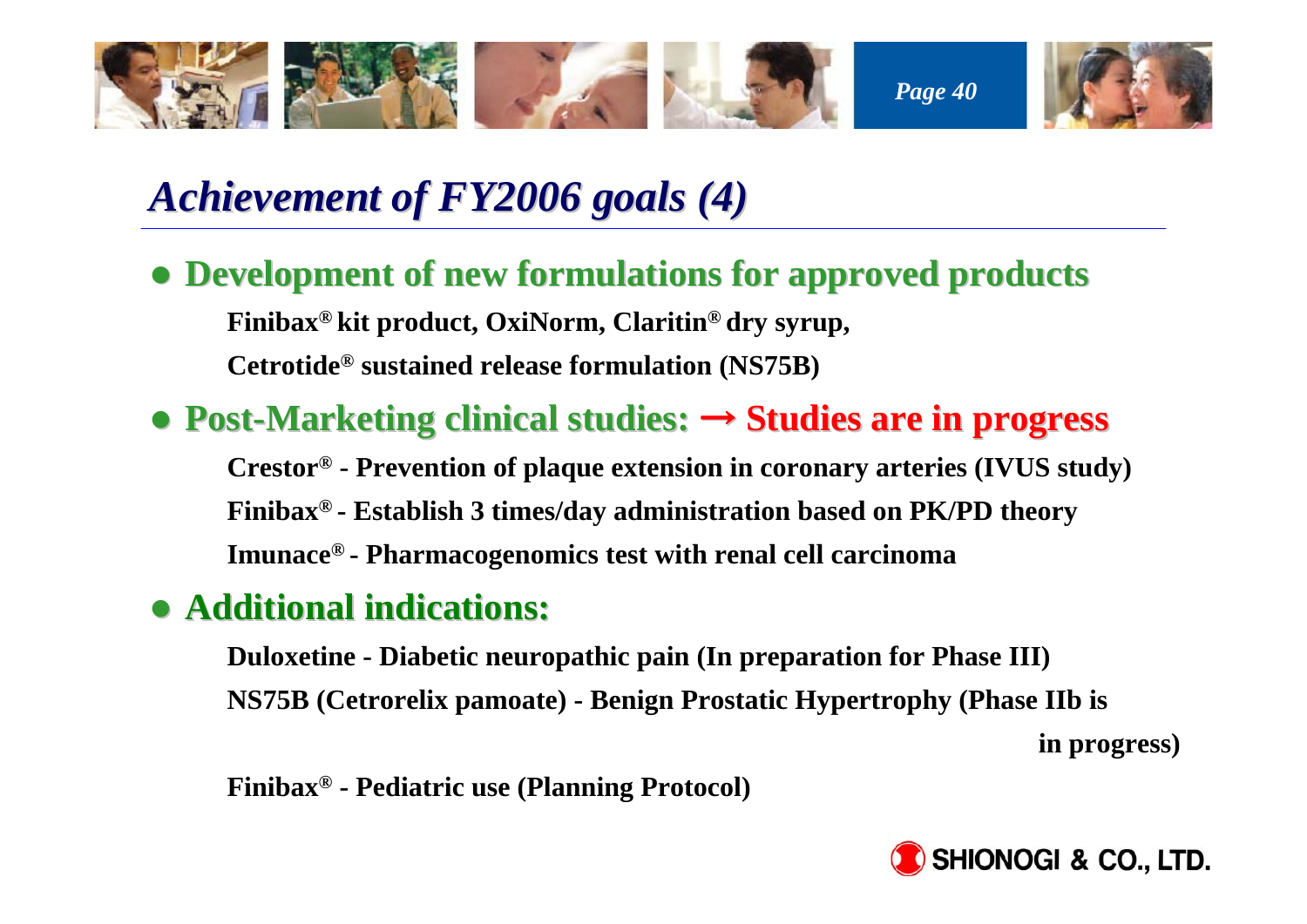

### *Main targets for the period from FY Main targets for the period from FY2007 to FY2009*

**Accumulate experience in overseas Accumulate experience in overseas development and development and accelerate the speed of globalization accelerate the speed of globalization** 



- **1. Development of global strategic products Development of global strategic products Promote overseas activities with S-2367**,**S-364735 and S-777469 Continuously discover compounds competitive in global market to follow the above 3 products**
- **2. Construct a functional organization and intensify investment in Construct a functional organization and intensify investment in R&D Streamline strategic core organization to promote simultaneous development in Japan/the USA/EU and develop human resources Continuously increase investment in development**
- **3. Positively seek business opportunities Positively seek business opportunities Accelerate global development through strategic alliances**

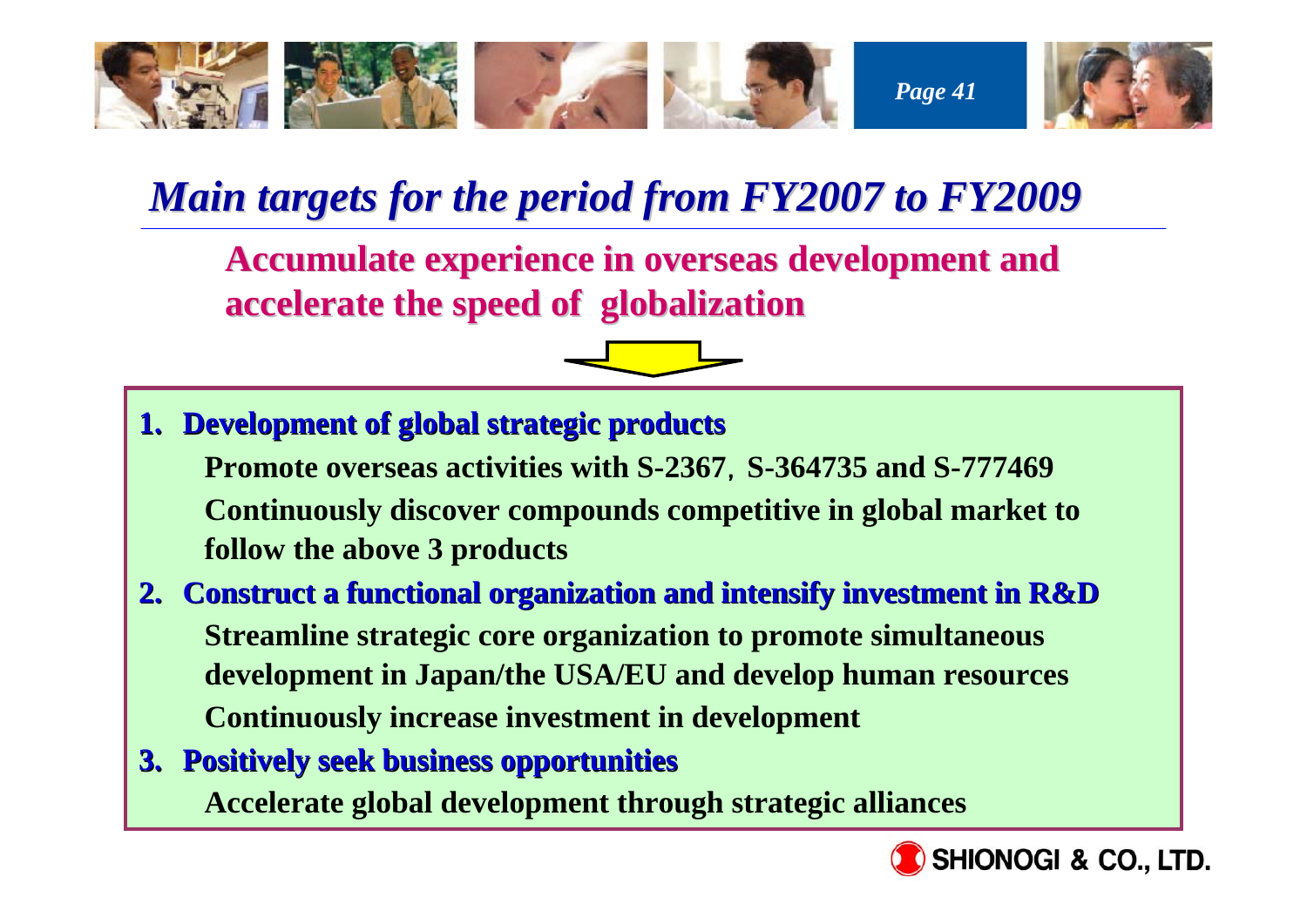

### **Targeted milestones and measures for FY2007**

### **Set challenging goals and accomplish them steadily**

- z **NDA ~ Launch** 
	- **Launch of Claritin® dry syrup**

**Complete phase III and NDA filing for Duloxetine (Depression)**

- z **Go/No-Go Decisions** 
	- **S-2367 Conduct interim analysis for Phase IIb study**
	- **S-364735 Make a go/no-go decision**
	- **S-777469 Advance to Phase II and initiate development simultaneously in Japan and the USA**
	- **S-013420 Make a go/no-go decision to enter Phase III study**
- $\bullet$ **FTIH**

**3 products (2 in-house products and Peramivir)**

**• Life Cycle Management** 

**Finibax® Complete post-marketing clinical study and initiate clinical study for pediatric use**

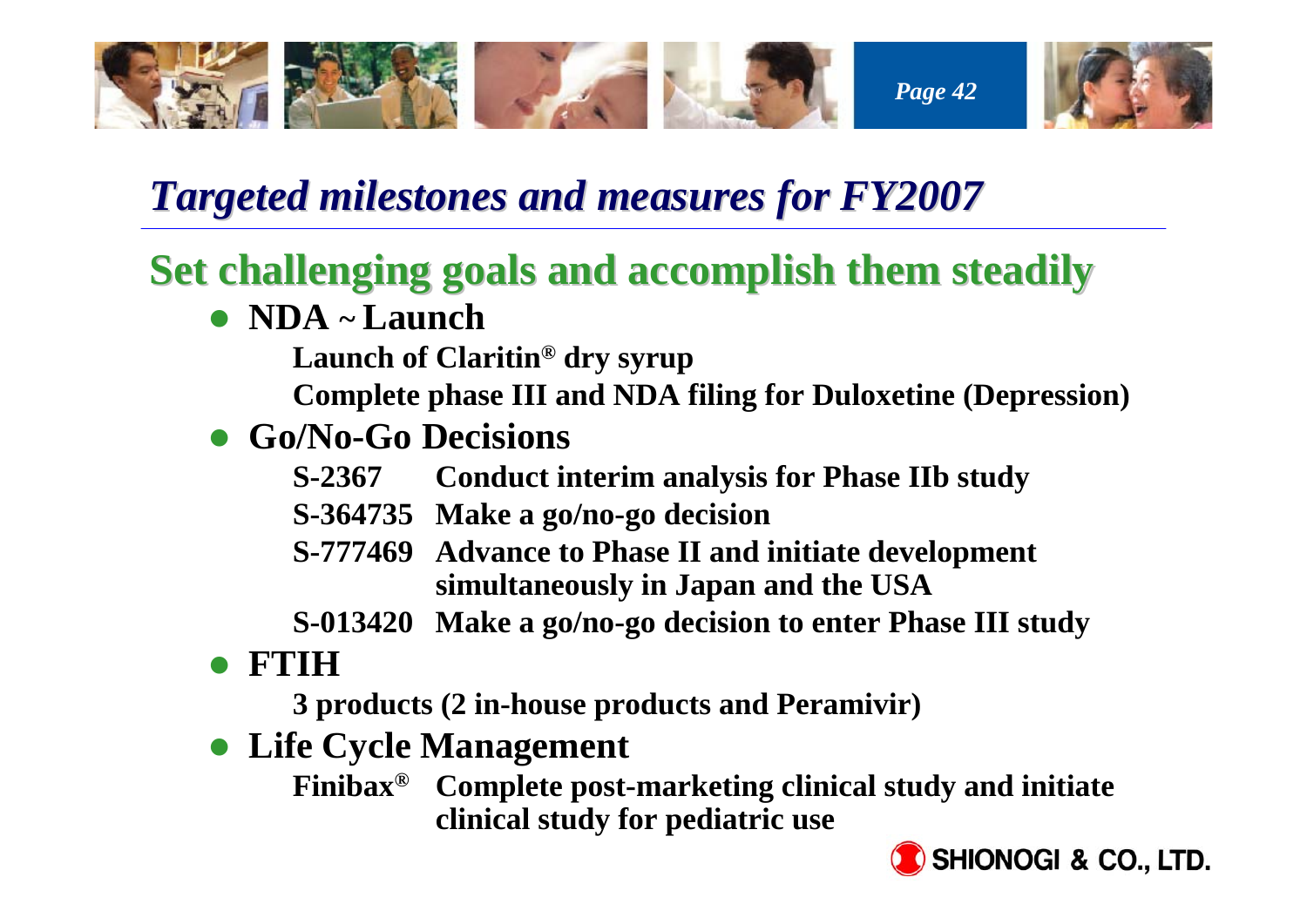

### **Targeted milestones and measures for FY2007**

**Optimize operating efficiency to enhance development capability** 

#### **1.Resources Resources**

**Positively utilize outside resources in Japan and abroad Promote recruitment for mid-carrier specialists Enhance function of Shionogi USA, Inc.** 

#### **2.Process and Infrastructure Process and Infrastructure**

**Reform and streamline the development processes to operate on a global basis** 

**Increase the number of products to be controlled under EDC (Electronic Data Capture) system**

**Establish and operate clinical data base on a global basis**

**Start electronic filing for NDA (eIND**,**eCTD)**

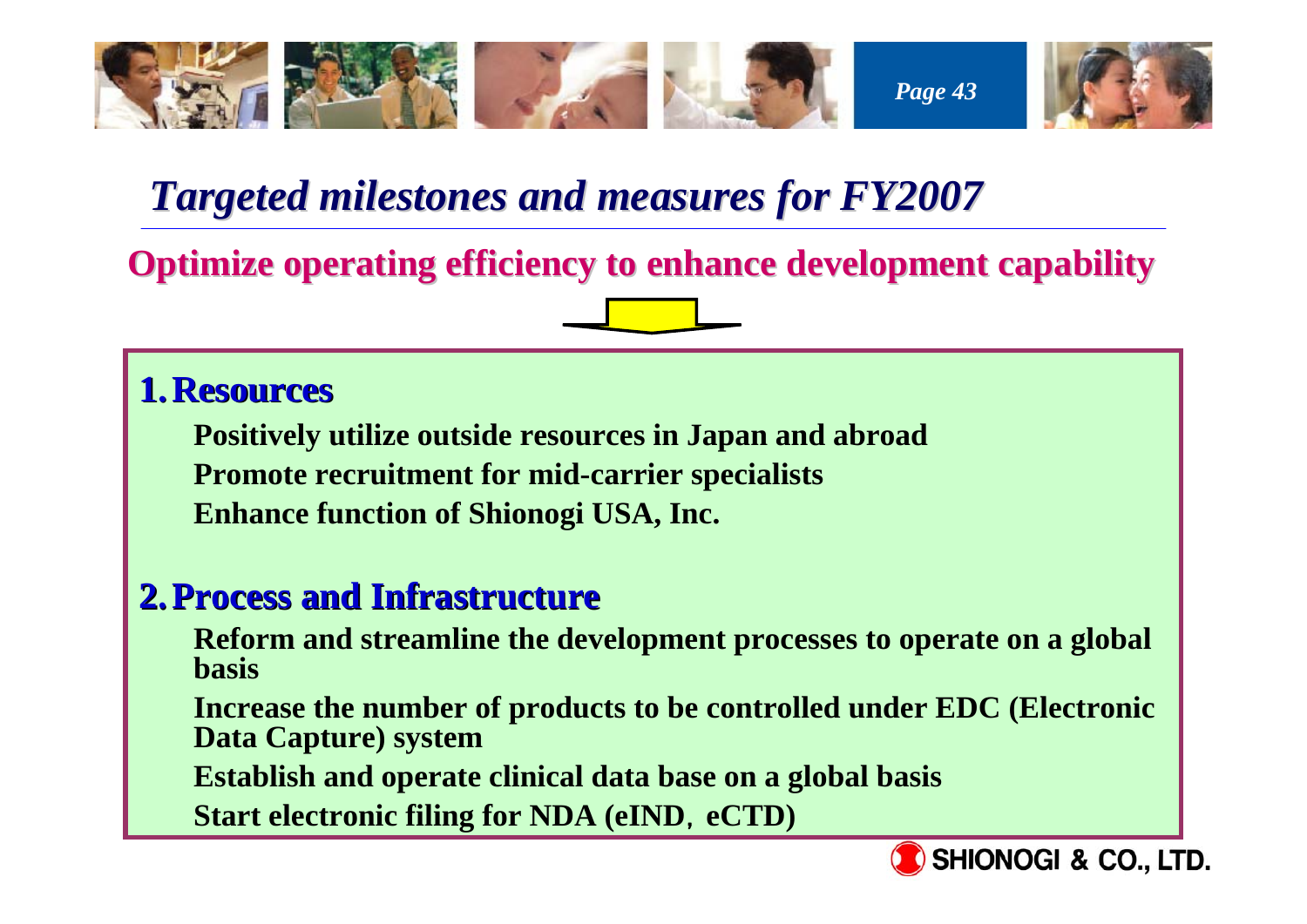

# *Core Development Products Core Development Products*

- $\bullet$ **Product characteristics**
- **•** Indications
- **Pre-clinical and clinical study data, etc.**

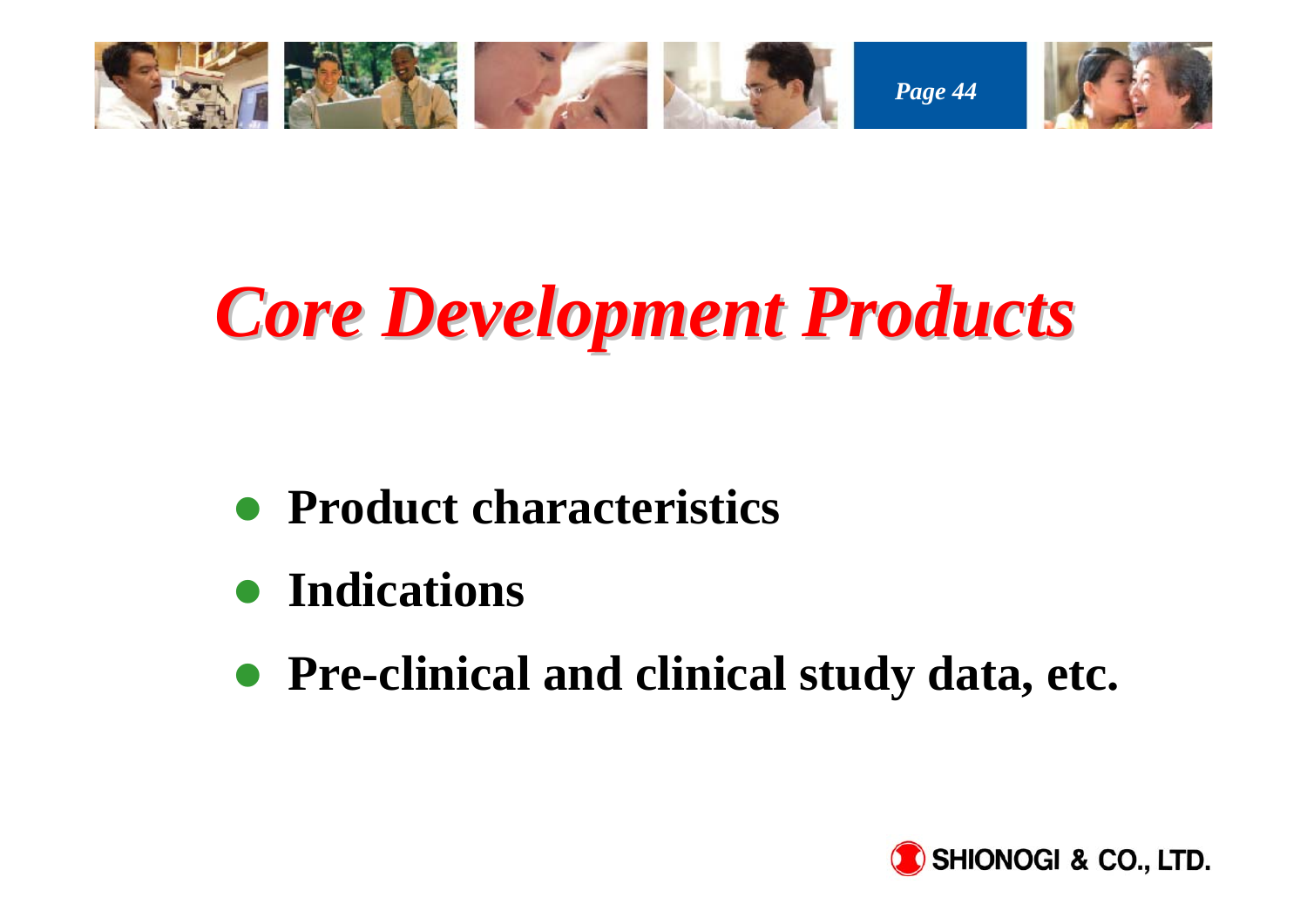

### *S-2367: Profile 2367: Profile*

- $\bullet$ **Anti-obesity (Oral)**
- $\bullet$ **Neuropeptide Y (NPY) Y5 receptor antagonist**
- $\bullet$  **Key findings from pre-clinical studies** 
	- Increased energy consumption
	- Suppressed visceral fat accumulation and improved blood glucose and serum lipid levels
	- Expected product profile without rebound
	- Confirmed excellent safety

#### $\bullet$ **Key findings from clinical studies to date**

- Once-daily administration (T ½ : about 20 hours)
- No serious adverse events observed
- Achieved positive Phase IIa proof-of-concept achieved in US study

### **Phase IIb studies are under way in the USA IIb studies are under way in the USA**

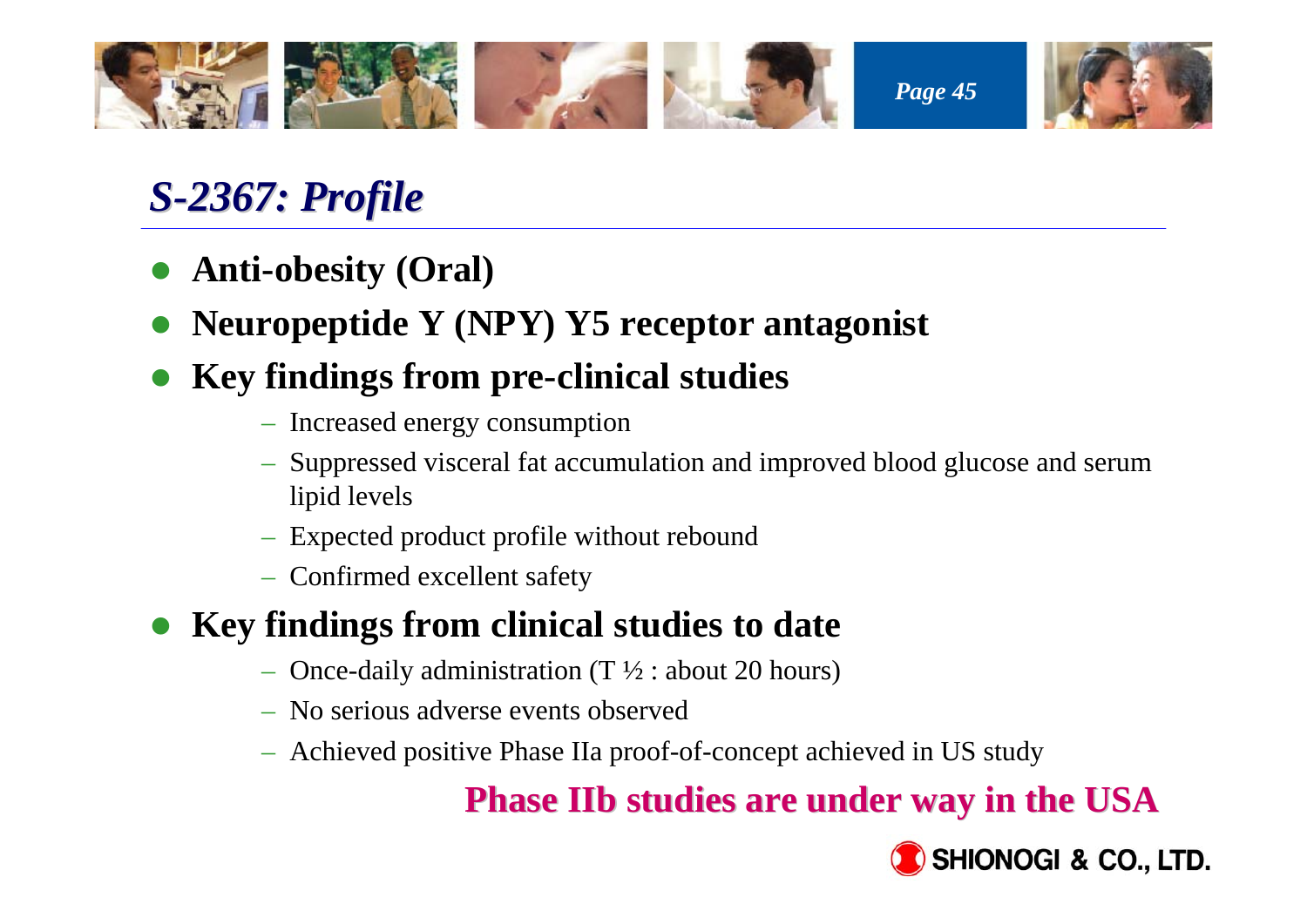

### *S-2367: Outline of 2367: Outline of Phase 2b Study*

- **Two Phase IIb Studies are under way.** 
	- $\bullet$  **Study 1**
		- **RCD (Reduced calorie diet)-lead in followed by RCD with S-2367 or placebo treatment**
		- **Number of patients: 750**
		- **Maximum dose:1600 mg**
	- $\bullet$  **Study 2**
		- **LCD (Low calorie diet)-lead in followed by RCD with S-2367 or placebo treatment**
		- **Number of patients: 750**
		- **Maximum dose:1600 mg**
- O **Year-long studies based on FDA Draft Guidance for "Developing Products for Weight Management"**
- O **Interim analyses are planned 6 month later after study initiation**

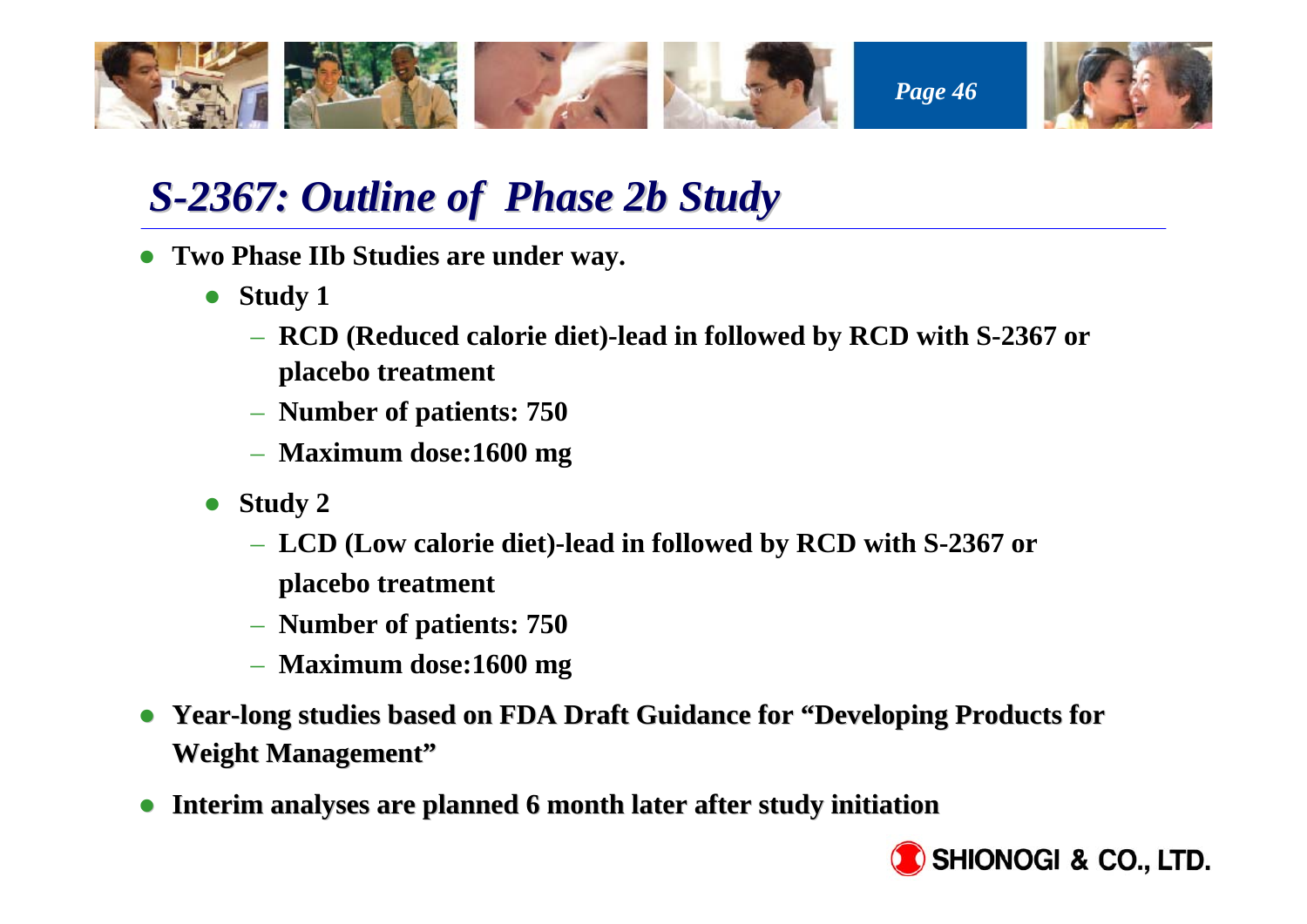

### *S-2367: Future Development : Future Development*

#### **• Phase IIb studies:**

- O **Studies 1 and 2:**
	- **Initiated patient enrollment in March for completion within 2007**
	- **Scheduled to conduct interim analysis within FY2007 (i.e. by March 2008)**
- **Other clinical studies:** 
	- O **Drug-drug interaction study**
		- **Successfully completed**
	- $\bullet$  **MTD study (Maximum Tolerance Dose Study):**
		- **Smoothly ongoing and to be completed in 2Q 2007**

**USA NDA scheduled for within FY2010 USA NDA scheduled for within FY2010**

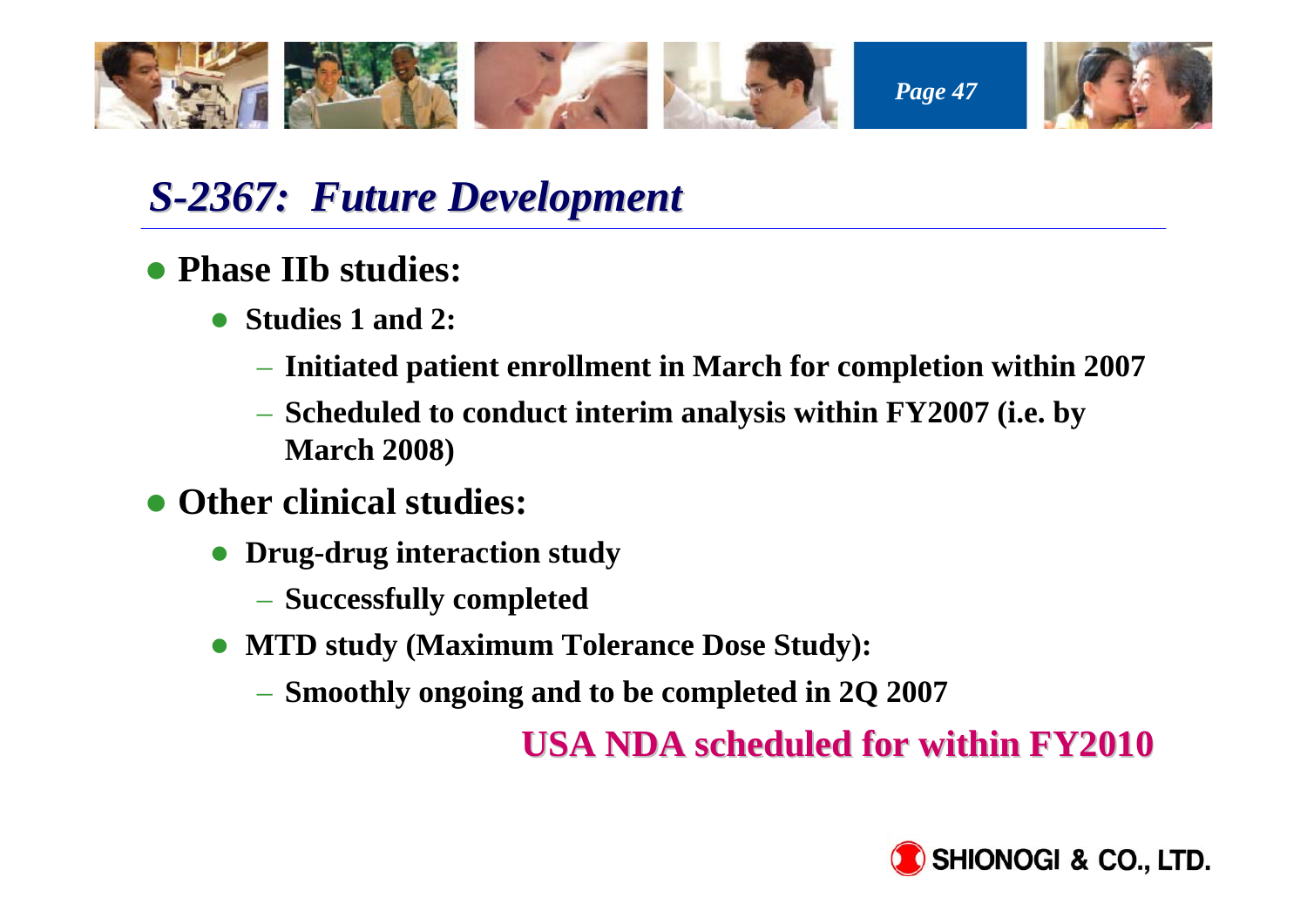

### *S-364735: Profile : Profile*

- **Developed by Shionogi-GlaxoSmithKline Pharmaceuticals, LLC**
- **Integrase inhibitor (Oral) (Novel anti-HIV drug with a different mechanism of action from existing drugs)**
- **Strong anti-HIV activity in inhibiting virus replication (at 1nM level)** *in vitro*
- **Resistant mutation slow to emerge**
- **Good pharmacokinetics profile**
- **Low risk of drug-drug interactions**
- **Confirmed no severe clinical adverse events in the studies**

**Phase II study is under way in the USA Phase II study is under way in the USASHIONOGI & CO., LTD.**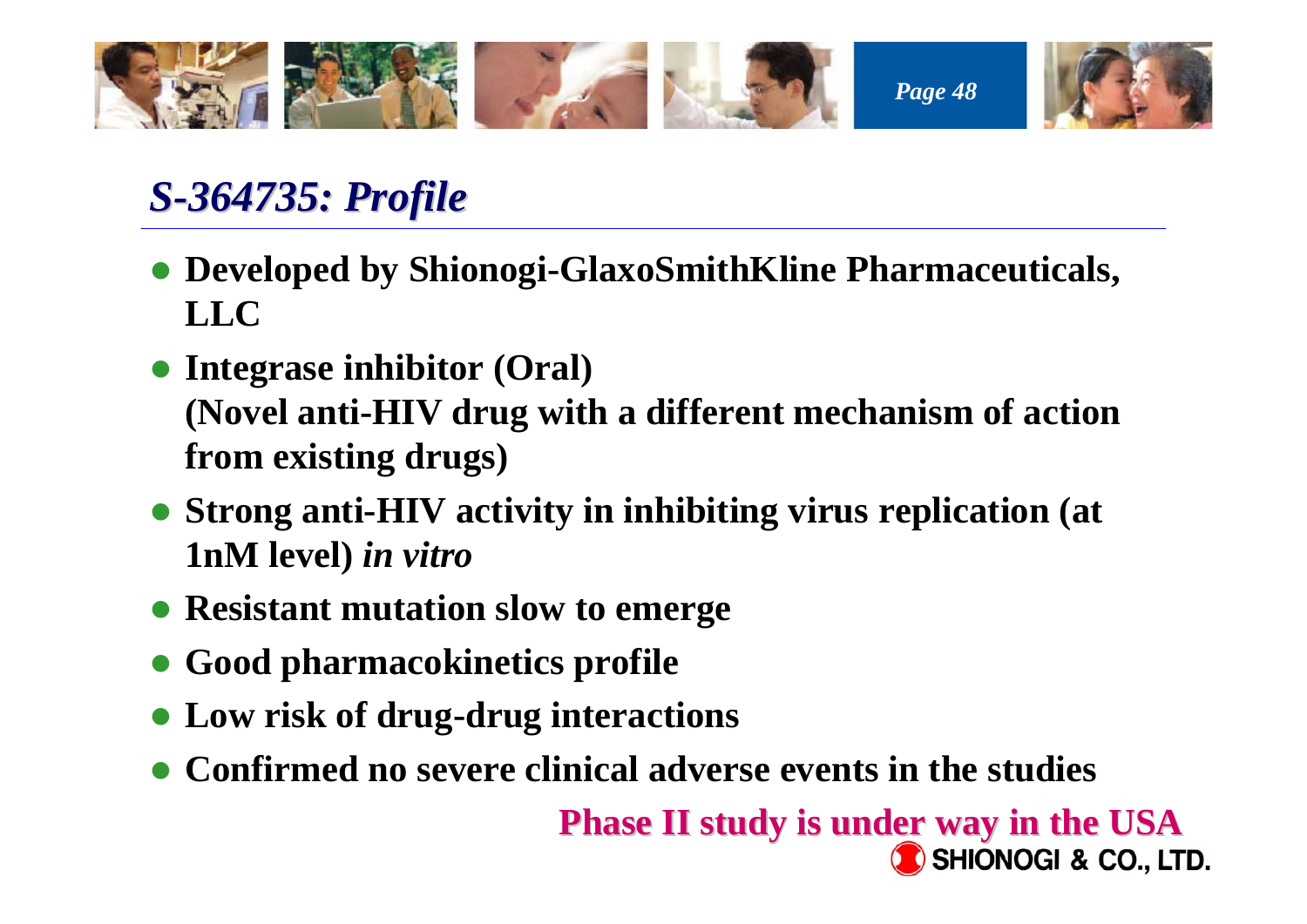

### *S-364735: Summary of Phase I and Outline of Phase II Study*

- **Summary of Phase I study** 
	- z**Pharmacokinetics:**
		- **Plasma concentration exceeded the targeted treatment trough value**
		- **No drug inhibition/induction against metabolic enzyme**
		- **Food effect was observed for plasma concentration**
	- <sup>z</sup>**Safety:**
		- **Confirmed safety, good tolerability and no severe adverse events**
- z **Outline of Outline of Phase II study Phase II study**
	- <sup>z</sup>**Design of study:**
		- **Assess efficacy**,**safety**,**tolerability and pharmacokinetics by monotherapy for 10 days**

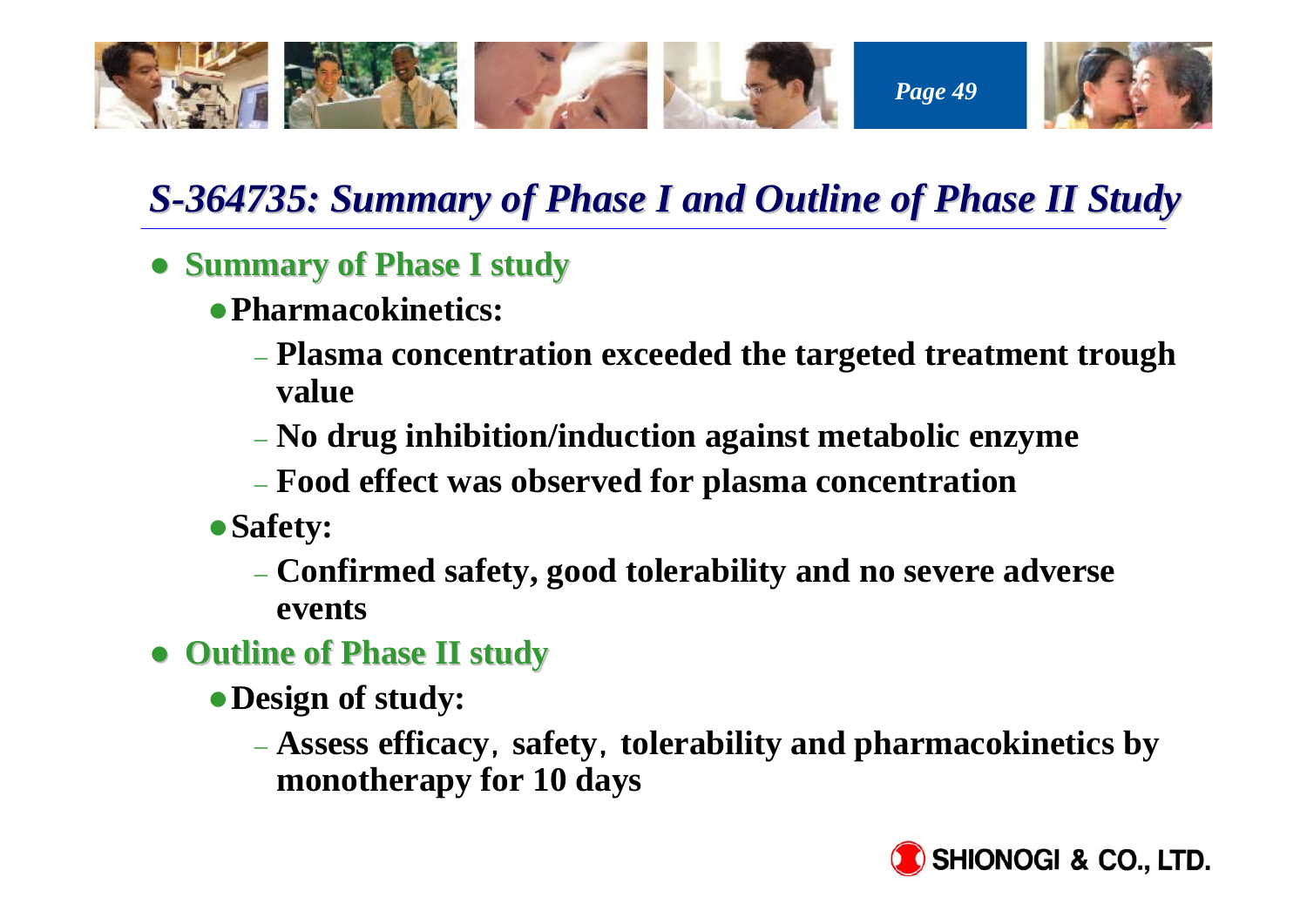

### *S-364735: PK data of multiple dose study (Median)*

**Target trough plasma concentration (Cmin), 62 ng/mL, for S-364735 was calculated from** *in vitro* **anti-HIV activity to achieve enough anti-viral activity in humans** 



**Exceeded target trough value by administration of over 50mg BID** 

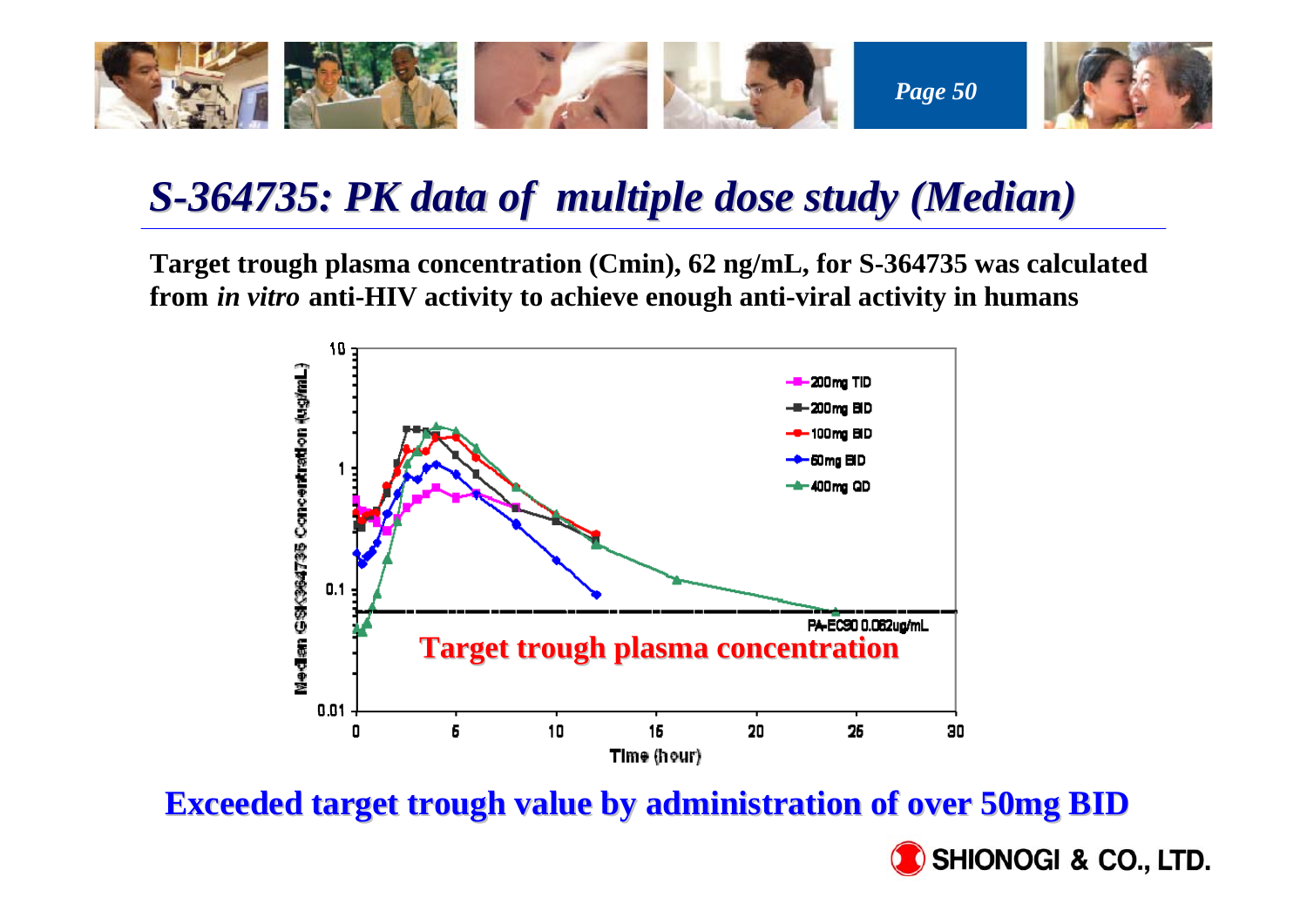

### *S-777469: Profile 777469: Profile*

- **Target Indication: Atopic dermatitis**
- **Orally active drugs with anti-pruritic anti-inflammatory efficacy based on novel mechanism of action**
- **Inhibits scratching behavior induced by various pruritogenic agents in mouse model**
- **Demonstrated anti-inflammatory efficacy in chronic mouse model**
- z **Good safety profile in GLP tox studies**
- z **Phase I multiple dose study to be initiated simultaneously in Japan and the USA in 2Q FY2007**
- **POC** study to be initiated in Japan and the USA by the end of 2007 **Phase I single dose study is under way**

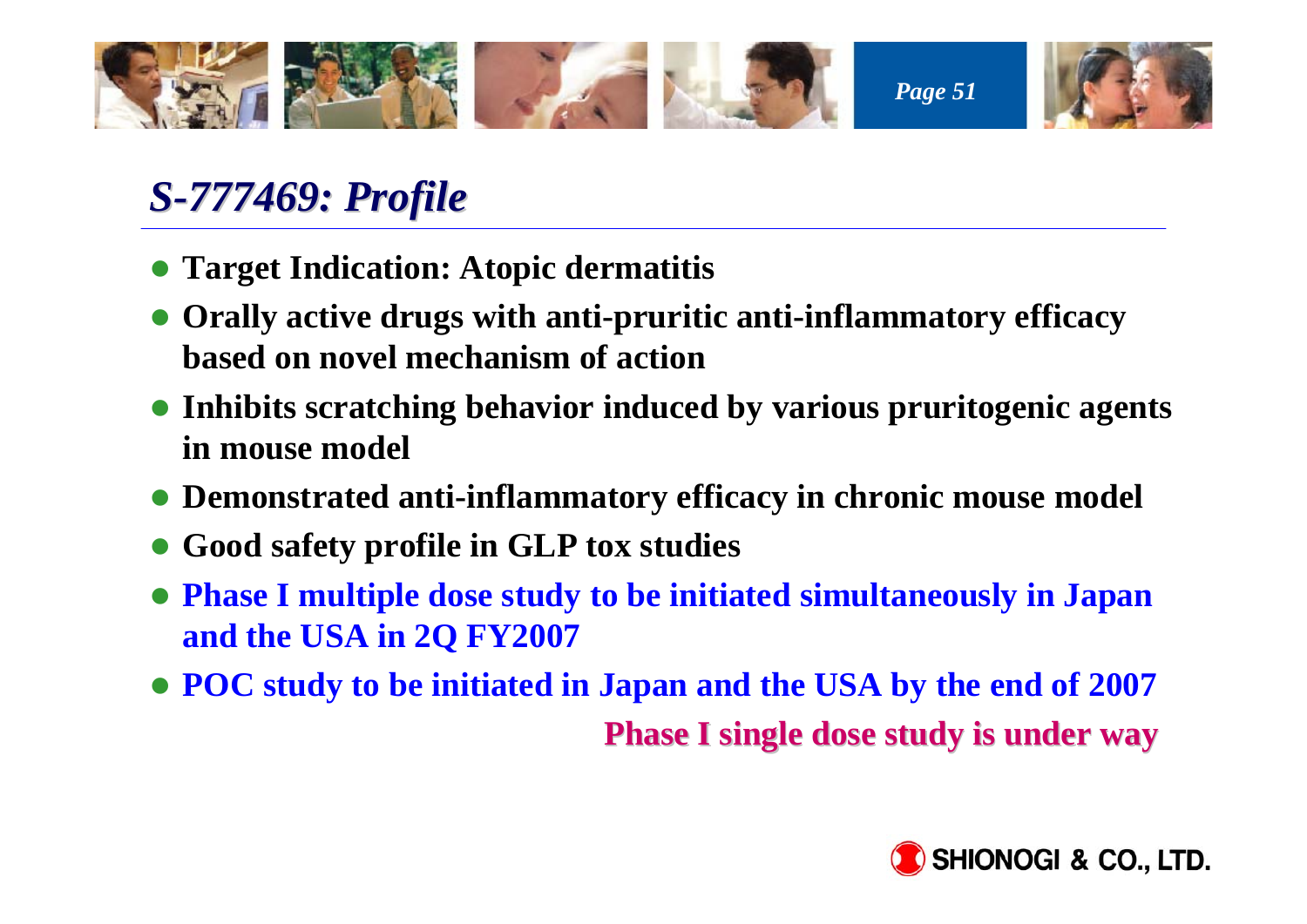

#### *S-777469: Latest update on Japanese Phase I single dose study 777469: Latest update on Japanese Phase I single dose study*

- **Good tolerability**
- **Rapid elevation of blood concentration level**
- **Dose-dependent elevation of exposure up to 800 mg**



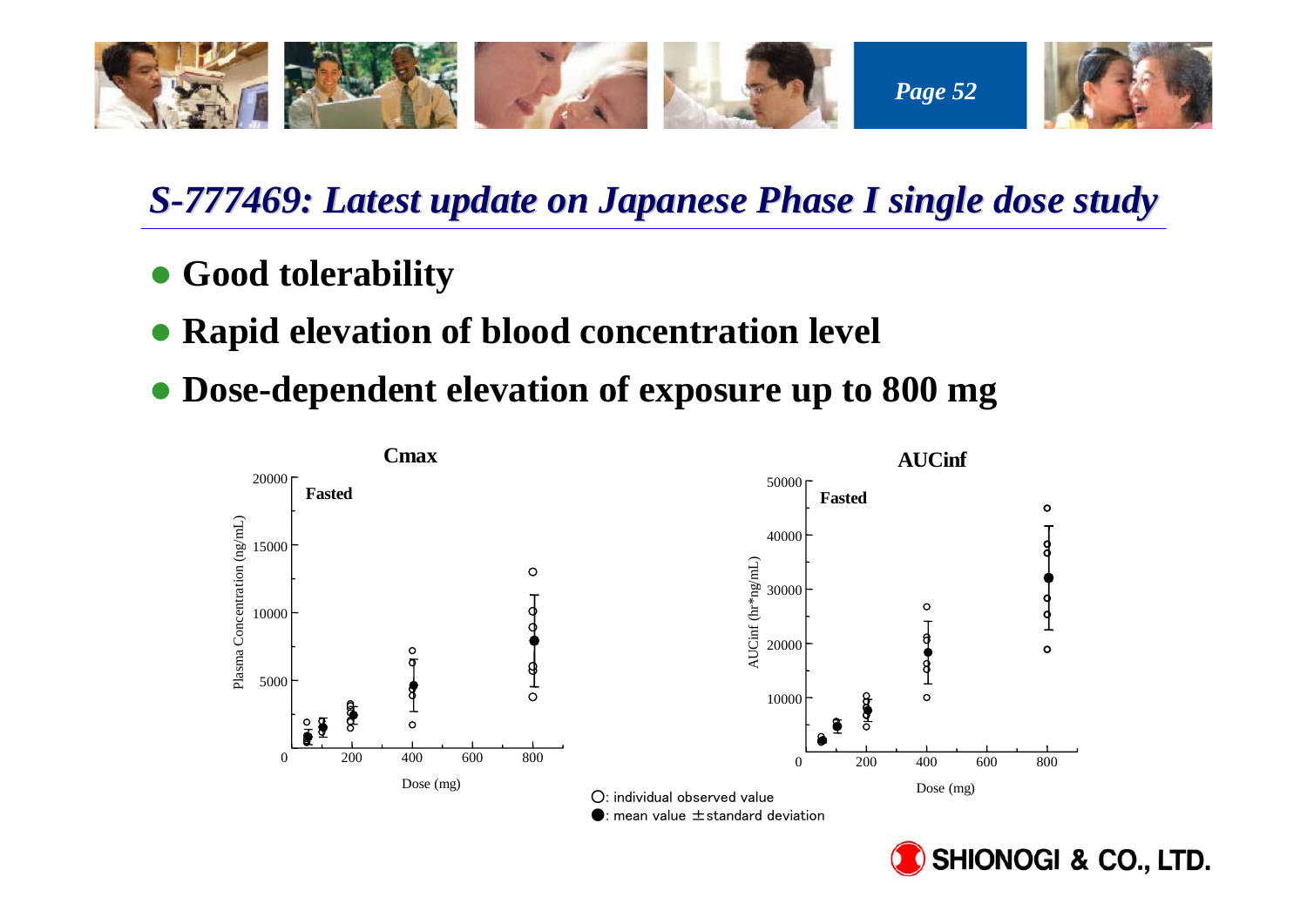

### *Pirfenidone: Profile Pirfenidone: Profile*

- z **Licensed from MARNAC, INC. (USA) and KDL, Inc. (Japan)**
- **Idiopathic pulmonary fibrosis**
- z **Anti-fibrosis (Oral)**
- **Designated as an orphan drug by Pharmaceuticals and Medical Devices Agency (PMDA)**
- z **Completed Phase III clinical studies in November 2006**
- z **With VC (vital capacity) change, significantly inhibited worsening of the condition compared with a placebo.**

**NDA filed in March 2007 NDA filed in March 2007**

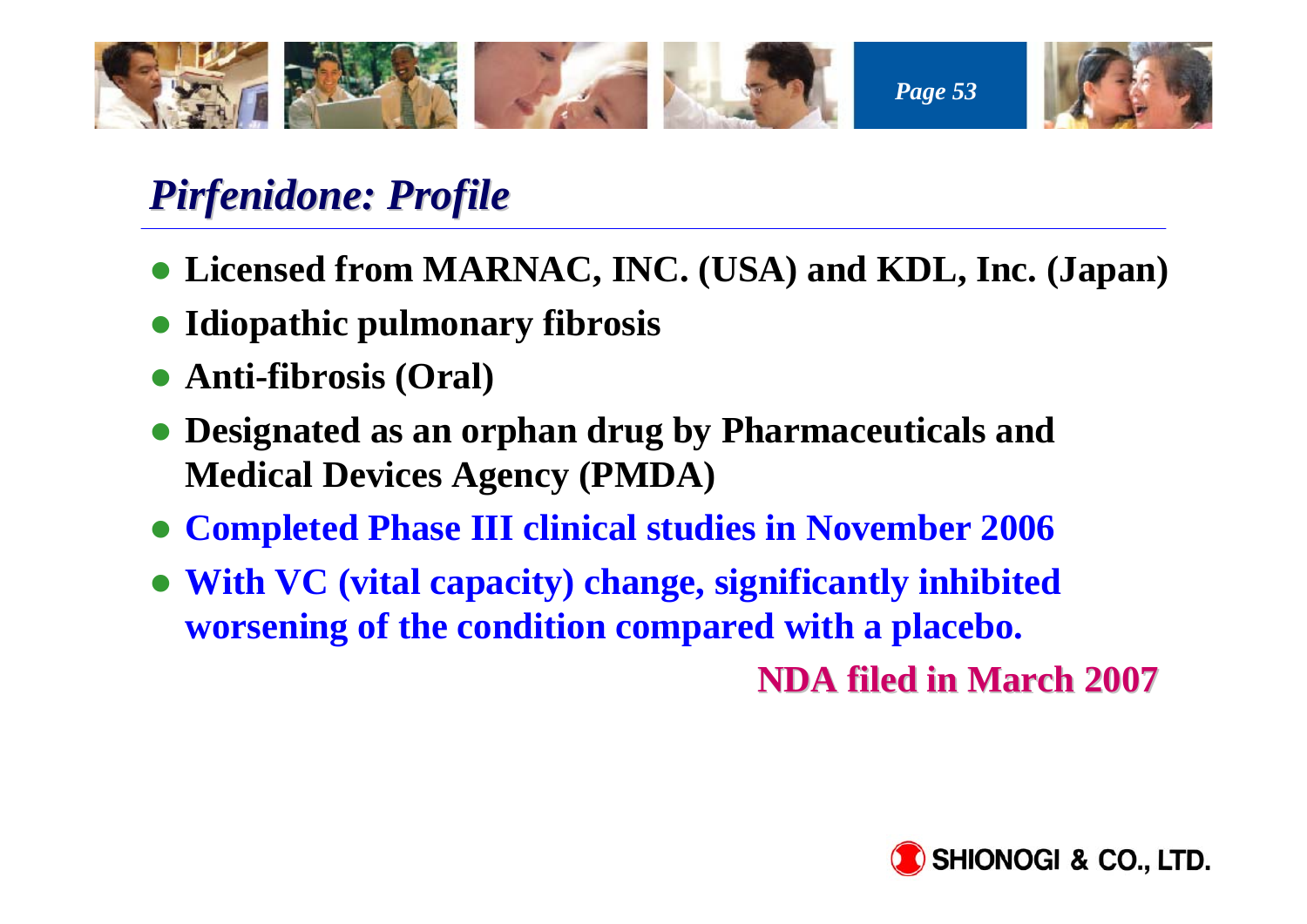

### *Pirfenidone: Design of Pirfenidone: Design of Phase III clinical study III clinical study*

- **Design of the clinical trial: Double-blind placebo-controlled study** 
	- **Study to compare efficacy of pirfenidone 1800mg versus placebo**
	- **Evaluated Risk/Benefit when the dose is reduced:** 
		- Set Pirfenidone 1200mg (low dose) Group
	- z **Target sample size: 250 patients (1800mg–100 patients: 1200mg-50 patients: placebo-100 patients)**
	- z **FAS (Full analysis set):**
		- 267 patients (1800mg-108 patients: 1200mg-55patients: placebo-104patients)
	- z **Significance level: 0.10 (Power 80%)**
- z **Endpoints Endpoints**
	- **Primary Endpoint: Change in Vital Capacity (VC)**
	- **Secondary Endpoint:** 
		- **Distribution of progression-free survival**
			- **(definition of disease progression : death or more than 10% decrease in VC)**
		- Change for lowest SpO<sub>2</sub> (arterial oxygen saturation) from beginning to 52nd week of administration

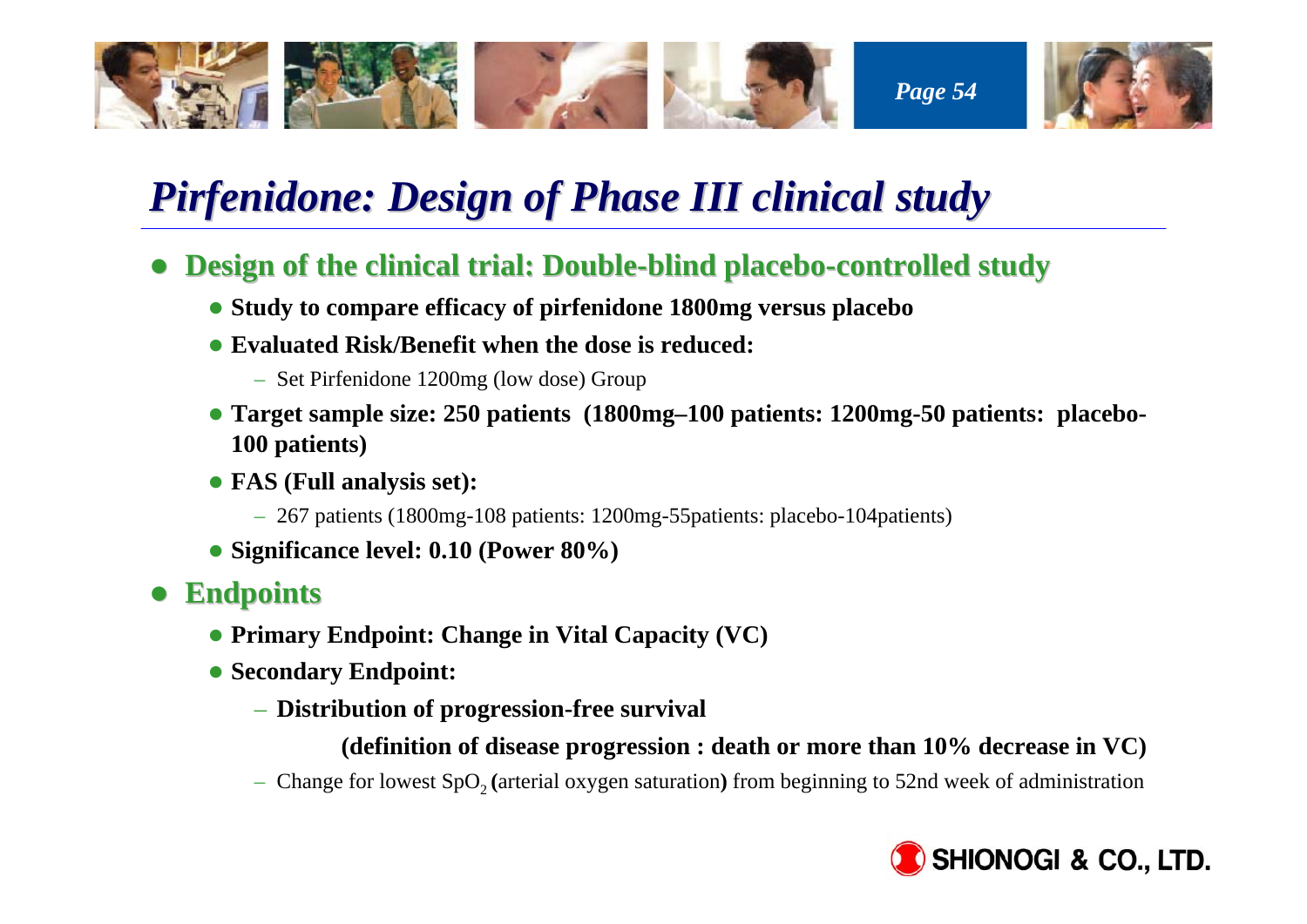

#### *Pirfenidone: Results of Pirfenidone: Results of Phase III clinical s III clinical study (Efficacy: FAS) udy (Efficacy: FAS)*

#### z **Analysis of covariance for VC (Vital Capacity): 52 weeks**

| Group   | Number | Adjusted<br>mean $(L)$ | Difference<br>with Group $P(L)$ | 2-sided<br>p-value |
|---------|--------|------------------------|---------------------------------|--------------------|
| Group H | 104    | $-0.09$                | 0.07                            | 0.0416             |
| Group L | 54     | $-0.08$                | 0.09                            | 0.0394             |
| Group P | 103    | $-0.16$                |                                 |                    |

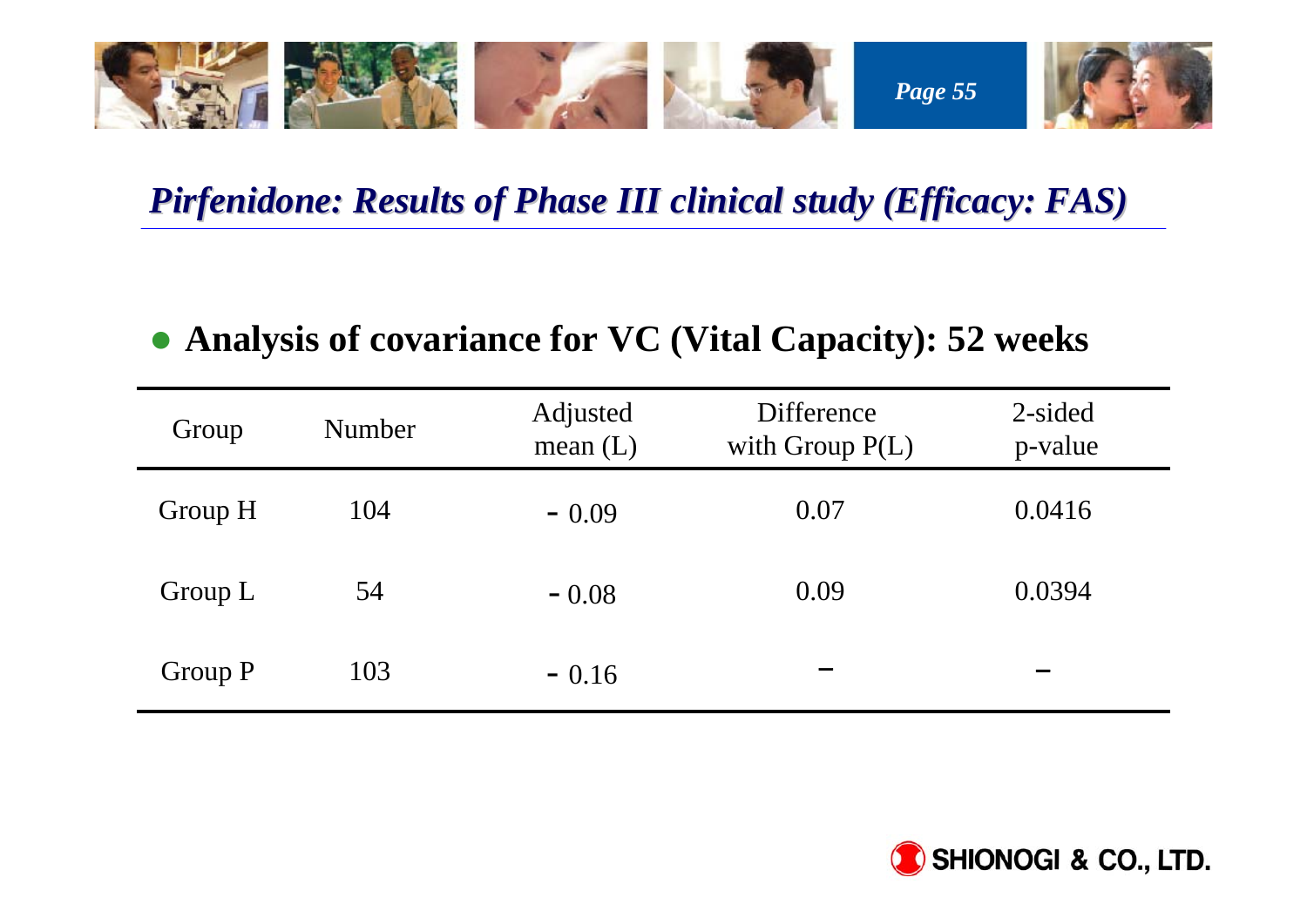

### *Pirfenidone: Results of Pirfenidone: Results of Phase III clinical study III clinical study*

#### $\bullet$ Analysis of covariance for lowest SpO<sub>2</sub>: 52 weeks

| Group   | Number | Adjusted<br>mean $(\% )$ | Difference<br>with Group $P$ $(\%)$ | 2-sided<br>p-value |
|---------|--------|--------------------------|-------------------------------------|--------------------|
| Group H | 99     | $-1.70$                  | $-0.17$                             | 0.7393             |
| Group L | 53     | $-0.84$                  | 0.69                                | 0.2485             |
| Group P | 100    | $-1.53$                  |                                     |                    |

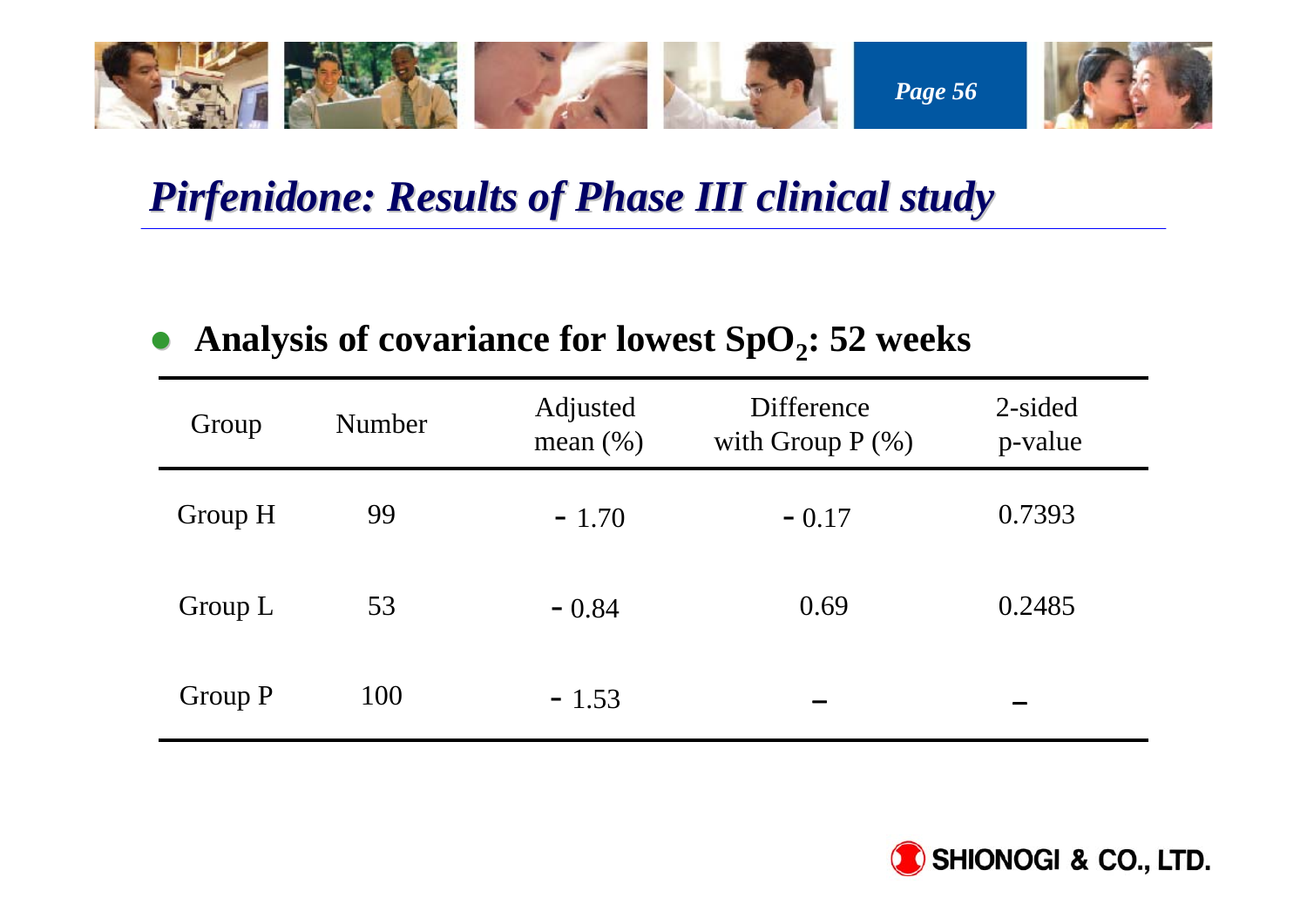

### *Pirfenidone: Results of Pirfenidone: Results of Phase III clinical study III clinical study*

#### **• Distribution of progression-free survival (52 weeks)**

**Definition of disease progression : death or more than 10% decrease in VC**

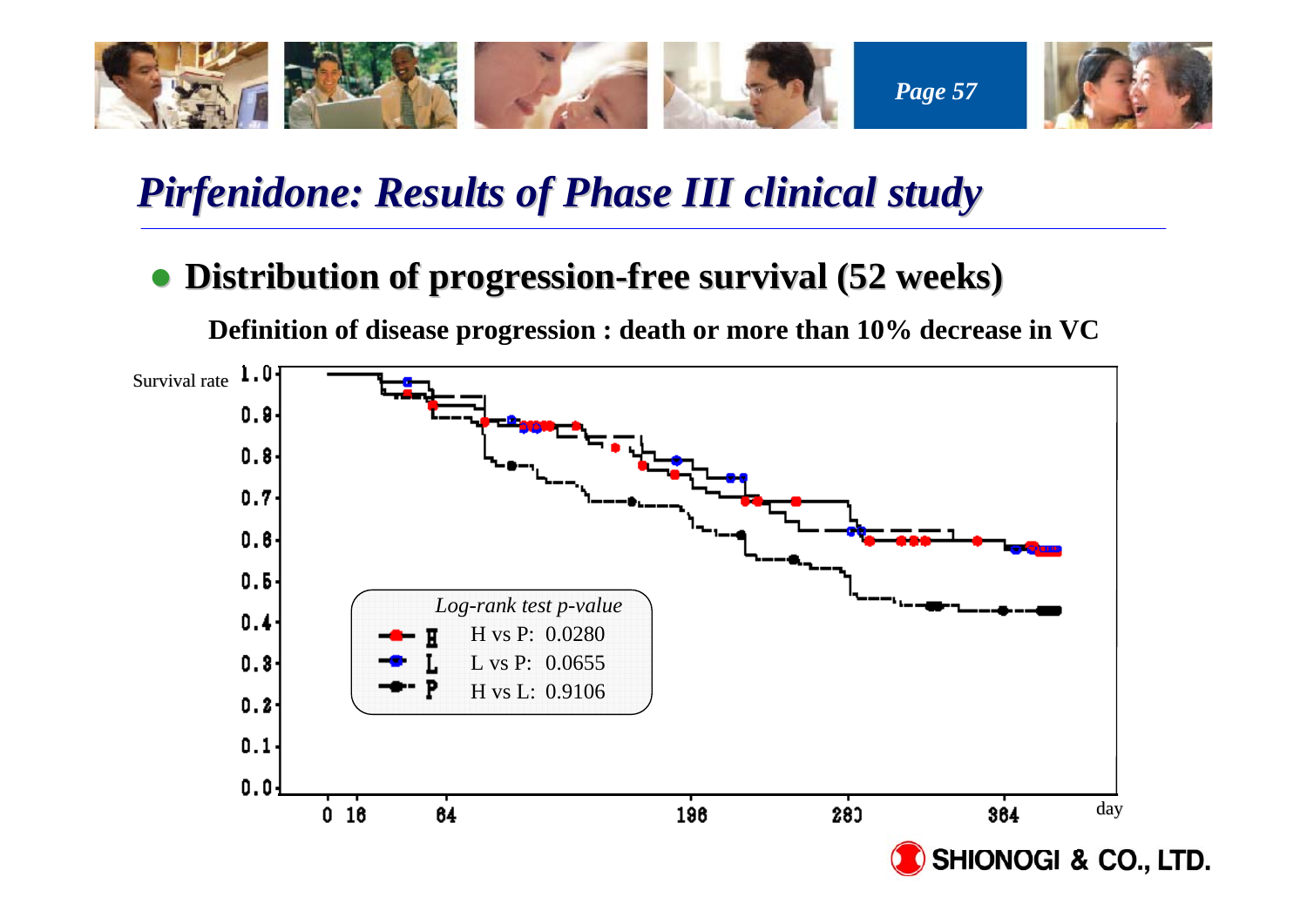

### *Peramivir: Profile Peramivir: Profile*

- **Licensed from BioCryst Pharmaceuticals, Inc. (the USA)**
- $\bullet$ **Anti-influenza virus drug (neuraminidase inhibitor)**
- $\bullet$  **Highly active against influenza A and B viruses** → **Stronger activity against influenza B virus than Tamiflu**
- **•** Strong activity against the highly pathogenic avian influenza virus (H5N1)
- z **Strong binding power with neuraminidase and difficult to dissociate** → **Possibly effective even with only one administration**
- $\bullet$ **Possibly effective even if administered more than 48 hours after infection**

**(Delay Administration)**

- $\bullet$  **Broad indications from ordinary seasonal influenza to serious influenza that requires hospital care**
- $\bullet$  **The U.S. Department of Health and Human Services (DHHS) awarded US\$102.6 million to BioCryst for advanced development of Peramivir to treat seasonal and life-threatening influenza**
- $\bullet$ **Phase II study is ongoing in USA (intramuscular injection)**

**Phase I in preparation (Japan)** SHIONOGI & CO., LTD.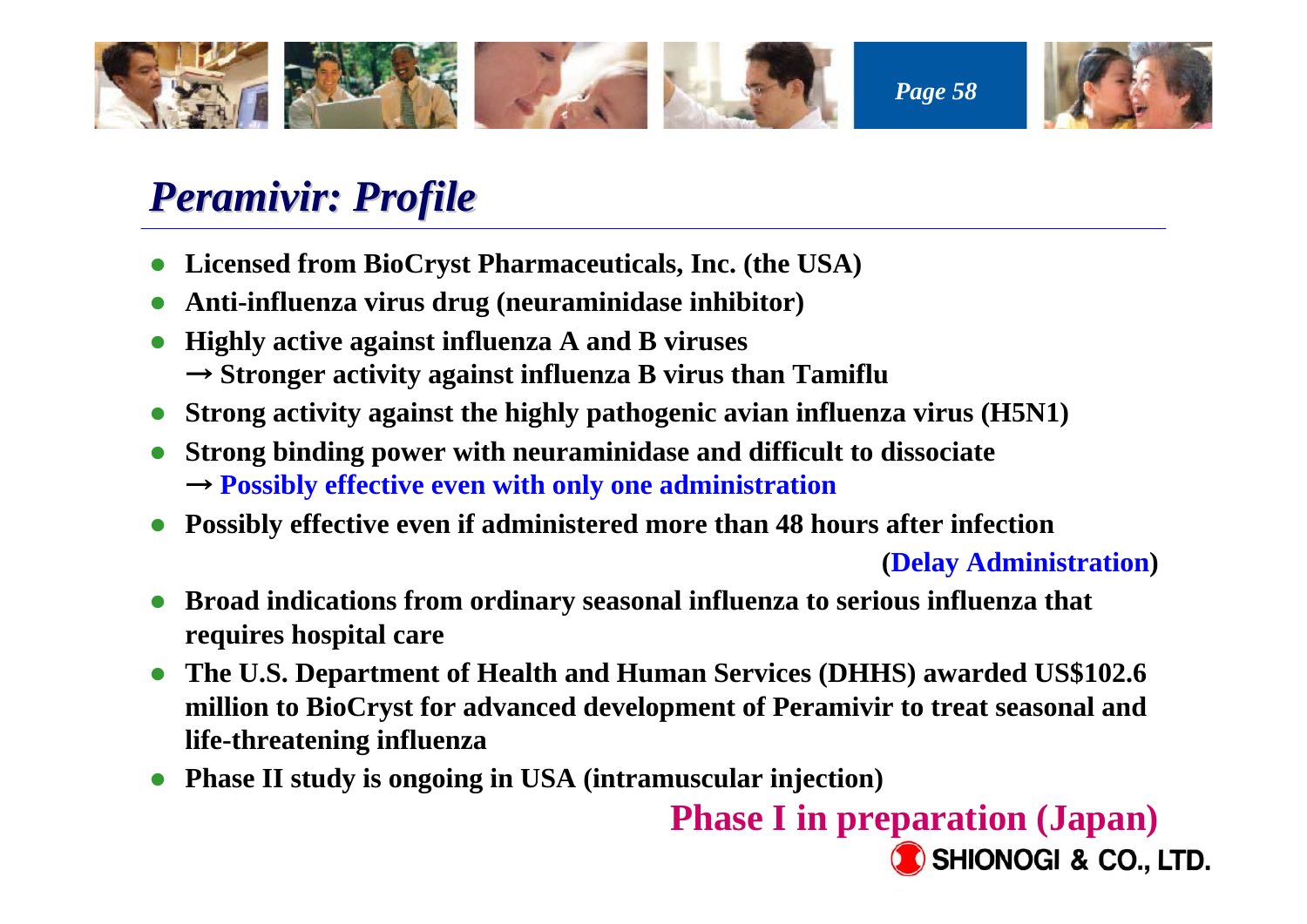

### *Peramivir: Anti Peramivir: Anti-virus activities against influenza viruses virus activities against influenza viruses*

|                        | No. of<br>Isolates | $J$ UL $ J$             |                                         |                         |  |
|------------------------|--------------------|-------------------------|-----------------------------------------|-------------------------|--|
| Virus type/<br>subtype |                    | Peramivir               | (Tamiflu)<br>Oseltamivir<br>carboxylate | (Relenza)<br>Zanamivir  |  |
| A/H1N1                 | 5                  | 0.34<br>$(0.26 - 0.43)$ | 0.45<br>$(0.45 - 0.60)$                 | 0.95<br>$(0.73 - 1.05)$ |  |
| A/H3N2                 | 6                  | 0.60<br>$(0.47 - 0.87)$ | 0.37<br>$(0.27 - 0.45)$                 | 2.34<br>$(1.85 - 3.13)$ |  |
| B                      | 8                  | 1.36<br>$(1.08-1.95)$   | 8.50<br>$(5.33 - 18.3)$                 | 2.70<br>$(2.00-3.10)$   |  |

### $IC_{50}[nM]$

*Gubareva et al., 2001. Antimicrob. Agents Chemother. 45, 3403-3408*

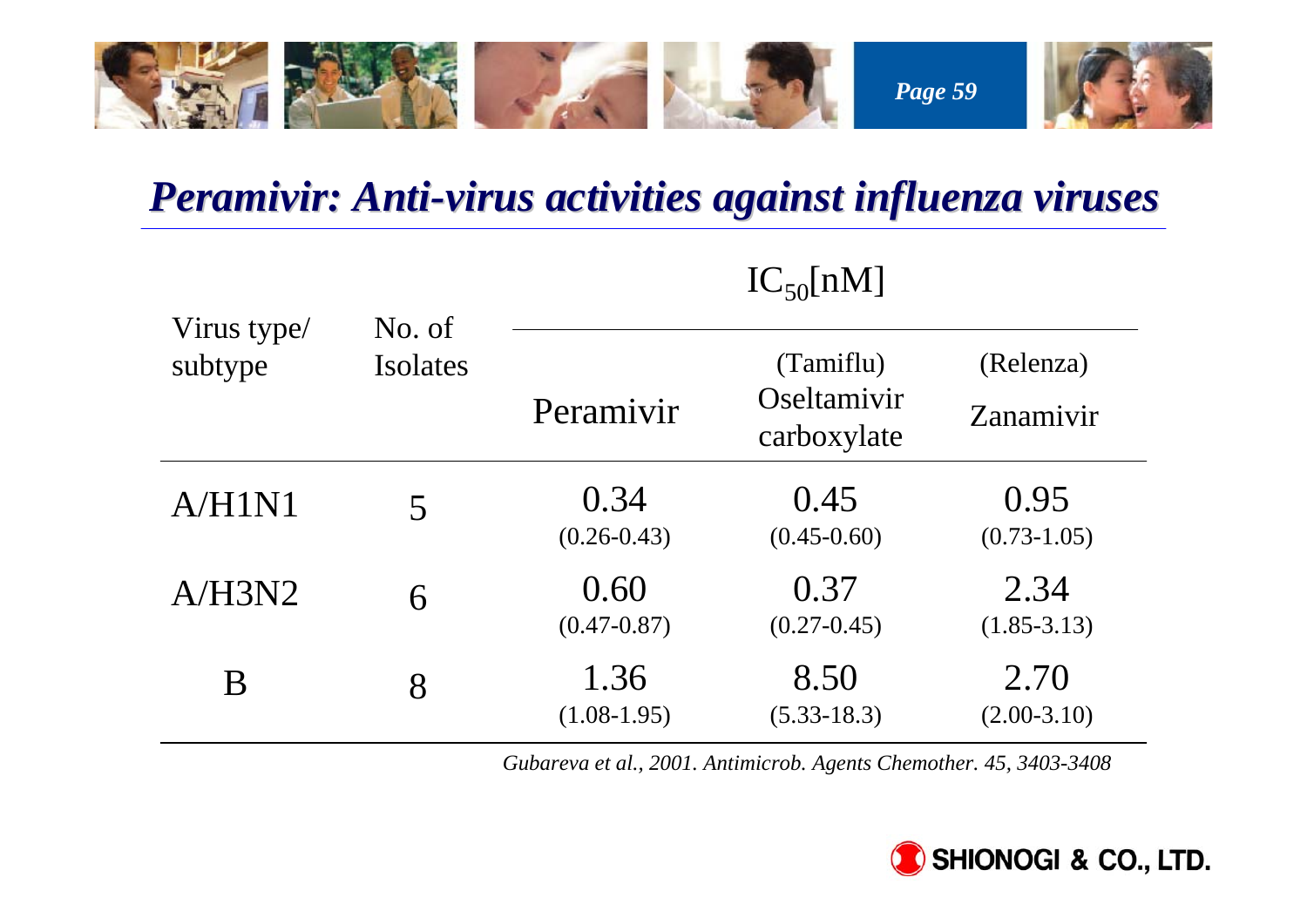

Peramivir: Efficacy in a model (ferret) infected with highly pathogenic *avian influenza A/Vietnam/1203/04(H5N1)* 



*Arnold, et al. ICAAC Poster V-2041b, (2006)*

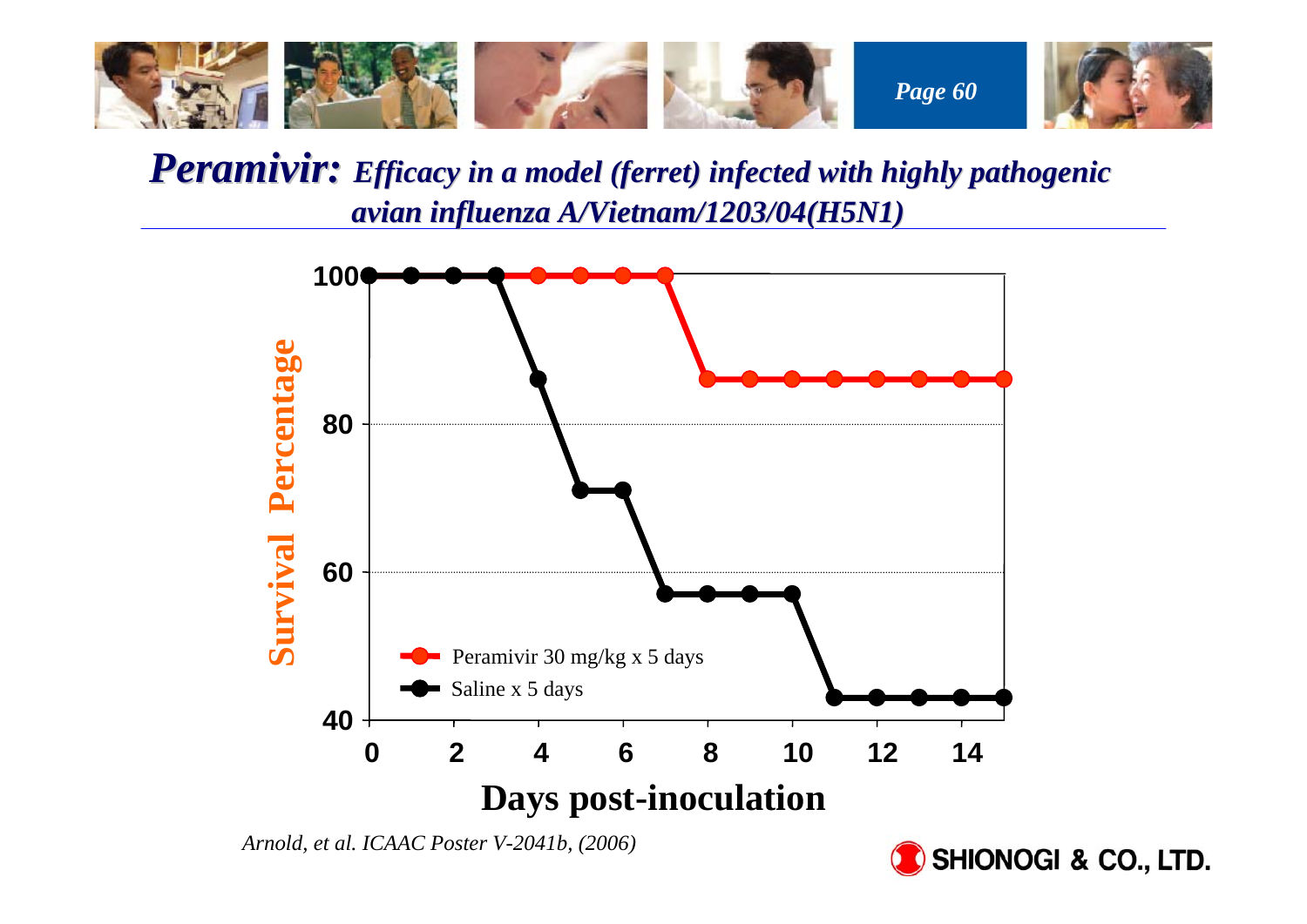

### *S-013420: Profile : Profile*

- z **Licensed from Enanta Pharmaceuticals (the USA)**
- **Novel macrolide antibiotic (Oral) (Novel characteristic of bridged structure)**
- ONOOOO O HO $N$ <sub>/ $2$ </sub> OHONONNvN NO
- **Broad spectrum enough to cover major causing bacteria causing respiratory infections**
- z **Strong antibacterial activity against** *S. pneumoniae* **(including penicillin or macrolide resistant stains)**
- **Good PK profile**
- **Suitable for pediatric usage because of no bitterness**

**Phase IIb study in progress Phase IIb study in progress**

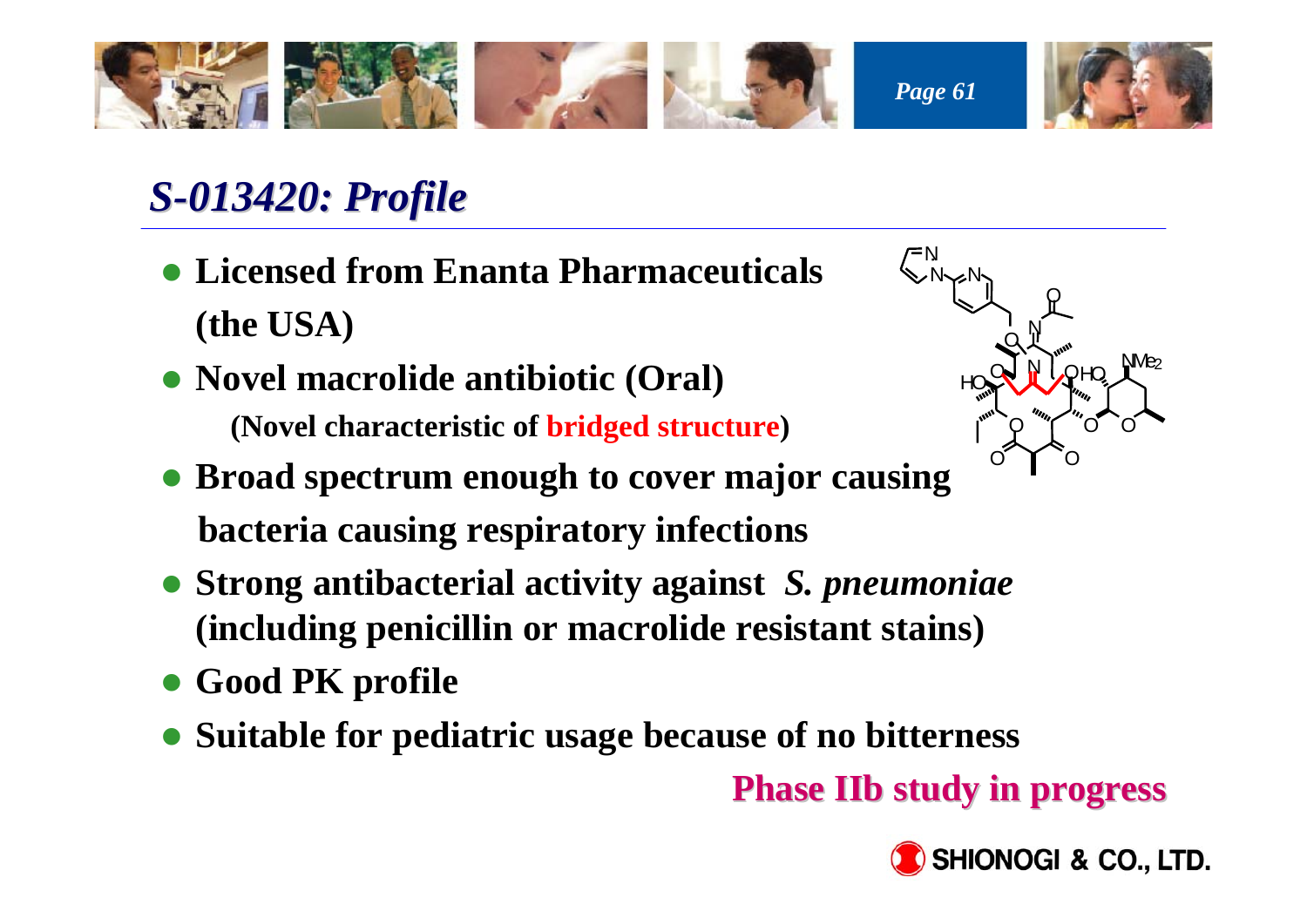

#### *S-013420: Summary of Phase IIa Study and Outline of Phase IIb Study in Japan*

#### $\bullet$  **Summary of Phase IIa study**

- **Efficacy:** 
	- **Confirmed high efficacy (clinical efficacy and bacteriological response) in a short dosing period (3 days)**
- **Safety:** 
	- **No serious adverse event; safe and well-tolerated**
	- **Transaminase elevation and digestive symptoms were major adverse events (similar to those of analog drugs)**

#### z **Outline of Phase IIb study Outline of Phase IIb study**

- **Targeted disease** 
	- **Pneumonia caused by bacteria or atypical pathogen**
- **Study design** 
	- **Randomized double blinded dose finding study**
- $\bullet$  Accumulate study cases to initiate Phase III study in the next winter season

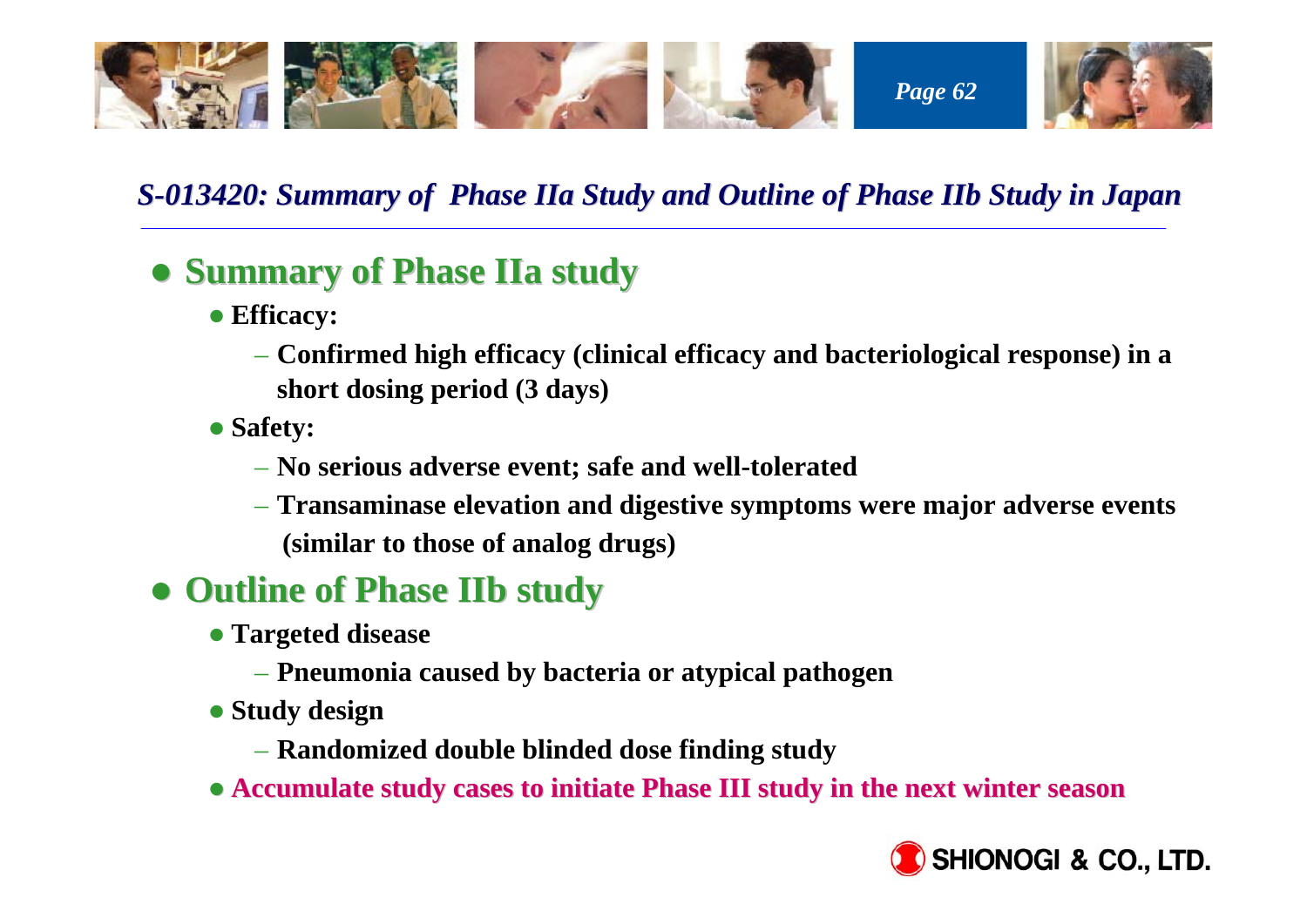

### *S-013420: Change of parameters for efficacy of parameters for efficacy*

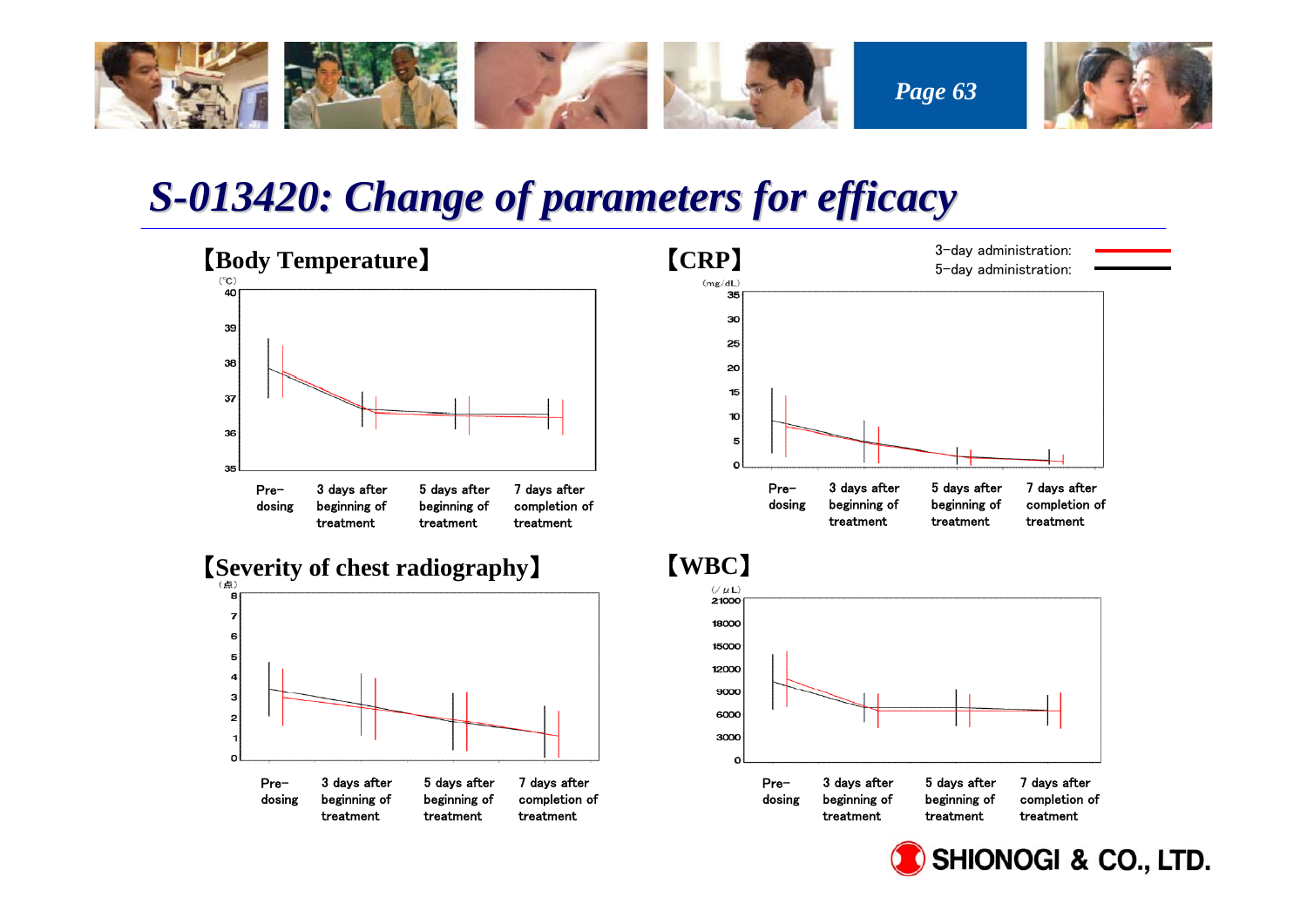

### *Irbesartan: Irbesartan: Profile Profile*

- **Licensed from Sanofi-Aventis (France)**
- z **Currently co-developed by Dainippon Sumitomo Pharma Co., Ltd.**
- **Hypertension treatment**
- **Angiotensin II receptor antagonist (Oral)**
- **Approved for diabetic nephropathy (the USA & EU)**
- **Conducting Phase III study for heart failure (the USA & EU)**
- Not pro-drug

**Proved non-inferiority to another angiotensin II receptor antagonist through double-blind study** 

**NDA filed in December 2006 filed in December 2006**

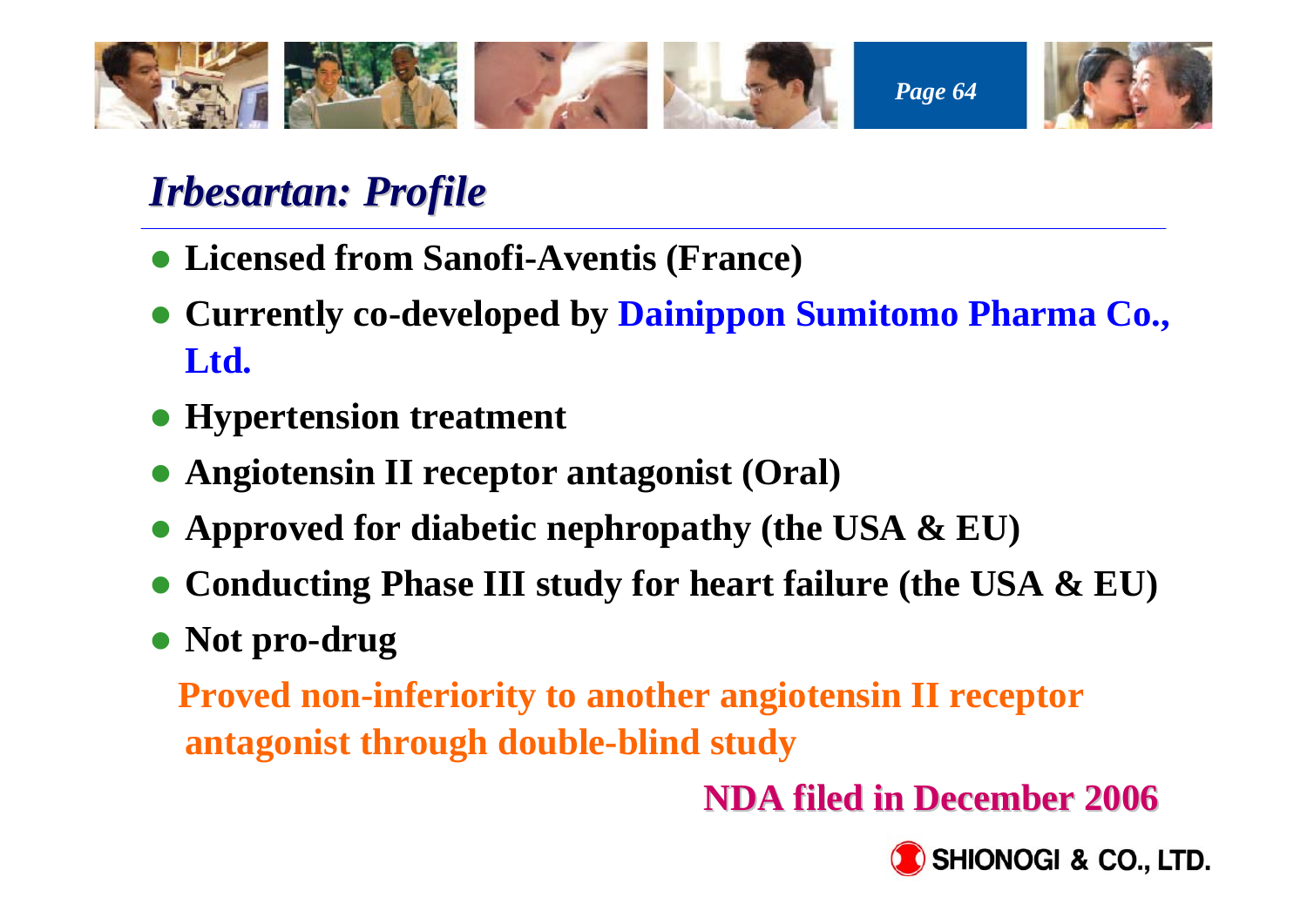

### *Duloxetine: Profile Duloxetine: Profile*

- **Licensed from Eli Lilly and Company (the USA), Shionogi and Eli Lilly Japan K.K. will co-market Duloxetine**
- **Anti-depressant (Oral)**
- z **SNRI:Serotonin & Norepinephrine Reuptake Inhibitor**
- **Side effects on autonomic nervous system induced by anticholinergic effects of Duloxetine are less than those of tricyclic antidepressants**

**Conducting additional clinical trials with higher dosages to maximize the efficacy of Duloxetine, taking into account the dosage levels used abroad.**

**NDA filing is scheduled during NDA filing is scheduled during FY 2007**

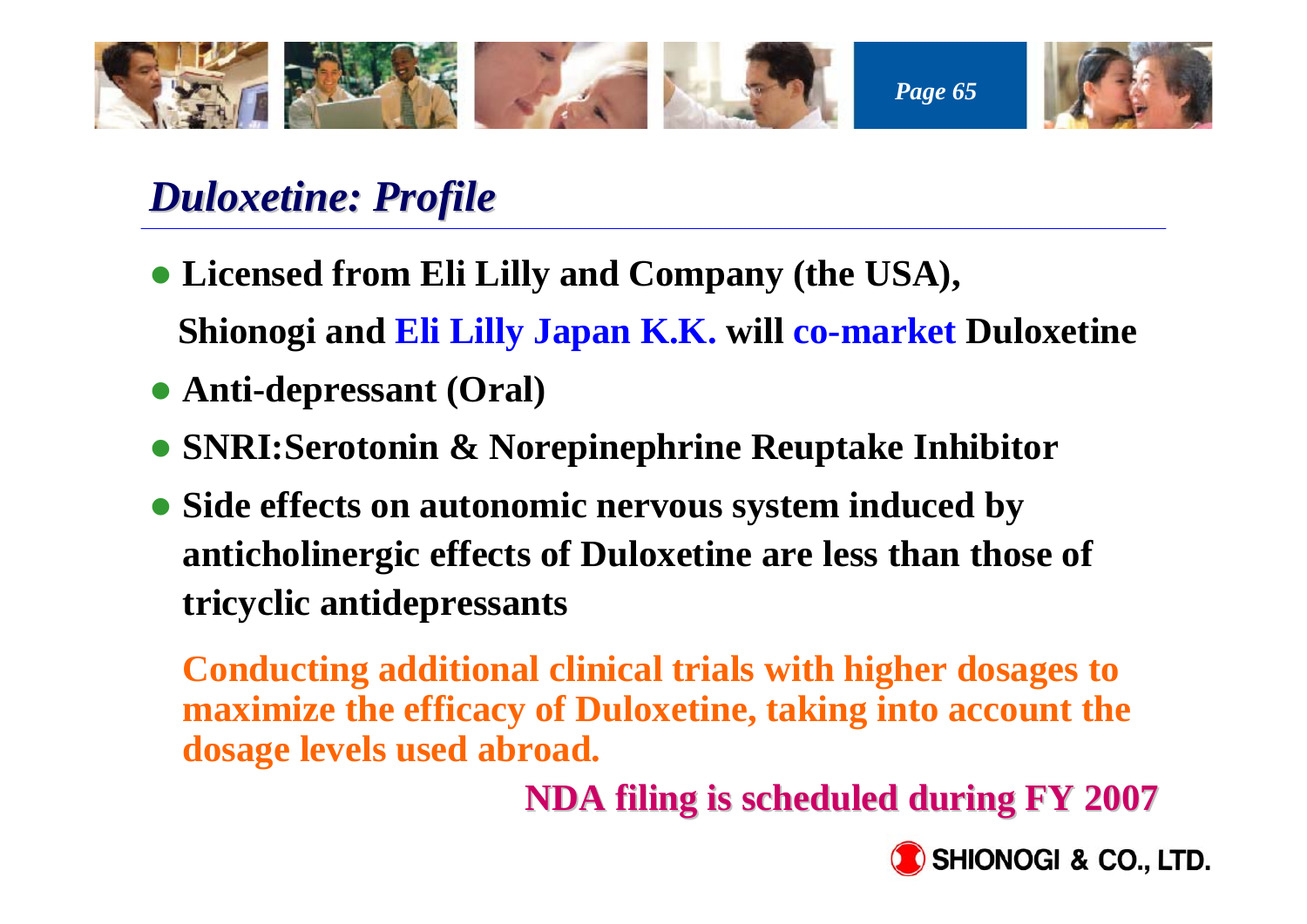

# *Duloxetine: Duloxetine:*

*Additional Indication Additional Indication - Diabetic peripheral neuropathic pain (DPNP) Diabetic peripheral neuropathic pain (DPNP)*

- **Treatment of diabetic peripheral neuropathic pain (Oral)**
- z **Shionogi and Eli Lilly Japan K.K. will co-develop and co-market Duloxetine for the indication**
- **First-line drug for DPNP; no approved drug with high efficacy is available in Japan.**
- z **DPNP is a diabetes complication; Duloxetine will contribute to ; expanding and strengthening the pipeline in MS area and pain area**
- **Life Cycle Management after approval for depression Eli Lilly obtained an indication for DPNP in the USA in September 2004**

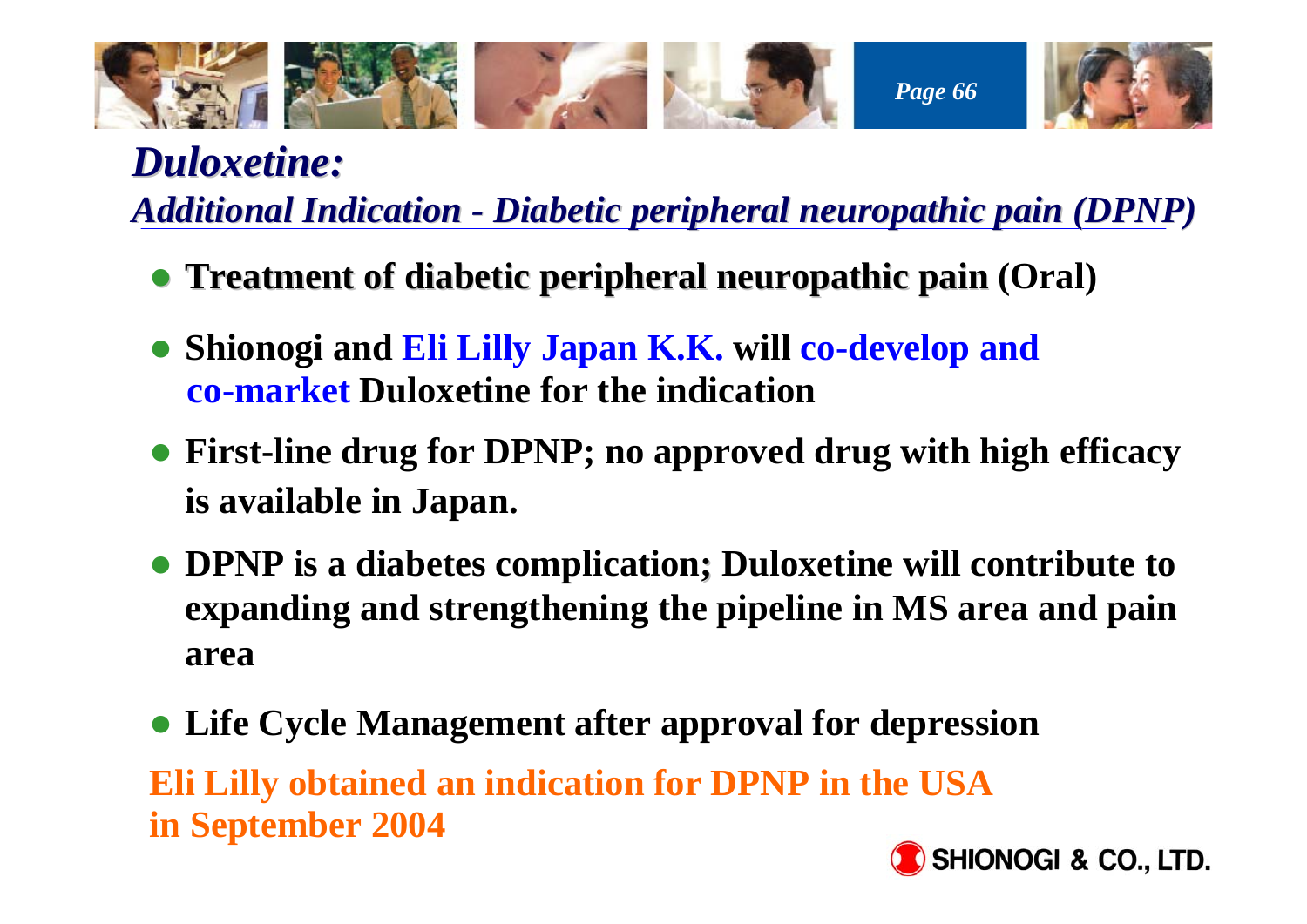

#### *Duloxetine (Diabetic peripheral neuropathic pain): Duloxetine (Diabetic peripheral neuropathic pain): Phase IIa study ase IIa study*

#### z **Dose-response study response study**

- z **Dosing period: 13 weeks**
- z **Target sample size: 200 patients**
- z **Study schedule:**
	- $-$  FPI: **FPI: November 2005**
	- $-\text{LPO:}$ **LPO: December 2006**
	- **Key Open: March 9, 2007**

#### **Go on to P Go on to Phase IIb/III study III study**

#### **• Continuation study following dose-response study**

- z **Dosing period: 52 weeks**
- **Target sample size: Patients proceeded from dose-response study**
- z **Study schedule:** 
	- $-$  FPI: **March 2006**
	- $-LPO:$ **LPO: December 2007 (Planned)**

*FPI: First patient in, LPO: Last patient out*

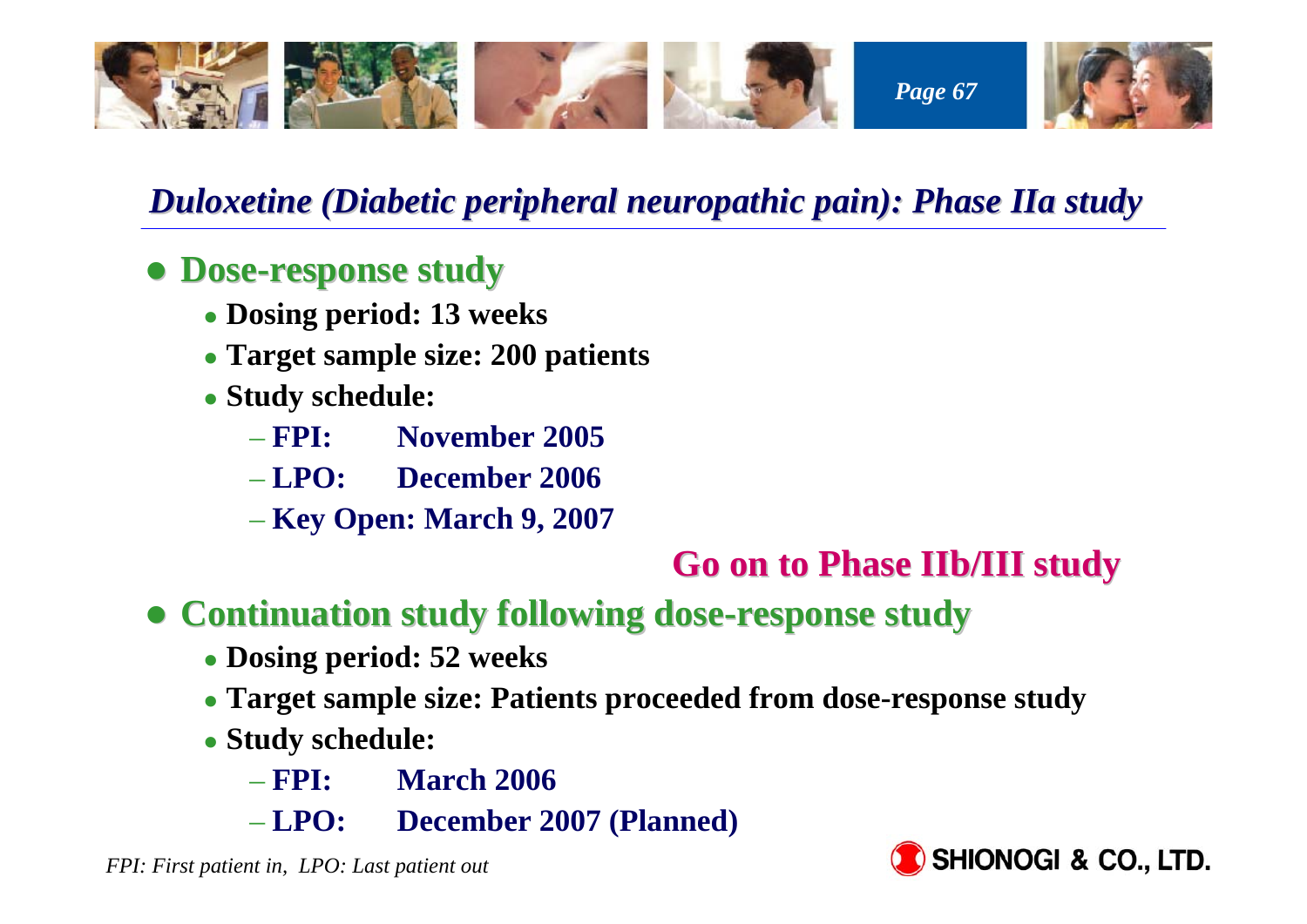

## *NS75B: Profile : Profile*

**• Sustained-release formulation of Cetrotide<sup>®</sup>,** 

**Licensed from Zentaris AG (Germany)**

- z **Generic name: Cetrorelix pamoate**
- z **GnRH (Gonadotropin releasing hormone) antagonist (IM)**
- **Treatment for Benign Prostatic Hypertrophy (BPH)**
- Good characteristics of both  $\alpha_1$  blocker and antiandrogenic **agent**
- Minor and temporary suppression of sexual function and that **of markers for prostatic cancer**
- **Surgical treatment may be avoided**

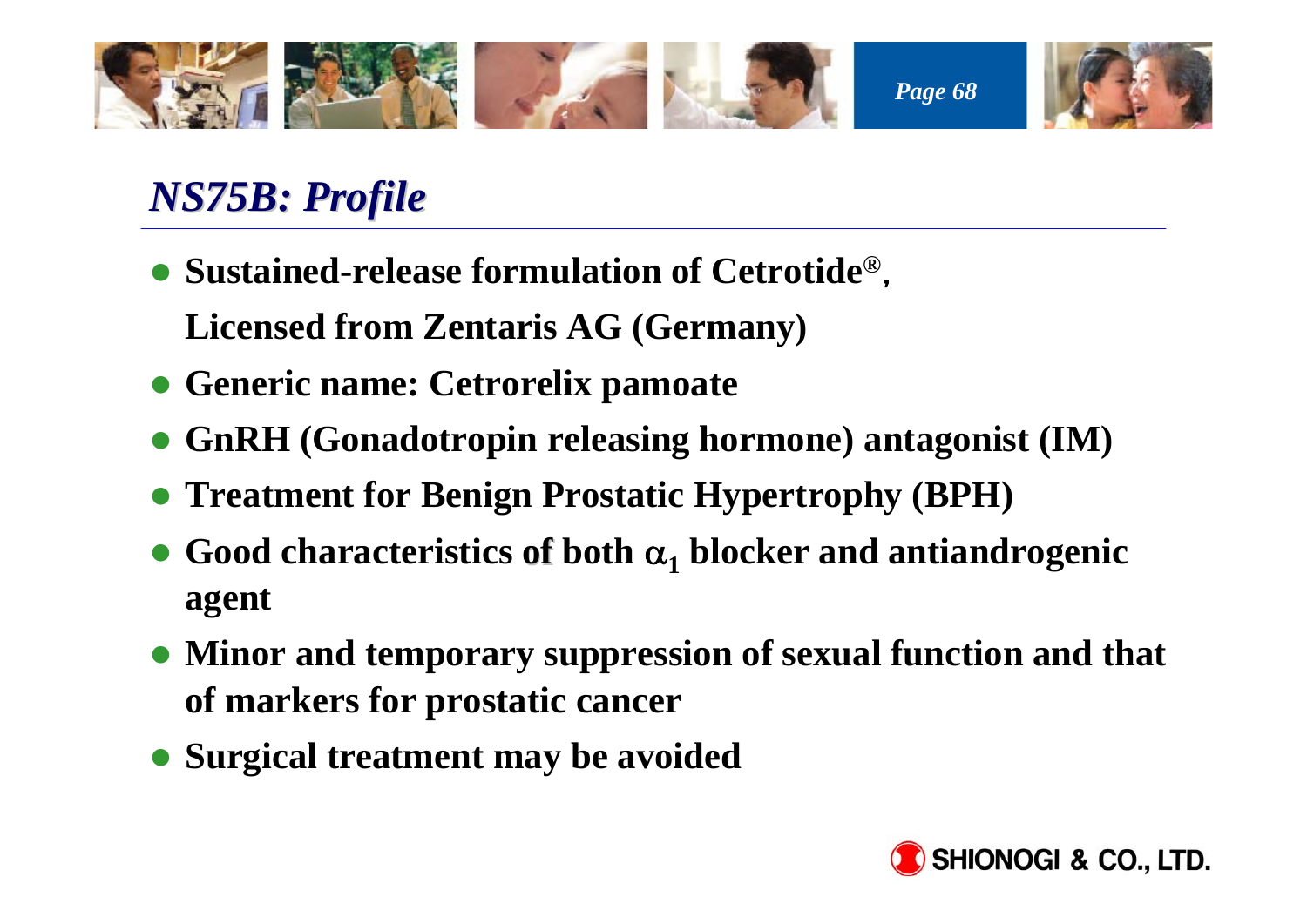

### *NS75B: Current status of development : Current status of development*

- z **Phase I/II study completed study completed**
	- –**Confirmed good sustained release curve from PK data**
	- –**Suppression of testosterone is dose dependent**
	- –**Confirmed suppression of markers for prostatic cancer (PSA)**
	- –**Confirmed no serious adverse event, tolerability was comfortable**
- **Phase IIb study started** 
	- –**Primary Endpoint: Improvement of International Prostate Symptom Score (IPSS)**
	- –**Number of patients: 300**
	- –**Duration: 8 months**
	- –**FPI: December 21, 2006**
	- –**Key Open: April, 2008 (Planned)**
	- –**Introduced Electronic Data Capture (EDC)**
- z**Co-development with Nippon Kayaku Co., Ltd. was discontinued** 
	- –**Both companies focus on the areas where they have advantages**
	- –**Shionogi expects synergy because it has products (antibiotics etc.) in urologic market**
	- –**Shionogi expects acceleration of development due to centralization**





**Male Reproductive Tract**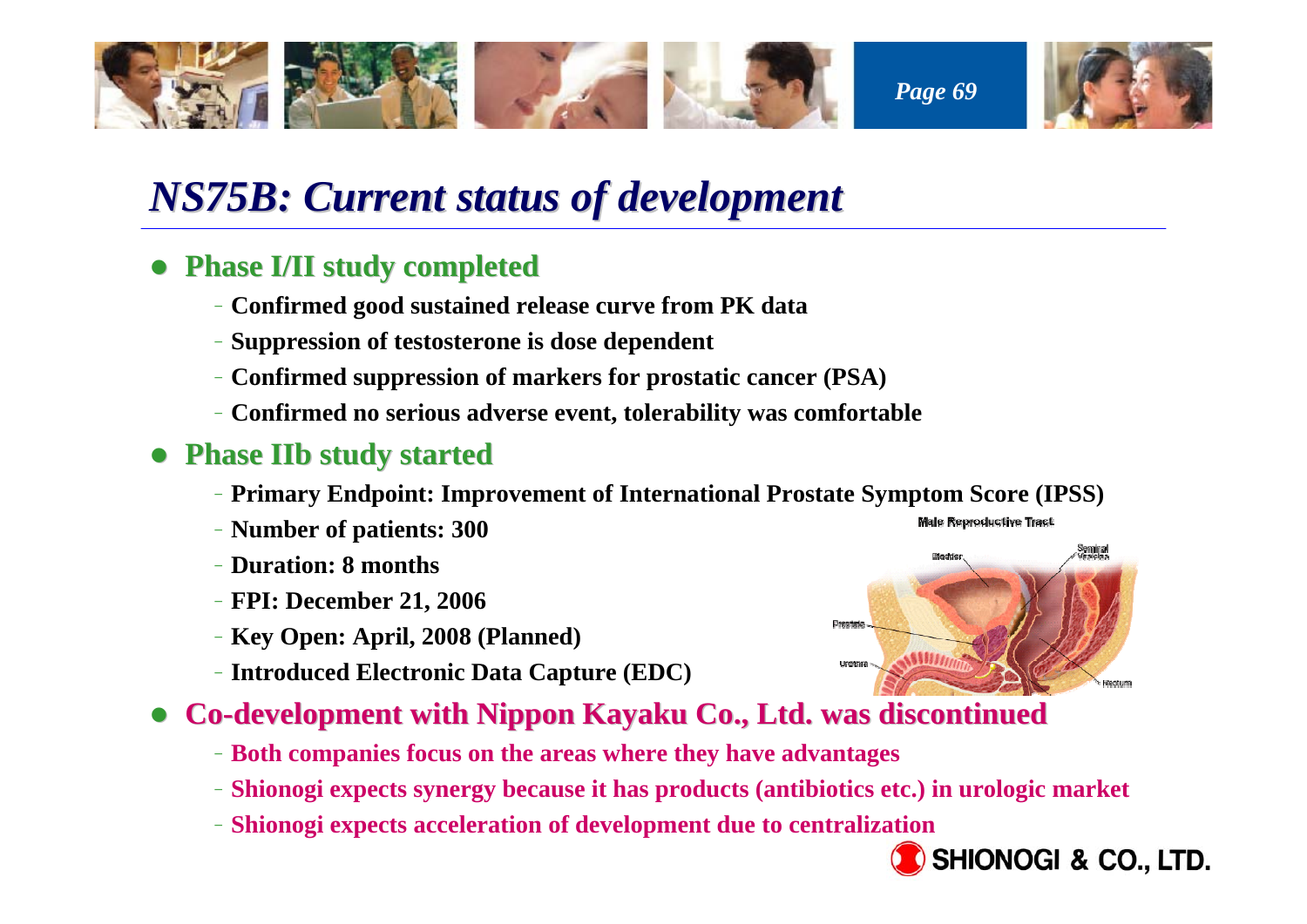

### *NS75B: PK in Phase I/II single dose study : PK in Phase I/II single dose study*

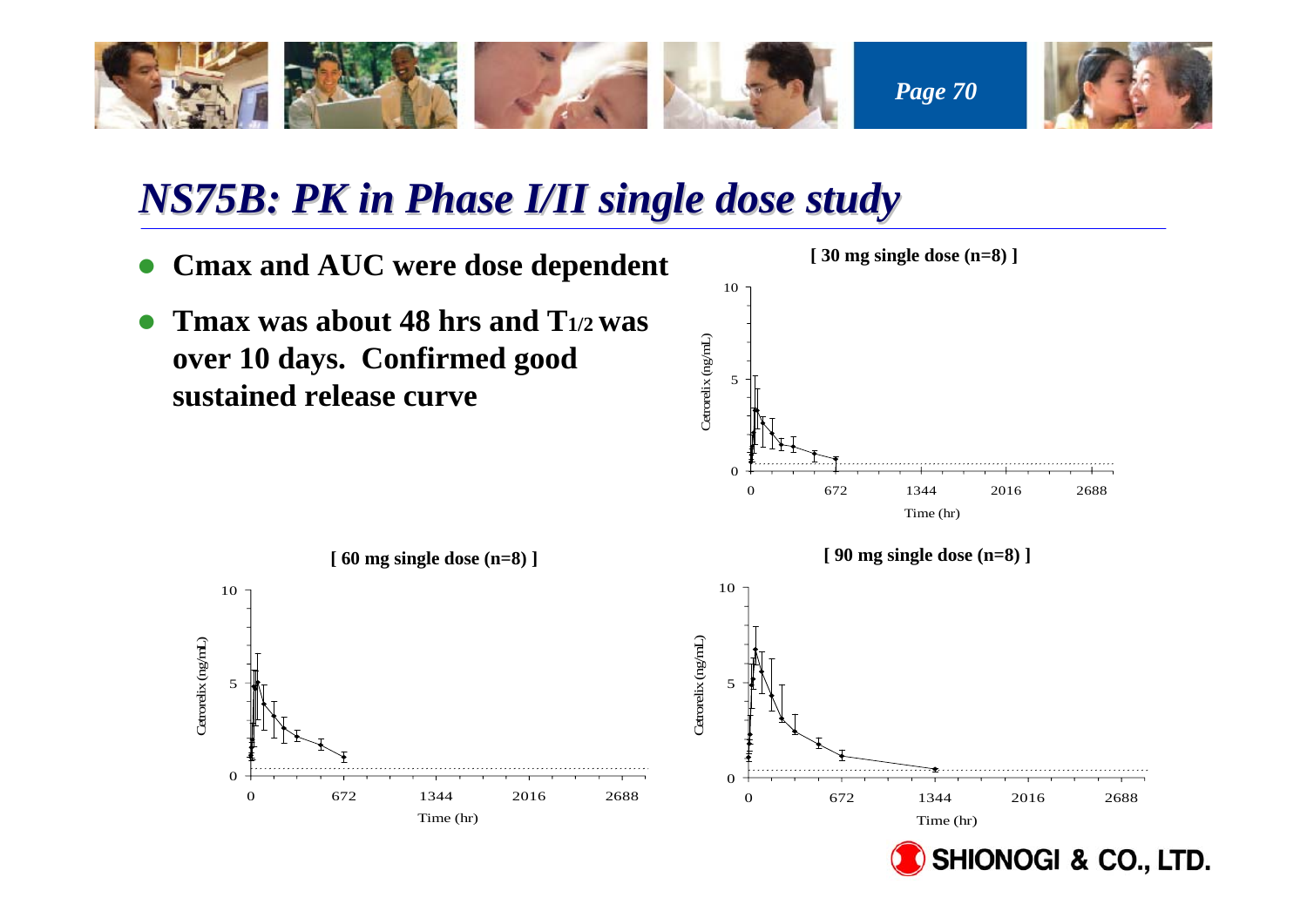

#### *NS75B: Testosterone concentration chan : Testosterone concentration change in Phase I/II single dose st ge in Phase I/II single dose study*

- O **Suppression term and degree of testosterone was dose dependent**
- $\bullet$ **The obtained results were similar to those in EU study; improvement of BPH can be expected**

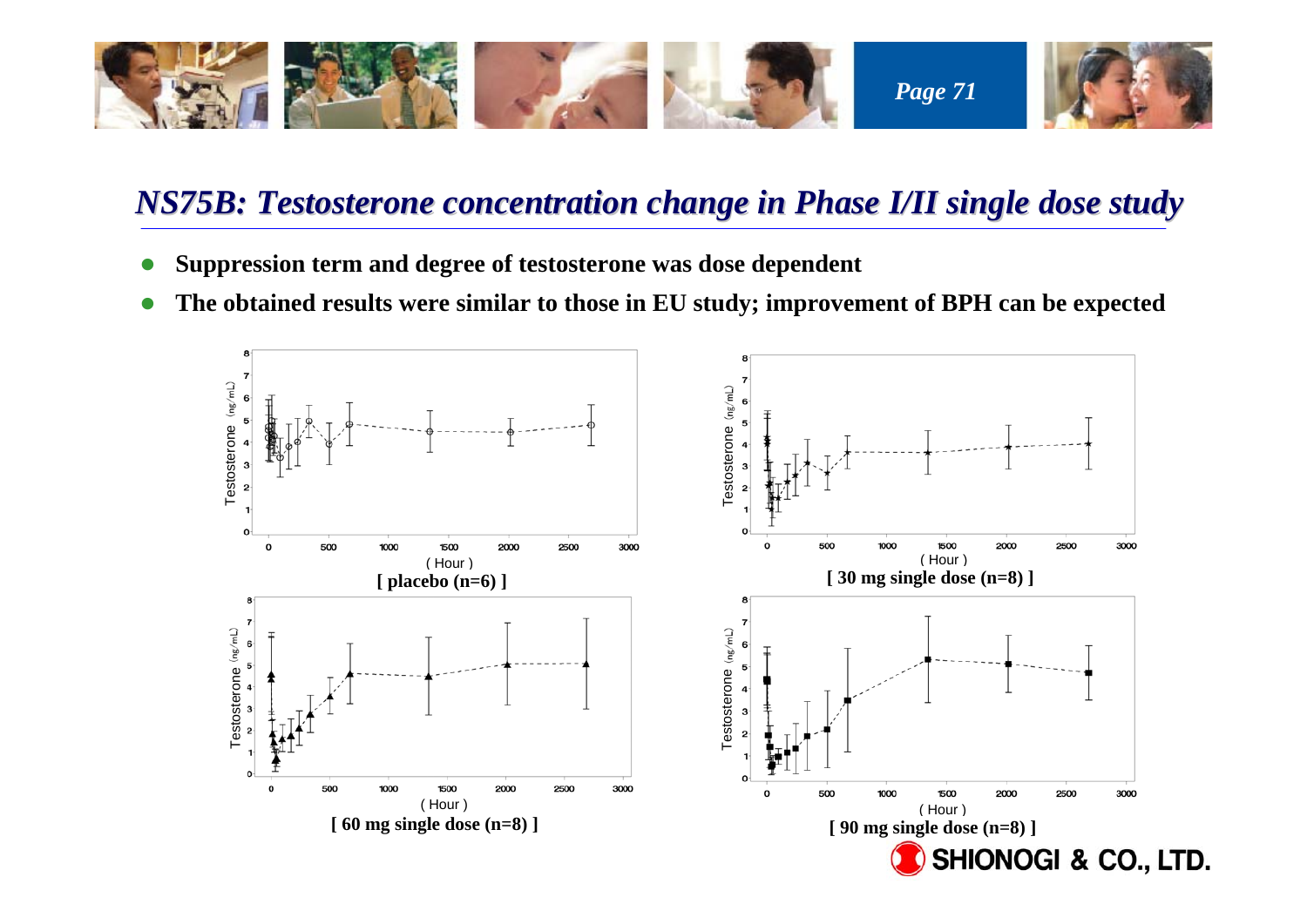

## *NS75B: Suppression of PSA in Phase I/II single dose study*

 $\bullet$ **Confirmed no suppression of markers for prostatic cancer (PSA)**



**Group:** ★**30 mg,** ▲**60 mg,** ■**90 mg,** ○**placebo**

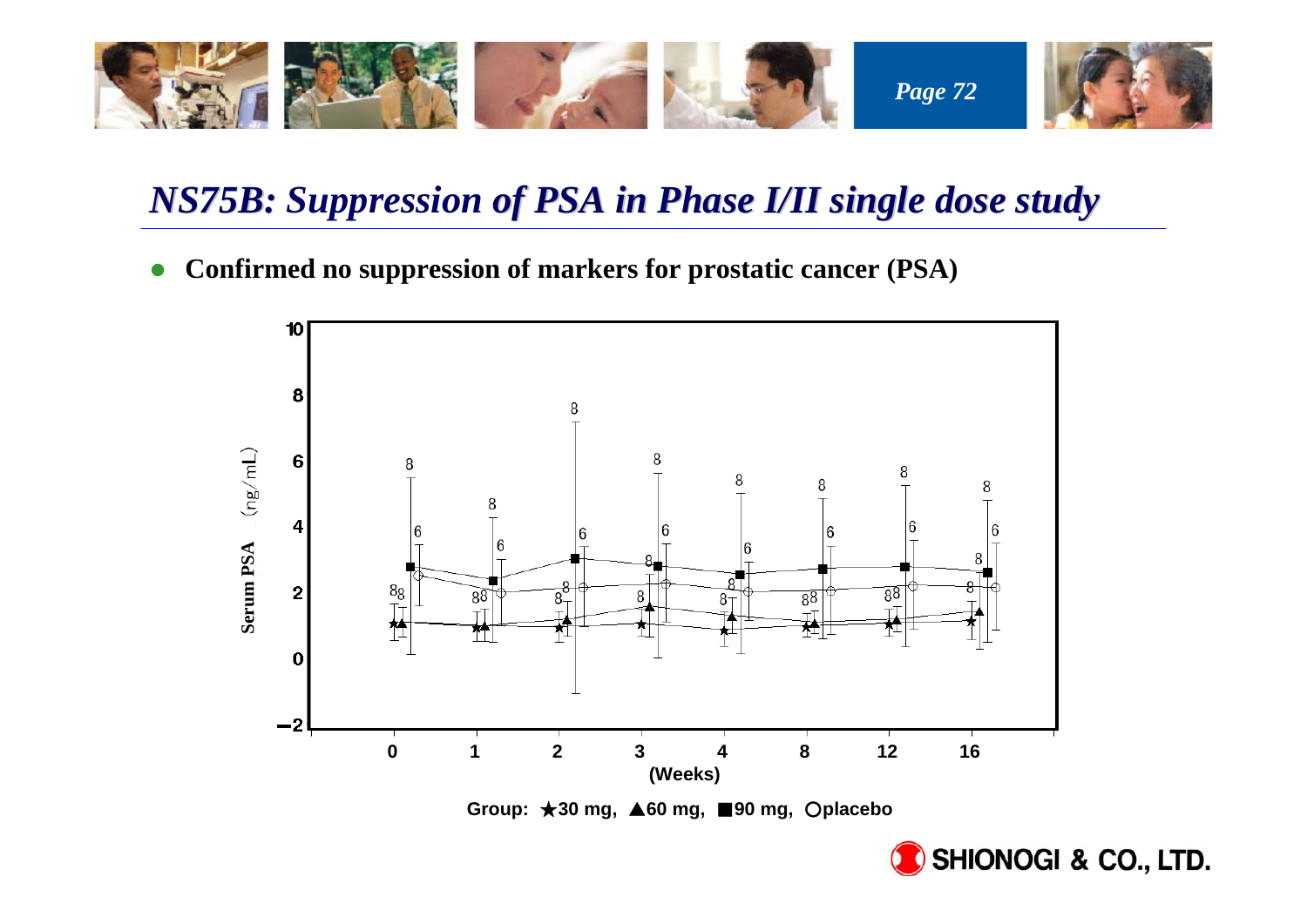

## *Targeted milestone Targeted milestones for FY2007*

## **Set challenging goals and accomplish them steadily**

z **NDA ~ Launch** 

**Launch Claritin® dry syrup**

**Complete Phase III and NDA filing for Duloxetine (Depression)**

## z **Go/no-Go Decisions**

- **S-2367 Conduct interim analysis for Phase IIb study**
- **S-364735 Make a go/no-go decision**
- **S-777469 Initiate POC study simultaneously in Japan and the USA**
- **S-013420 Make a go/no-go decision to enter Phase III study**
- $\bullet$ **FTIH**

**3 products (2 in-house products and Peramivir)**

**• Life Cycle Management** 

**Finibax® Complete post-marketing clinical study and initiate clinical study for pediatrics**